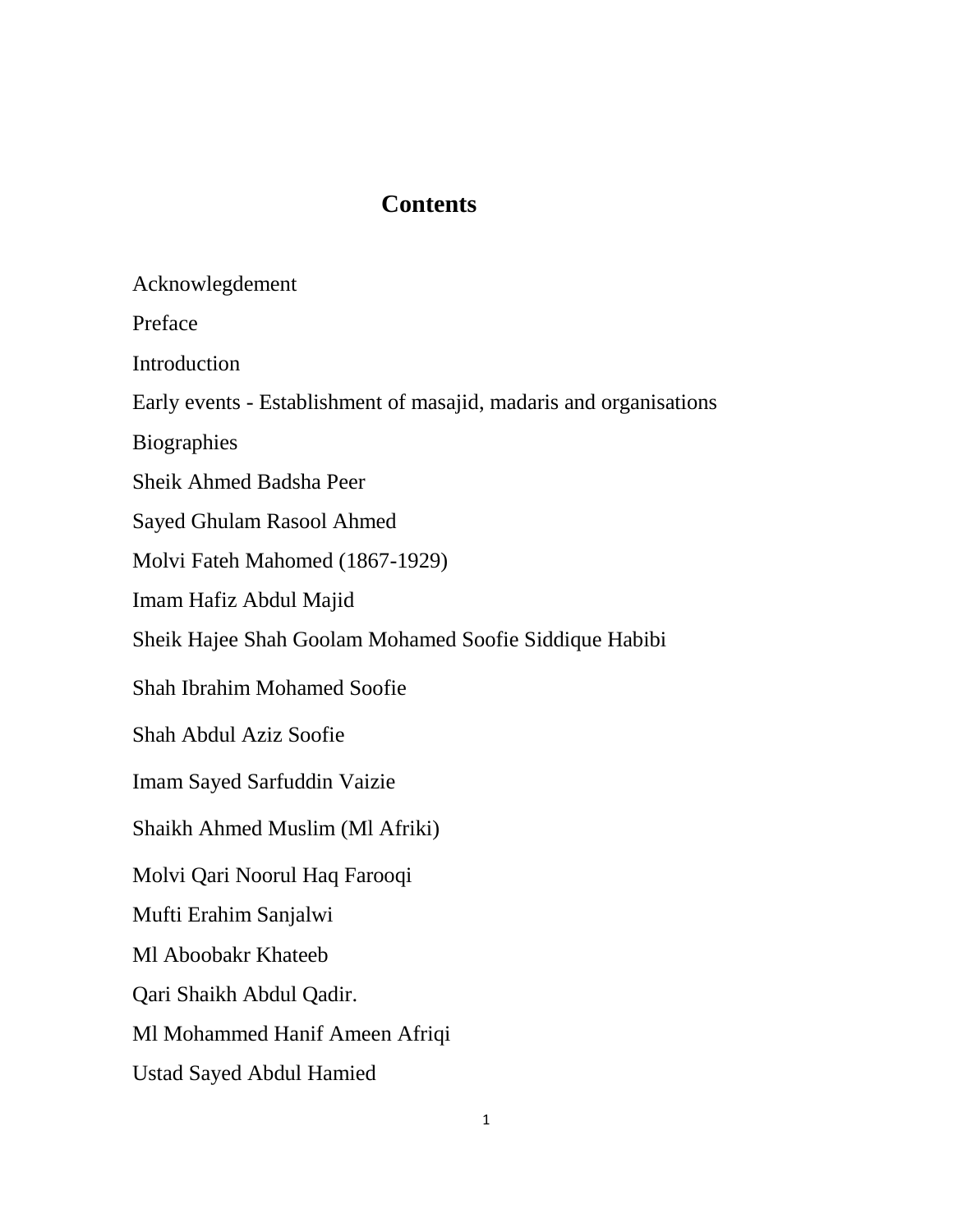Imam Yusuf Mia Abdool Majid Ml Mukhtar Siddiqui. Ml Basheer Siddiqui Imam Abdus Samad ibn Abdul Qadir Hafez Ebrahim Kathrada Hajee Musthan Kader Shaikh Salih Abbadi Hafiz Yusuf Ismail Mahomedy Ml MuhammadAbid Mia Uthmani Ml Moosa Amajee Haji Ibrahim Ahmed Soofi (father of Chota Mota Desai-Umzinto) Ml Cassim Mohammed Sema Ml Ismail Sulaiman Kadwa Ml Abdul Haq Omarjee. Ml [Ali Ahmad Ansari](http://en.wikipedia.org/w/index.php?title=Ali_Ahmad_Ansari&action=edit&redlink=1) Imam Eghsaan Aysen Sheikh Yusuf Booley Ml Ismail Abdul Razak Imam Abdool Kader Asmal Ml Ismail Mohammed Mayet Ml Mohammed bin Qassim Bhorat Ml Abdur Rahman Ansari Ml Adam Bhayat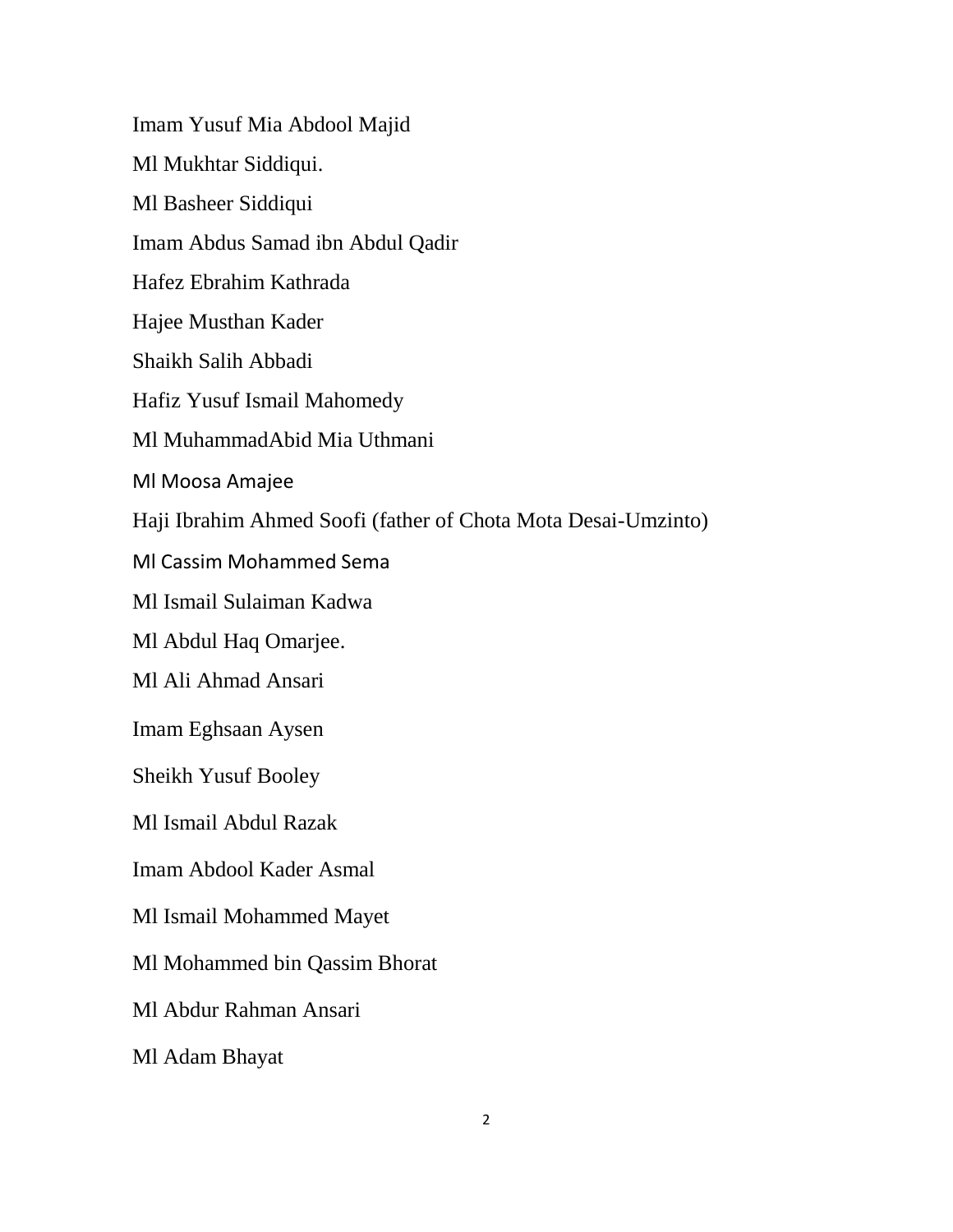Hafiz Muhammad Hafeji

Qari Mohammed Ahmed Kara

Ml Sayed Mohamed Loot

Ml Ahmed Adam Sabat

Ml Ibrahim Sulaiman Dudhat

Ml Muhammad Mulla

Ml Yunus Patel

Ml Ismail Dawood Maiter

Ml Abdurrahman Yakoob Suleman

Ml Subhanallah Fazle Ahmed

Ml Goolam Mohamed Salot

Ml Ahmed Suleman Desai

Ml Yusuf Mulla Omarwadi

List of Imams, Huffaaz, Ulama and Scholars - biographical data unavailable.

Madaris

Conclusion

Reference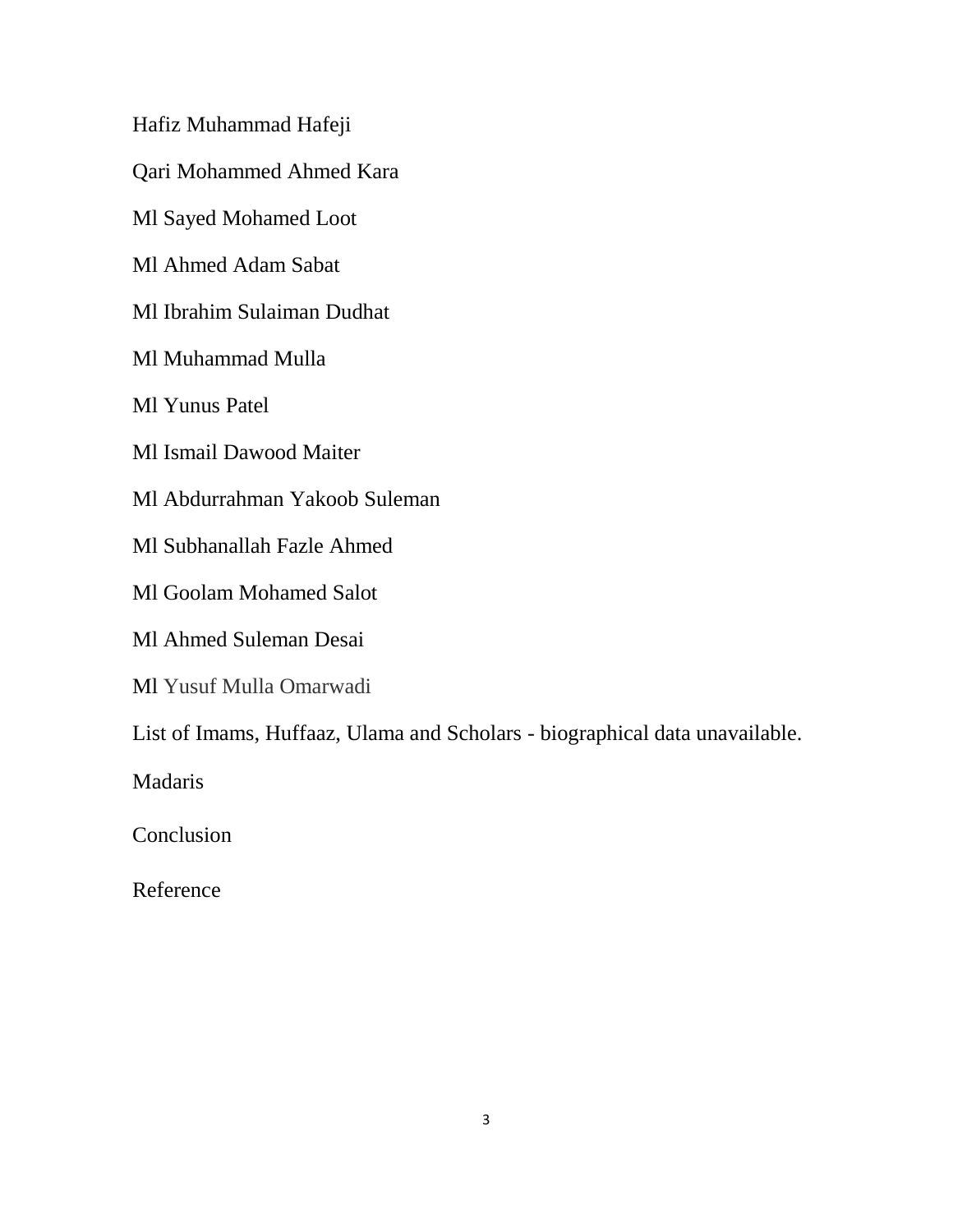# **Acknowledgement**

We thank Allah for His help in guiding us to compile this piece of work.

We acknowledge the support and assistance given to us by Ml Ahmed Omar and other *ulama* and friends. Ml Ahmed traced many of these elders and provided us with the relevant contact details. We also thank the many relatives of these scholars for their co- operation and information about their elders, without which this work would not be possible.

The scope of this work is to record the contributions made by these scholars and religious teachers who served the Muslim community in preserving the religious culture. This effort in no way undermines the great contributions made by others such as, Ahmed Deedat, Hajee Bhai Padia and numerous other great individuals and organizations such as, Indian Views - founded in 1914, Young Men Muslim Asssociation - founded in 1942, Natal Muslim Council - founded in 1943, Arabic Study Circle - founded in 1950, and many other religious and cultural organizations.

We thank Mufti Zubayr Bayat for writing the Preface for this book and providing some names of the early *ulama*.

We wish to place on record our sincere thanks to Darul Ihsan for kindly publishing this book.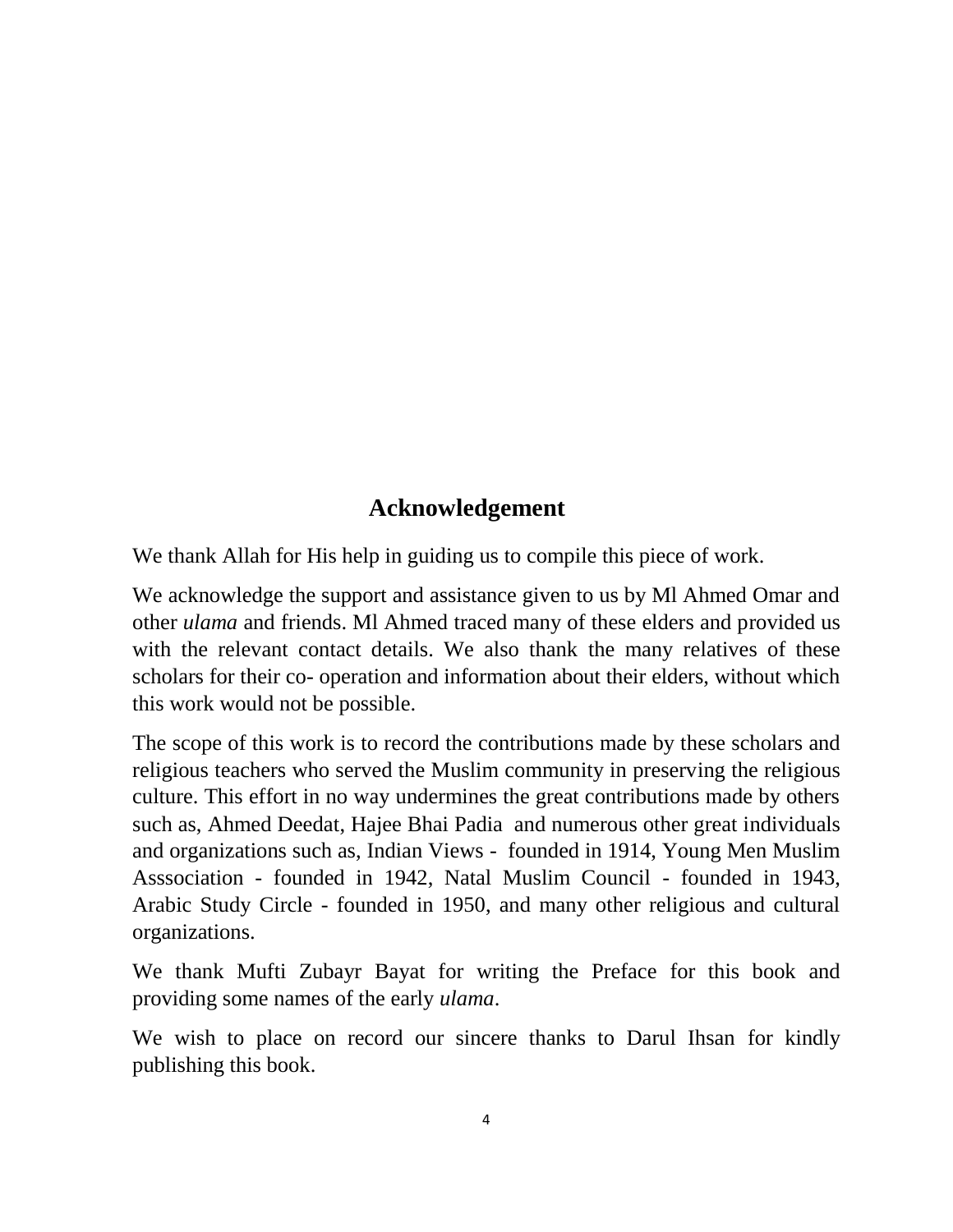# **Introduction**

This work is an attempt to highlight the individual scholars and Ulama who came with the indenture work force or business people (passenger Indians) since 1860, who lived in Kwazulu Natal  $(KZN)$ ,<sup>1</sup> and who were instrumental in contributing to the Islamic education and religious needs of the community.

Together with the arrival of Muslims in Durban<sup>2</sup> were the *ulama*,<sup>3</sup> *huffaaz*<sup>4</sup> and *imams*<sup>5</sup>, and unfortunately their contributions have not been recorded. Many names of these great individuals who served the community are forgotten or unheard of, by the children and grandchildren of those who benefitted from them.

In our endeavor to gather information, we consulted with several friends from the Ulama fraternity, family members of these scholars and many elders from the Muslim community. We were surprised that not much was remembered or

 1 A province in the Republic of South Africa

 $2$  A port city in the province of Kwa Zulu Natal

 $3$  Those Scholars who have acquired higher Islamic education

<sup>&</sup>lt;sup>4</sup> Those who have memorized the Holy Quran

<sup>&</sup>lt;sup>5</sup> Those who lead the five time daily Muslim prayers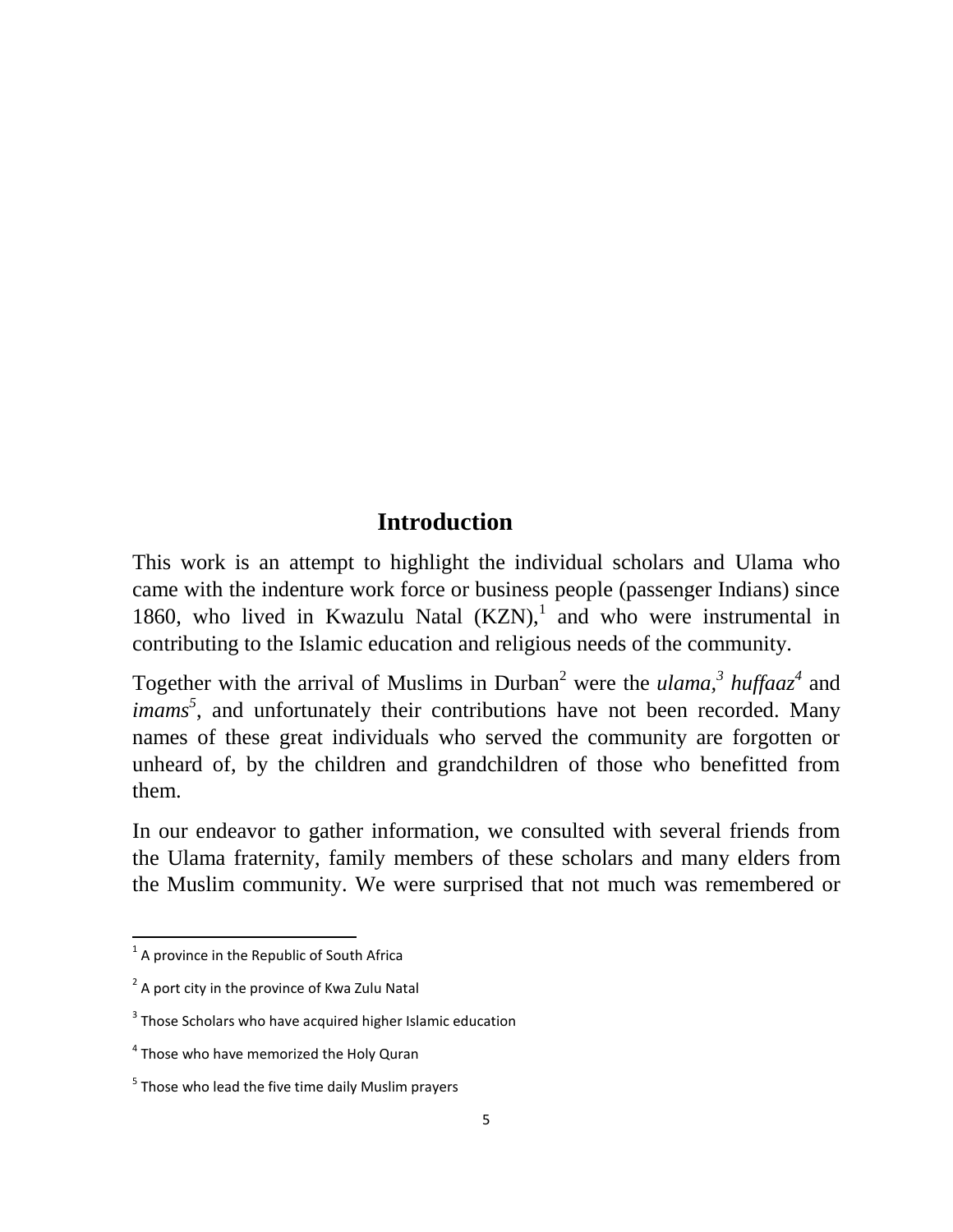recorded about these early scholars. We took upon this task to compile this work, not realizing the difficulties we would encounter.

We consulted libraries, trust-board records and history of masajid. We also conducted many interviews with elders from the province, including children and grandchildren of some of these Ulama. Though many were willing to meet us, there were also many who did not take this seriously, and refused to meet or mail information about their fathers or relatives. We were surprised that some children of these early scholars and people who knew some of these scholars, were alive and were themselves old, their ages ranging from 75 to 92 years.

We have information on Muslim professionals and businesses but no account of the *ulama* who arrived on the shores of KZN<sup>6</sup>. These Ulama have left an indelible mark on the lives of Muslims not only in KZN but throughout the country. They have defended the Islamic precepts and teachings and also kept alive the spirit of Islamic education. These scholars were unable to work outside their contractual duties due to constant threat of being deported, thus their great potentials were not realized. In portraying the biographical sketches of these personalities, light has been shed on the intellectal, cultural and academic temperament of the times. This work also generated within the families of these scholars, an interest in the greatness of their fathers. Unfortunately, we could not include much details of every Alim for various reasons but hope to, in a future edition when more information is available.

The education policy imposed by the British since 1803, in India and other Muslim countries under their rule, was totally alien to Muslims. Their institutions were established with the aim of imposing western culture and values on their occupied subjects, which in turn aimed at promoting a kind of secularization. Fearing that future Muslim generations would be totally alienated from their rich intellectual legacy and culture, Muslims, wherever they migrated, brought with them scholars and teachers to continue guiding and educating them in every facet of their religious life.

 $\ddot{\phantom{a}}$ 

<sup>&</sup>lt;sup>6</sup> Short for Kwa Zulu Natal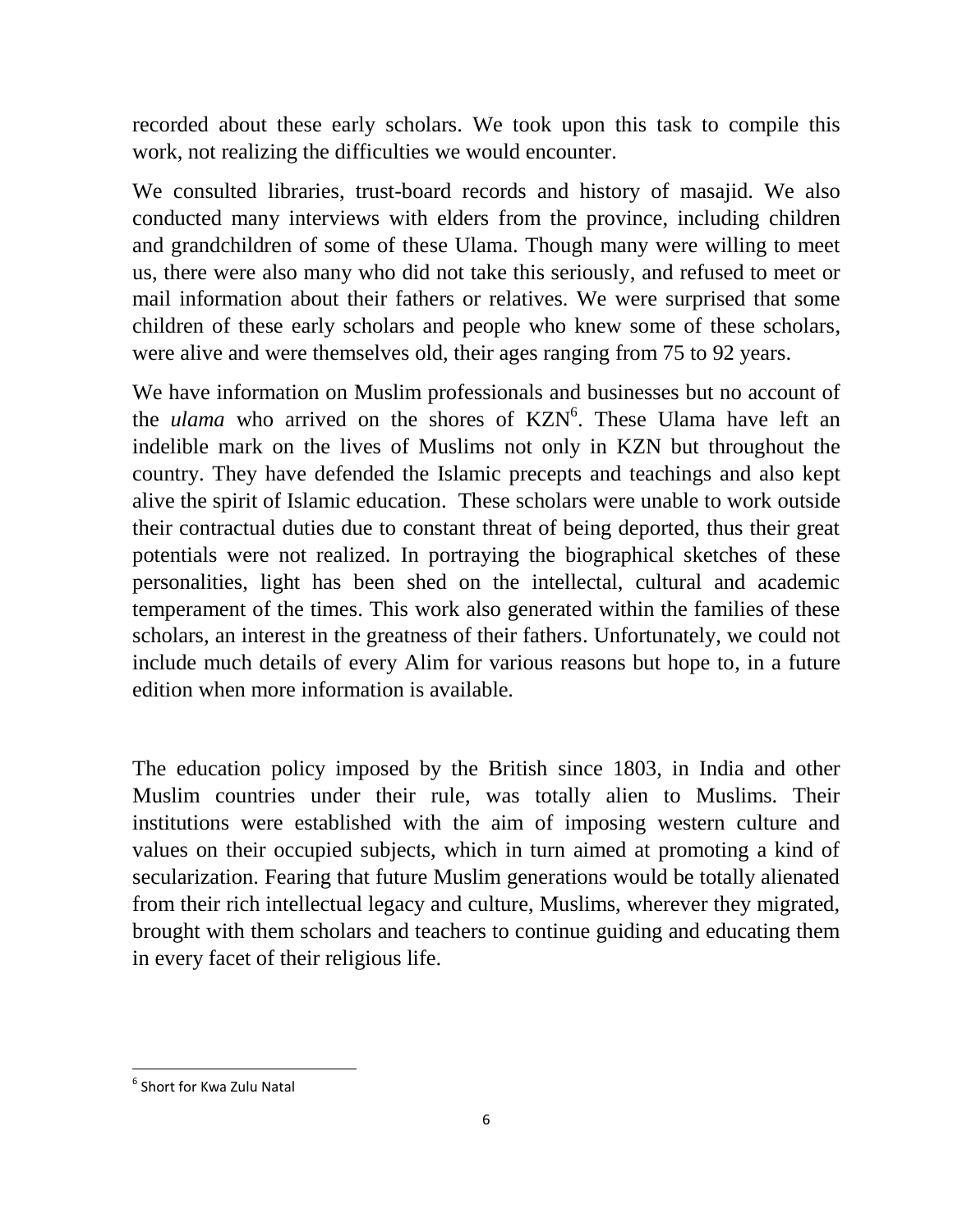Indians numbered around a hundred thousand of Natal's population of one million in 1904. Ten percent were Muslim, 87 percent Hindu, and 3 percent Christian.

Initially, wherever Muslims lived, the masjid<sup>7</sup> was not only a place of worship, but its extensive open space also served as a school where the young and old learnt how to recite the *Quran* from the Ulama. The Ulama concentrated their efforts to the establishment of madaris and independent schools, to impart education in the various Islamic disciplines.

Masajid<sup>8</sup> occupy important positions in the lives of Muslims. When the Prophet Muhammad (pbuh) migrated from Makkah to Madinah, one of his first acts was to locate a suitable site for a masjid. Muslims construe this as a sign that masajid are vital cornerstones for building communities. Muslim migrants set about creating their religious and cultural values almost immediately after settlement. Traders with financial resources and know-how usually led the way in establishing places for collective *salah*. 9 The masjid was more than a house of prayer. The process of building masajid was simultaneously a process of constructing communities because they became places where Muslim males met. The masajid dominated the skyline in most urban centres and became the most visible symbol of Muslim presence.

Islamic Education for Muslims in a predominantly non-Islamic society presents a seemingly insoluble problem. The two facets of the problem are:

1. to entrench the fundamentals of Islamic theory and practice by means of an educational programme that fills the gaps adequately in the secular system

2.to come to terms with the secular system which the Muslims as a minority have to follow not by choice but by necessity.

Thus, in this secular system there are elements which are perfectly acceptable by Western norms but are not compatible with the Islamic way of life.

About 200 years after the first Muslims had landed at the Cape, the Muslims from India arrived with other Indians for the first time in Natal to work on the

<sup>&</sup>lt;sup>7</sup> Place of worship for the Muslims

<sup>8</sup> Plural of Masjid

<sup>&</sup>lt;sup>9</sup> Prayer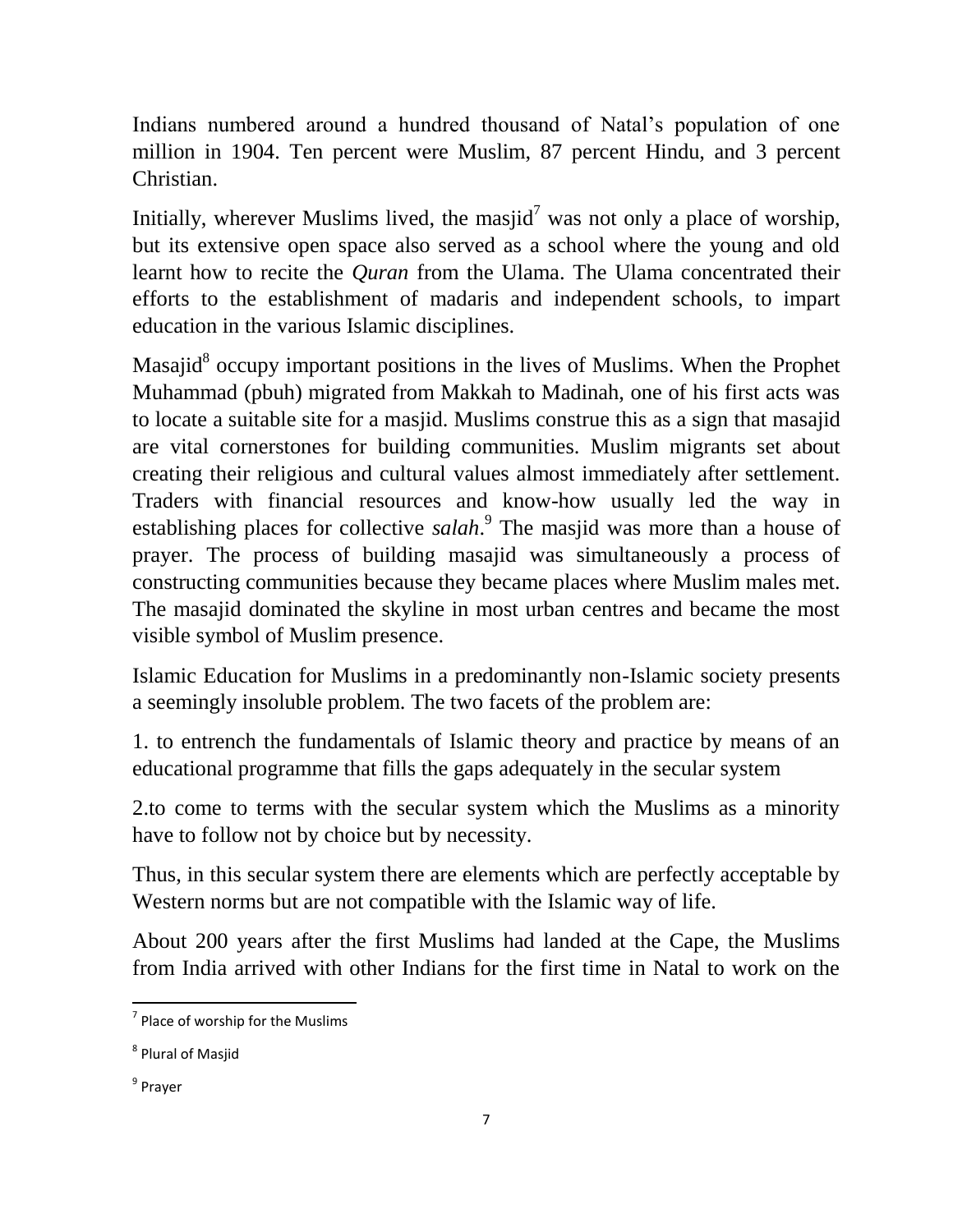canefields. Indian labour was introduced to the colony of Natal by the British Government, after having proved successful in the canefields of Mauritius.

Over the last 150 years, several attempts have been made to adapt Islamic Education within a secular system. As early as 1880, Muslims from this province invited scholars to assist in addressing this issue. Independent madaris were established for imparting only religious sciences and scholars from India were employed to teach and guide the Muslims. Another plan was to get Islamic education integrated into the secular system. This was granted to the Muslims by the Natal Education Department at a few selected schools, namely, Anjuman Islam, Orient, Ahmadia and South Coast Madressah. Ml Abdul Aleem Siddiqui was invited in 1937 and again in 1952, Prof Ishrat Hussain in 1950, and others were also invited to help in formulating a syllabus to incorporate it in the secular system. Thus, establishments to impart Islamic education always progressed at different levels by Muslims in KZN since their arrival. Great religious scholars like Ml Muhammad Ebrahim Randeri<sup>10</sup>, Allama Yusuf Binori<sup>11</sup>, Mufti Shafi<sup>12</sup>

 $\frac{1}{10}$ 

He passed away on the 15th of October, 1977, and lies buried in the compound of his institute.

<sup>&</sup>lt;sup>11</sup> He was born on Thursday, 6th Rabi-uth-Thaani, 1326 Hijjri, corresponding to the year 1908 in a village, "Mahabat Abad", lying to the west of Sheikh Maltoon Town, in the district of Mardan. He received his preliminary education from his father and maternal uncle. Thereafter, he studied in Peshawar, Kabul and in the suburbs of these two cities to complete his middle class education. He then went to Darul Uloom Deoband, India, for pursuit of higher Islamic education where he stayed for about two years and had the honour of being the student of prominent teachers of this Madrasah. He completed his "Dora-e-Hadeeth" at Jamiah Islaamia, Dhabel, under Hadhrat Allaamah Sayyid Muhammad Anwar Shah Kashmiri and Maulana Shabeer Ahmed Usmani (Rahimahumallaah). Shortly after completing his studies in the fields of metaphysics and narrative arts (Prophetic traditions), he visited Egypt in 1937 where he was blessed with the opportunity to supervise the publication of high-ranking scholarly research-based books, such "Nasb-ur-Raayah" and "Faidh-ul-Baari". During this trip, he also visited the "Haarmain Shareefain" and met the Ulama and Muhadditheen of these places and seized these opportunities to benefit from them. After his return from Egypt, he joined the Madrasah Jamiah Islamia at Dhabel on the post of "Sheikh-ul-Hadeeth" and served it up to the time of the partition of India and Pakistan. He opted to settle in Pakistan and joined Darul Uloom at Tando Allaahyar, Sindh, as "Sheikh-ut-Tafseer" and dedicated his life to spreading the knowledge of the Quraan and Hadeeth. After many years serving here he established a Madrassah on Jamshed Road, Karachi along with the help and support of some of his friends. Soon, this small madrasah became famous worldwide as "Jamia-tul-Uloom-il-Islaamia, Banori Town".

 $12$  He was born on the 25 January 1897 in Deoband, a village in India and became famously know as Mufi Shafi Uthmani Saheb. He completed his Alim Fadhil in the world famous Institute in Deoband under great scholars in 1917 under the superviosin of the great Hadith Scholar Allamh Anwar Shah Kashmiri. In 1919 started teaching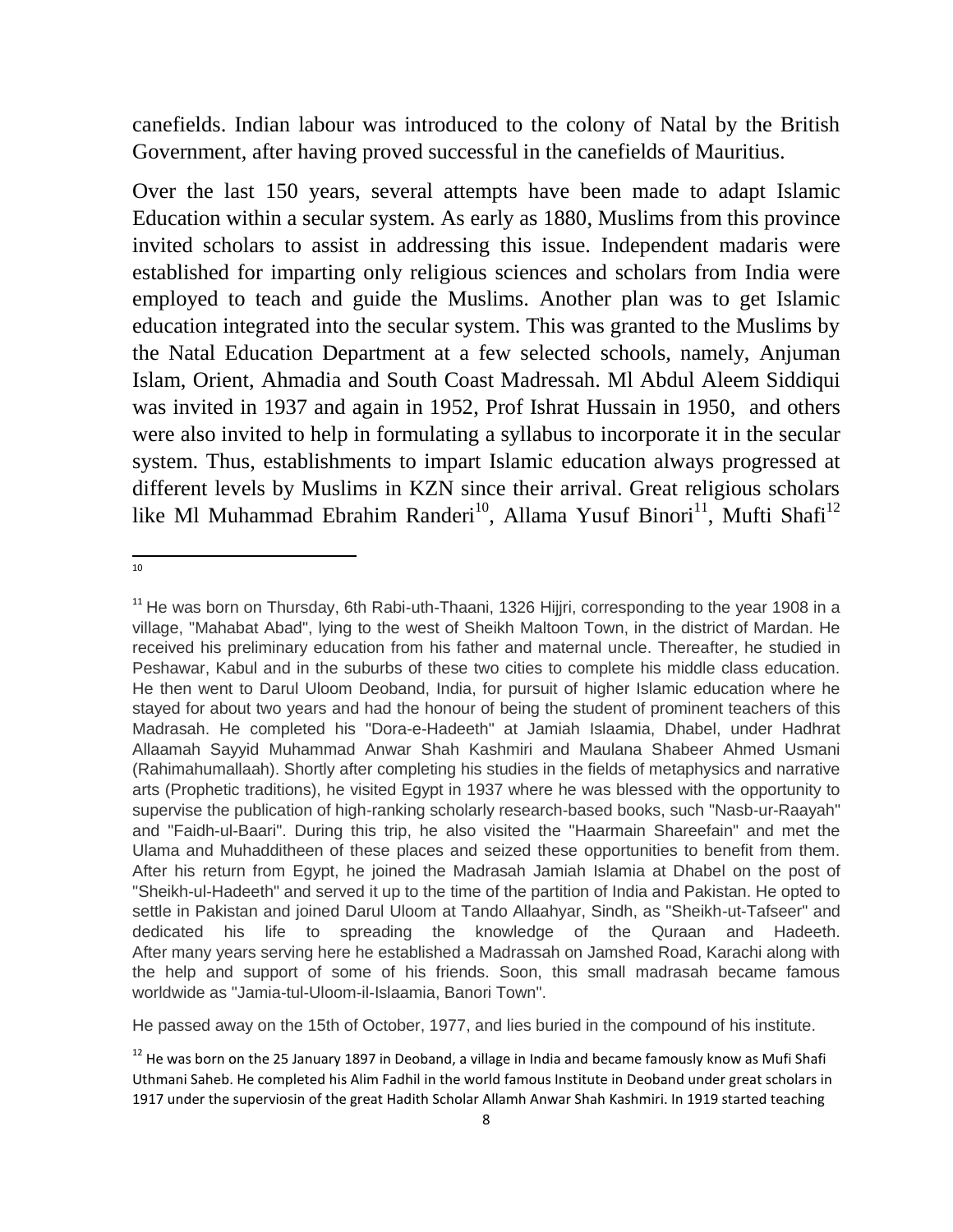and Qari Tayob were invited to further guide the Muslims of KZN in their religious needs and requirements. Also, many others, who were rectors and heads of highly reputable institutions in India and Pakistan were invited. Some of these scholars were Ml Adul Aleem Siddiqui, Ml Mukhtar Siddiqui and Dr. Fazlur Rahman Ansari.Thus, the following systems evolved.

- 1. masajid and madaris,
- 2. secular schools with Islamic education,
- 3. Islamic education at a tertiary level (University of Durban-Westville)
- 4. Darul Ulooms for religious studies.

Muslims, since their arrival, established masajid and madaris wherever they settled. They invited scholars from the Indian subcontinent to lead the prayers, teach the children and take care of the religious needs of the community. Later,

students were sent from KZN to India to study Islam and when they returned, they took over the religious responsibilities. Ml Sheikh Ahmed Muslim Afriki (d.1966), went to Madrasah Aminia in Delhi in 1910, and Ml Abdul Qadir (d.1998), went to Saharanpur in 1919, (he was sponsored by the Omar family - Ml Ahmed Omar). In the 1970's, institutions for higher learning were established in South Africa, thereafter students from these institutions served the Muslim community. The first such institution was established in Newcastle, KZN, by Ml Cassim Sema, who had qualified in India in the late 1930's.

#### **Early events - establishment of masajid, madaris and organisations**

#### **1858**

**.** 

By 1858, the labour situation (with regard to sugar farming) was so serious in Natal that the Umzinto Sugar Company brought from Java some Chinese and Malay labourers. The first Muslims to be brought to Natal were probably, "among the fine body of Chinese and Malays brought from Java in February 1858, to work for the Umzinto Sugar Company [on the south coast of Natal].

at the same institute. After leaving Darul Uloom Deoband, he taught Sahih al-Bukhari for three months at Jamiah Islamiyah Dabhel, filling in for Maulana Shabbir Ahmad Usmani.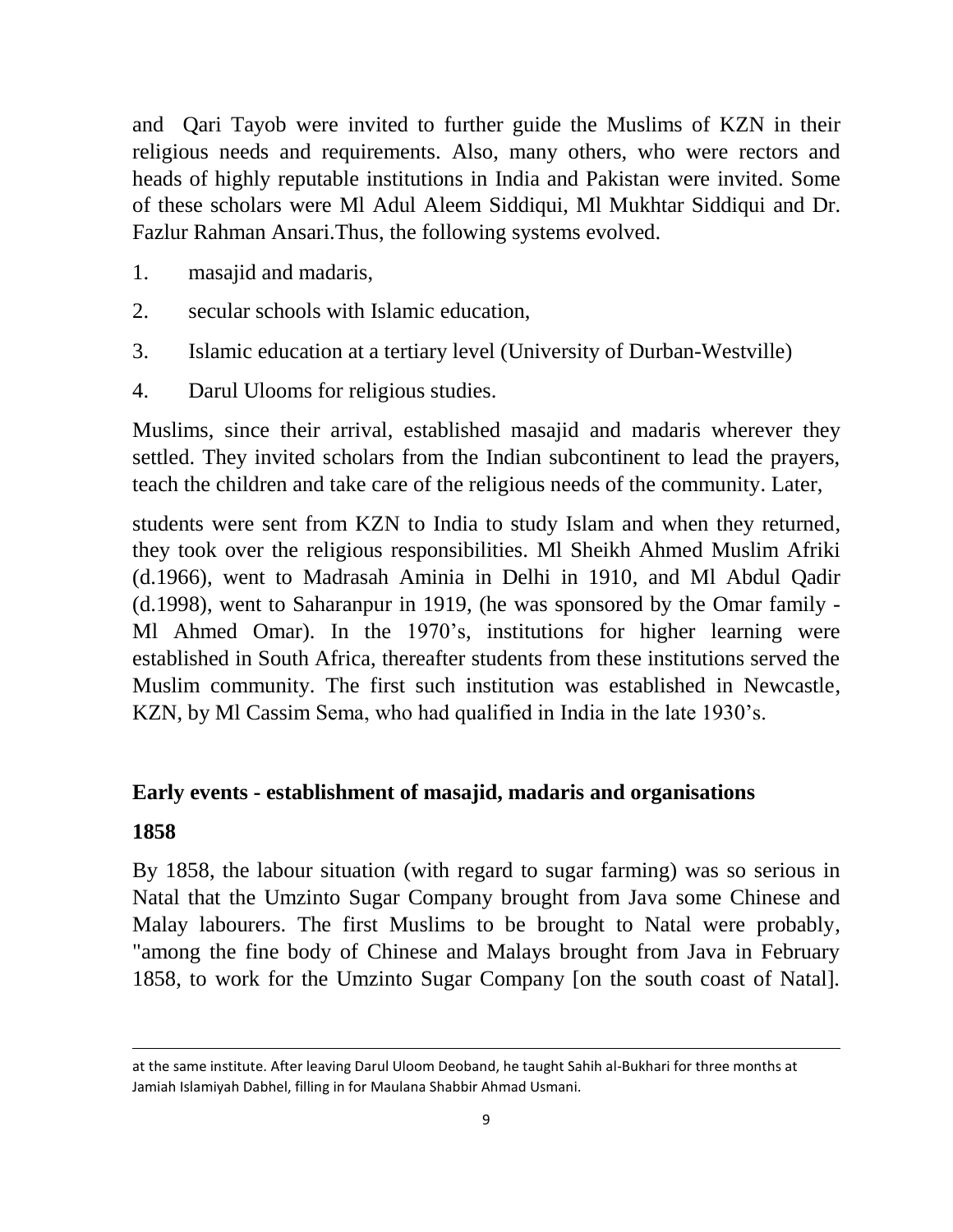This introduction marked the beginning of the importation of Eastern labour to Natal" - ( Natal Mercury , Durban).

# **1860**

The first batch of indentured labourers arrived on board the *S.S. Truro* which left Madras on 13th October 1860. The voyage took 34 days and the ship dropped anchor off South Beach, Port Natal (Durban) on the 6th November 1860, and ten days later on 16th November, the *S. S. Belvedere* arrived. Records indicate that of the 342 indentured labourers, only 24 were Muslims. Of the 24, only nine remained in the Colony after completing their indenture. Among the 9 to remain were, Syed Abdollah and Mariam Bee (parents of Deen Fakir Yusuf who founded the Anjuman Eshatul Islam in 1899), Moosa Kareem, and Sheik Allie Vulle Ahmed (b.1820 in Madras), who is known as the *sufi*, Badsha Peer (d.1894). He lies buried at the Brook Street cemetery in Durban. His grave was located by Sheikh Soofie Saheb, on his return to South Africa in 1895, and he built the first *mazar* on the grave in the same year. Between 1860 and 1861, five more ships with indentured labourers arrived in Durban from India.They consisted of 1360 men and women and approximately 12% were Muslims.

# **1869**

Muslims from the Indian States of Gujarat and Kathiawar arrived in South Africa and were referred to as Passenger Indians. These immigrants paid their own travel expenses and came with the specific purpose for trading and commerce.

# **1871**

Aboobakr Amod Jhavery (b.1850 in Porbandar), settled in Verulam on the North Coast and was the first Muslim merchant to arrive in Natal. He purchased a site for a masjid in Verulam. A simple structure was built to accomodate those who came for *salah*. Ml Sayyed ul Haq served as an early Imam. This was the first masjid in KZN. Today, the **Verulam Mohammedan masjid** stands on this site.

## **1873**

The British Consul-General of Zanzibar, John Kerk, suggested in a letter to the Lieutenant-Governor of Natal, that a temporary arrangement could be made whereby the emancipated slaves from Zanzibar could be brought to Natal and be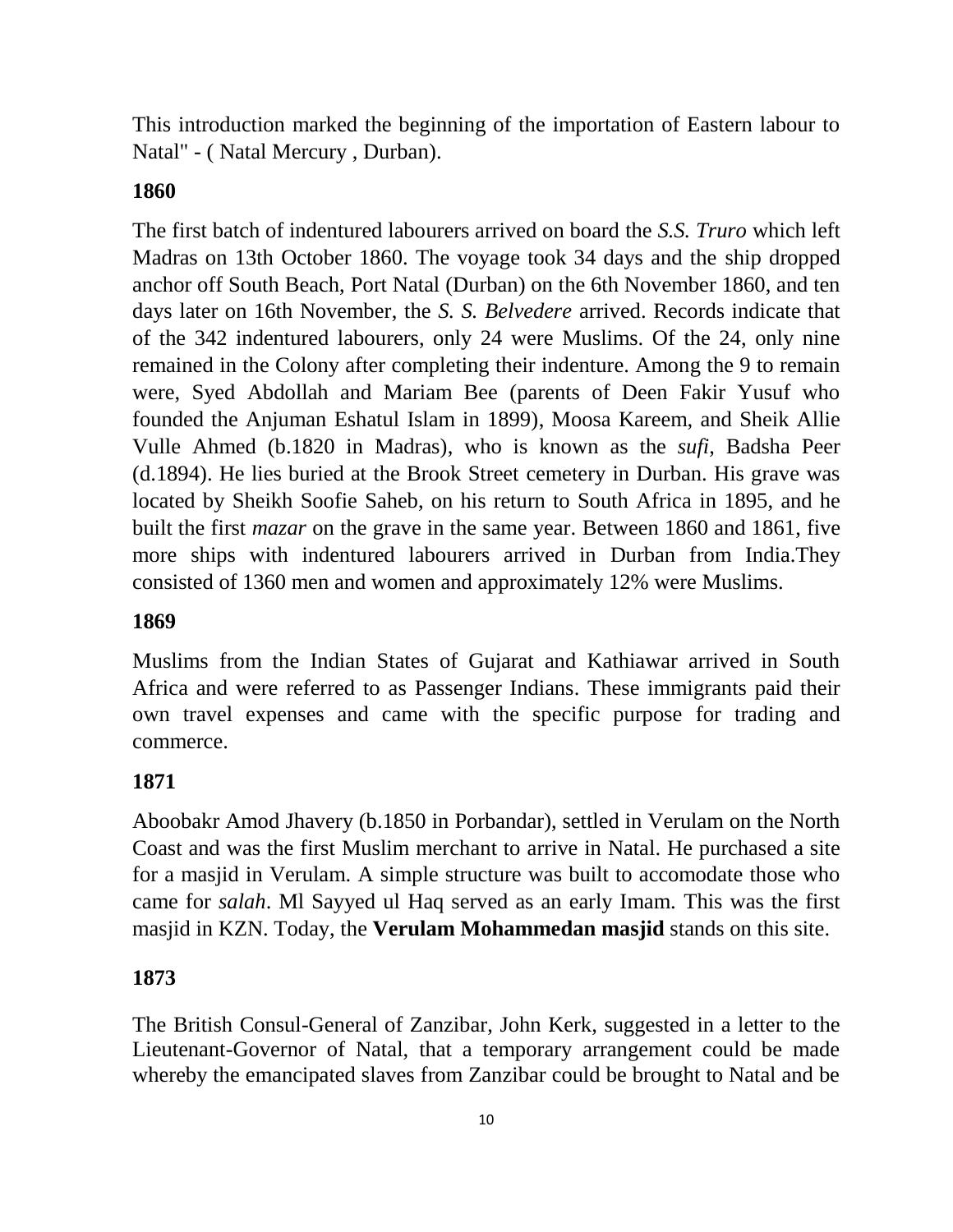apprenticed to the White sugar planters. Thus, the first group of freed Zanzibaris arrived at Port Natal (later, Durban) on board *H M S Briton* from Zanzibar on 4 August 1873. They numbered 113, a large majority of whom were Muslims. These Zanzibaris, being Muslims, erected a wood and iron room to be used for their daily prayers. This room was constructed into a masjid proper in 1899

# **1880**

In 1880, a small house on Grey Street, 20 ft by 13 ft, belonging to Mr K Moonsamy was used as a place for daily *salah*. On 5 August 1881, it was purchased by Mr Aboobakr Amod Jhavery, who had now settled in Durban. In 1884, he rebuilt the simple building into a proper masjid by enlarging it to 68ft by 23ft. Thus, the **Jumma masjid of Grey Street** was born and became the first fully functional masjid in Natal, and its first Imam was Mianjee Elahi Bux.

- 1. Mianjee Elahi Bux.
- 2. Moulana Fateh Mohammed
- 3. Chootoo Mia (served as an *imam* for a while)

Other scholars who served as Imams:

- 1. Ml Ghulam Mustafa
- 2. Imam Abdus Samad ibn Abdul Qadir.
- 3. Shaikh Yusuf Booley
- 4. Ml Aboobakr Khateeb
- 5. Shaikh Salih Abbadi
- 6. Hafiz Ahmed Saeed
- 7. Mufti Sajid Makki.

# **1885**

In 1885, the Anjuman Islam Juma masjid was built and later became well known as the **West Street masjid**. The first Imam was an Arab. Later, he was succeeded by Chotoo Mia, who was educated at the madrassa that was in this masjid.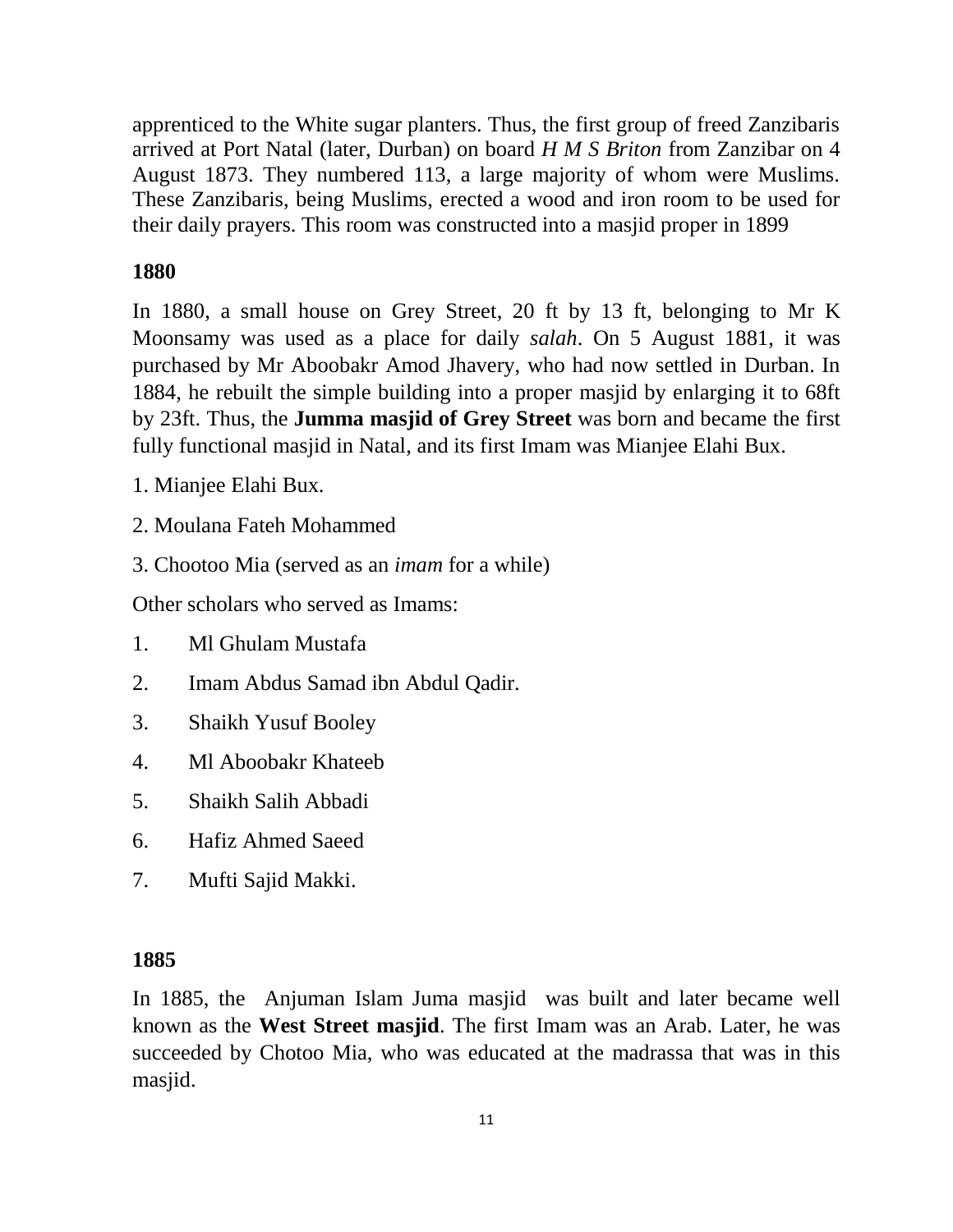1. Arab *alim*- no details available

2. Hajee Chotoo Mia was from Surat and not a qualified Alim, but he was a highly educated and intelligent person.

3. Imam Hafejee Nazimmuddin was an assistant Imam with Hajee Chootoo Mia, who returned to India in 1916.

4. Ml Hoosain Tajammu**l** came from Mozambique in June 1916, with his deputy Hajee Dos Mohammad, and returned to India in 1917.

5. Mobeenul Haq and Sheikh Saeed Najjar from Cape Town, served as Imams for a while.

Others who served as Imams

1. Mufti Ebrahim Sanjalvi (for a short period in 1935)

2. Hafiz Ebrahim Hafeje (1936-1940) - not much information could be obtained as his son, Prof. Ismail Ebrahim Hafejee, age 81, was unable to meet or mail any information, although several attempts were made.

3. Imam Sayed Sarfuddin Vaizie (1940- 1944)

4. Sayed Tayob Aleemiya Vaizie, brother of Safuddin, served as the *muazzin* at the West Street masjid. He was a highly respected and pious person who was educated in Rander as well, and he returned to India where he passed away in 1945.

- 5. Ml Qari NurulHaq Farooqi (1944-1955)
- 6. Ml Abdur Rahman Ansari (1955-1986)

The first *muazzin* was Hoosen Moolla, father of Ahmed Moolla, founder of Moollah's Café in Durban. *Taraweeh* during Ramadan was performed by Hafez Ahmed Hafejee Moosa (grandfather of Ebrahim Moosa- b.1924- interviewed him at age 91- on 28 October 2014) for several years in the early 1900s.

Hafez Yusuf Ismail Mohammedy (Aug 1913- 11Nov 1977), completed his *hifz* under Hafez Ebrahim Hafejee in 1923, and from 1925, performed *taraweeh* for 37 years. He perfected his *tajweed* under Qari Nurul Haq Farooqi

**1895**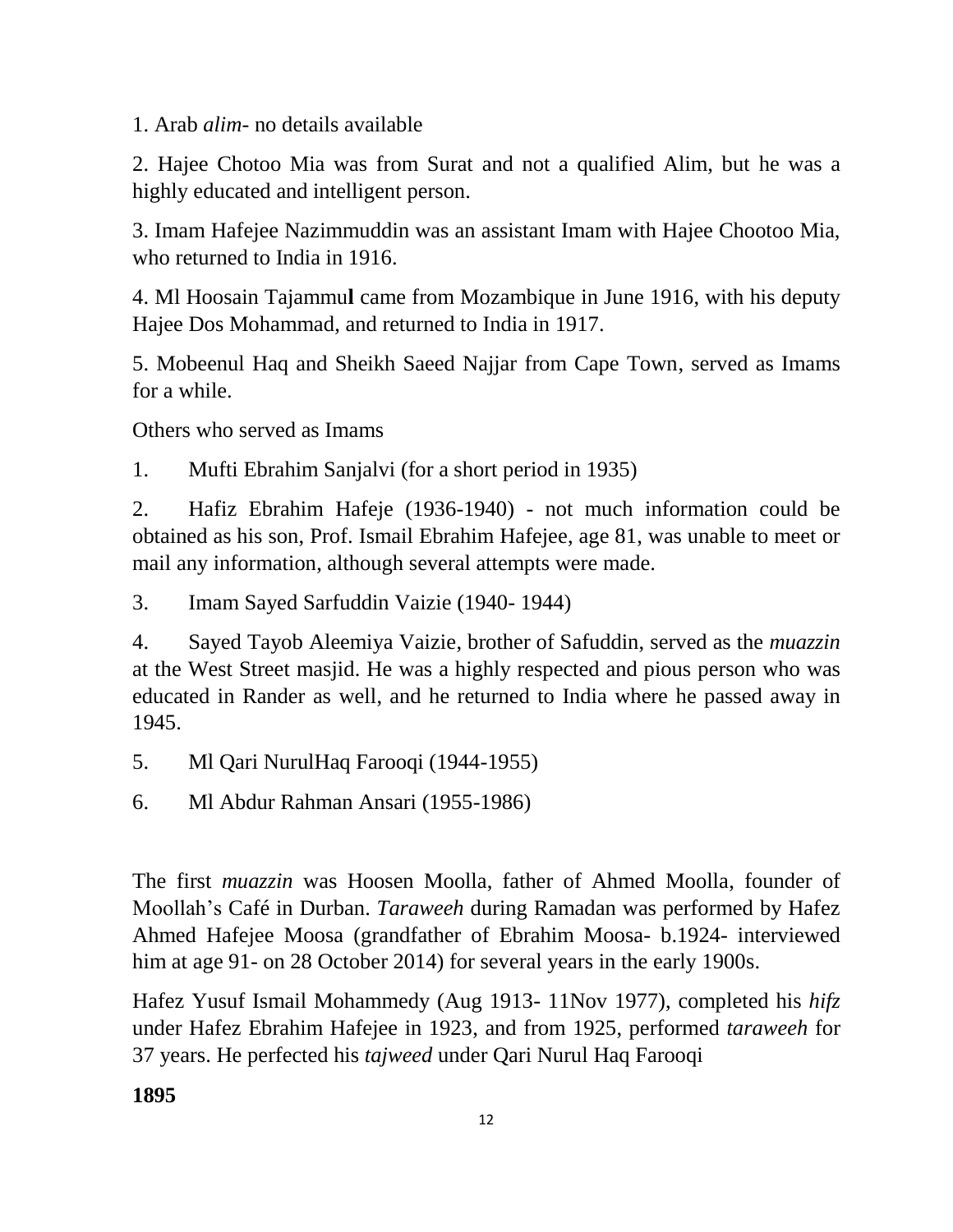Shah Ghulam Habibi or Mahomed Ebrahim Soofie, well known as Soofie Saheb returned in 1895, with his son Abdul Aziz and brother in law Abdul Latiff, and settled in Riverside where he founded a small masjid and a *khanqah*. During his life in KZN, he established several institutions in Durban and other areas. Namely:

1. 1896 - The Habibiya Soofie Saheb complex, consisting of a masjid and a madressa - Riverside

2. 1901 – A masjid and madressa - Athlone, Cape Town.

3. 1904- A masjid , madrasah and Imam's quarter – Springfield, Durban

4. 1904 – A masjid, madrasah, cemetery and Imam's quarter – Westville, Durban

5. 1905 – a masjid in Glenearn Road - Overport, Durban

6. 1905 – a masjid in Sherwood  $45<sup>th</sup>$  Cutting - Durban

7. 1906 – a masjid in Sea Cow Lake - Durban

8. 1907-1910 Tongaat, Pmburg, Colenso, Ladysmith, Verulam and Lesotho.

All these masajid and madressa had Imams and Ulama

### **1899**

1. The Mohammedan Trust Kings Rest was formed and the trustees constructed a small wood and iron masjid and a madressa for the Zanzibari Muslim community, who had settled at Kings Rest. The first Imam was Mustafa Osman from Comoros Island in the late 1880's. This was known as the **Kings Rest**  masjid and now known as the **Bluff Rd** masjid.

1. Mustaf Osman

2. Hajee Mohammed Ally Metedad who arrived on board a slave carrying ship from Zanzibar in 1890

3. Yohib Mohammed (1925-1970), son of Metedad, who was born in the Bluff, Durban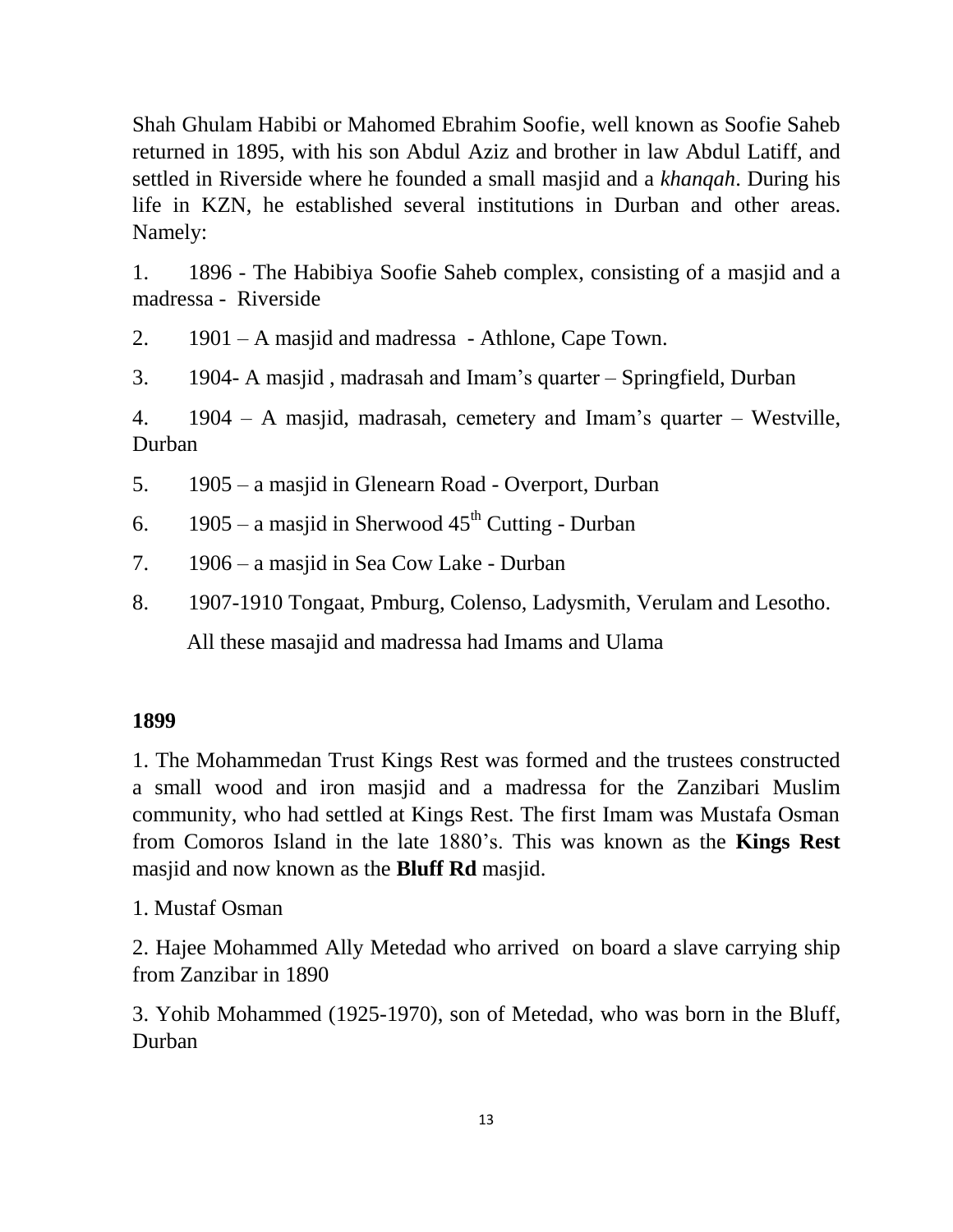4. Haji Eghsaan Aysen renovated the old structure - he served as the Imam from 1973 until his death.

# **1899**

Since 1880, the first settlements of Indian indentured labourers were established in Clairwood.This area had the largest Indian population outside India at that time and was nicknamed " Little India. "

The **Junction masjid** in South Coast Road was established and several scholars served as Imams as mentioned later in the biography. The masjid was one of the most beautiful and outstanding building in the area at that time. Its admired feature was its large pond with beautiful gold fish which was used as the ablution area. Ml Abdul Kareem was one of the early Imams and he was instrumental in establishing the Flower Road madressa in the early 1900s, which served as a community centre for the local Muslims.The land was purchased from the Durban Council, using donations from the community and its cemetery also served the greater Durban area. The first teacher was Hajee Habibullah Khan who later returned to India where he passed away.

Later, the **Flower Road masjid** was built in the 1940's with Ml Hanif Khan and Ml Aboojee as the early Imams of the masjid.

# **1900**

The **Queensbridge masjid** was established and the first Imam was Amir Miajee and later, Hafiz Ebrahim Kathrada (father of Ml Ismail Kathrada), then Imam Khan, (father of Dr Ebrahim Khan - IMA) and later, Imam Hasan Miajee, a close associate and *mureed* of Soofie Saheb. Ml Mukhtar Siddiqui played an important role in teaching and giving talks in this masjid . Hazratuddin Sahib (father of Ml Nasim of Verulam) spent many Ramadans providing spiritual guidance to the *musalles* in the 1930's. The present Edwardian achitectural style masjid was built in 1937.

## **1901**

The **Tongaat Anjuman Islam masjid** and madressa was establidhed and the early Imams were Ml Mohammad Yusuf, Ml Mohammed Mulla (1969-1972) and later Ml Ismail Dawood Maiter (1972-1990).

# **1903**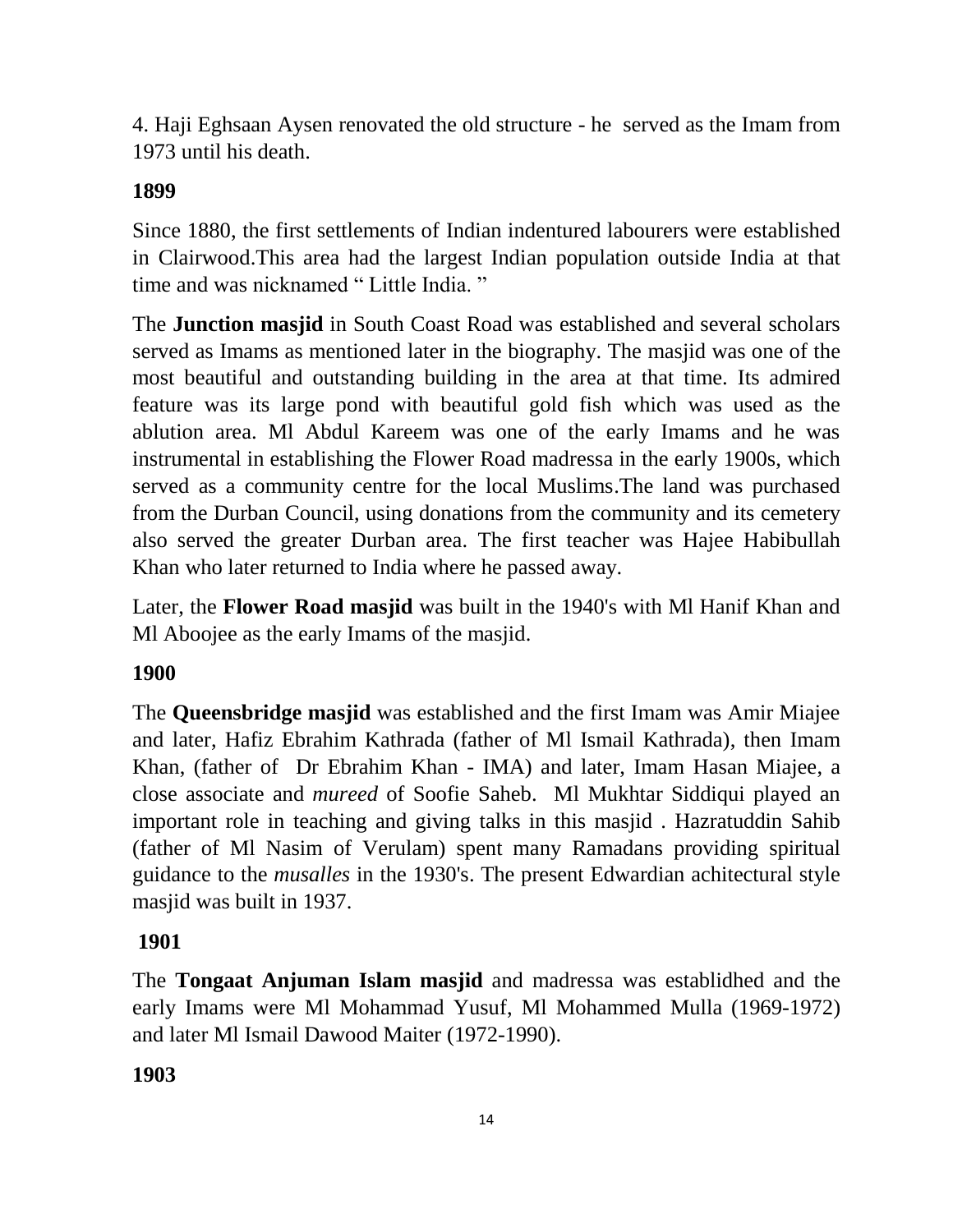The **Stanger masjid** and madressa was built in Rood Street and the madressa was relocated to Lindsley Road in 1930.

The **Surti Sunni masjid** and madressa (Top End masjid - Pmburg) was founded by Amod Bayat (d.1931).

### **1904**

There were 40 schools for Indians in KZN, of which ten were privately administered by the Muslim community.

#### **1914**

In 1914, *The Indian Views* was founded in Durban by Mahomed Cassim Angalia (d 1952). He was opposed to Gandhi's passive resistance stance as a weapon of struggle against oppressive and unjust government policy. He felt it was provocative and counter-productive and he preferred direct negotiation and first-hand consultation. It covered news and views of special interest to the Muslim community in both English and Gujarati.

#### **1917**

The **Madressa Anjuman Islam Trust** madressa was officially established in Durban in 1917. Earlier, with the establishment of the Anjuman Islam Juma Musjid Trust (West Street Masjid) in 1885, it had been an integral part of the Masjid Trust. Later as the student enrollment increased, it was moved to 379 Pine Street, Durban as the first independent madressa. In 1918, Molvi Mateenullah Amanullah from Baheshli madrassah, Mumbai and Molvi Ahmed Vahed were given permission from the government to teach Farsi, (Persian) Urdu and Gujrati for one year. In March 1920, Molvi Abdul Gafoor from Zakariya madrassah, Mumbai, Molvi Abdul Jabbar from Madrassa Ashrafiya, Rander and Molvi Abdul Sattar from Mohammediyya Madrasa, Rander served as teachers. In 1923, Molvi Abdul Hay Ismail from Nausari, India served as a teacher. Later, Ml Basher Siddiqui served as principal for several years. This building, now considerably renovated, is used to this day to house an Islamic kindergarten school.

#### **1920**

The **May Street masjid** in Durban was established in 1920. For many years this small masjid, situated on the corner of May and Fynn Street, stood alone in the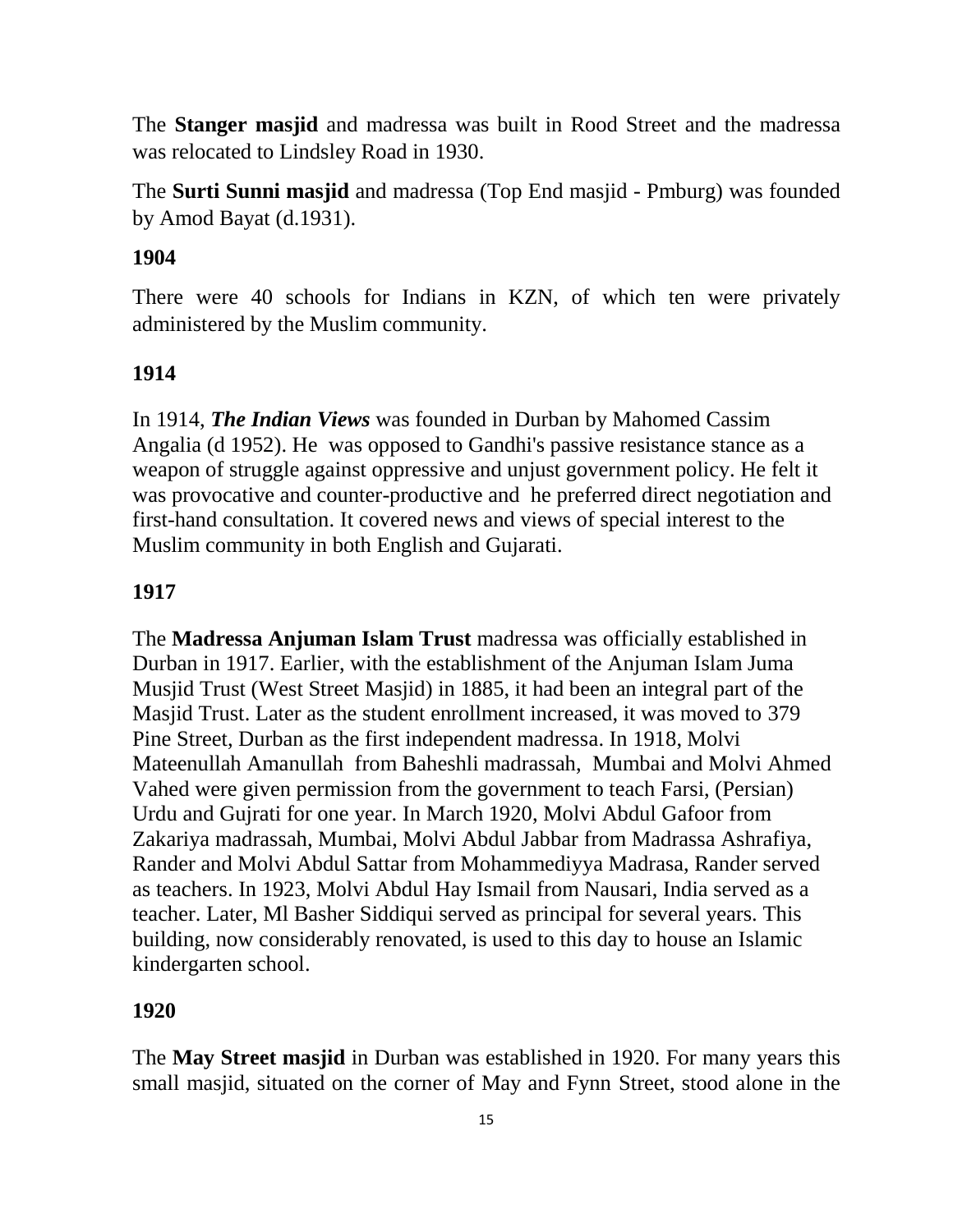wilderness as hundreds of homes and other buildings in Block AK were demolished by the Department of Community Development through the Group Areas Act. The masjid was considered for demolition but according to Islamic tenets no masjid may be demolished or the land sold for any other purpose. Thus, the National Monument Council declared the masjid as a National Monument. The first imam was Imam Musthan.

# **1934**

Ml Mukhtar Siddiqui of Durban felt the need for a children's home where shelter and care could be provided to Muslim orphans, the homeless and destitute. Thus the **Muslim Darul Yatama Wal Masakeen** was established with him as chairman.

## **1943**

The **Natal Muslim Council** was founded in Durban in April 1943, with a gathering of over 750 Muslims, representing some 22 organisations from all over the province. The meeting was convened by a provisional committee appointed by a conference held earlier under the auspices of the **Young Men's Muslim Association,** which was founded in Durban in 1942.Ml Mohammed Bashir Siddiqui (d.1967 at age 84) served as a member on the committee.

## **1947**

In June 1947, the **Ahmedia State-Aided Indian School** in Mayville, Durban, was opened with Ml Abubakr Khatib appointed as principal of the madrasah section of the school.

In the same year, the **South Coast Madrasah State-Aided Indian School** was established by Muslims in Clairwood, Durban, using Muslim trust funds. It admitted all Indian pupils, irrespective of religion. There was, once again, official opposition from the Natal Indian Teachers Society, especially regarding the introduction of Islam being taught during school hours. Despite all oppositions, within the next two years, these two schools proved very popular among the Muslim community of Durban, who then saw a greater need for such schools.

**1950**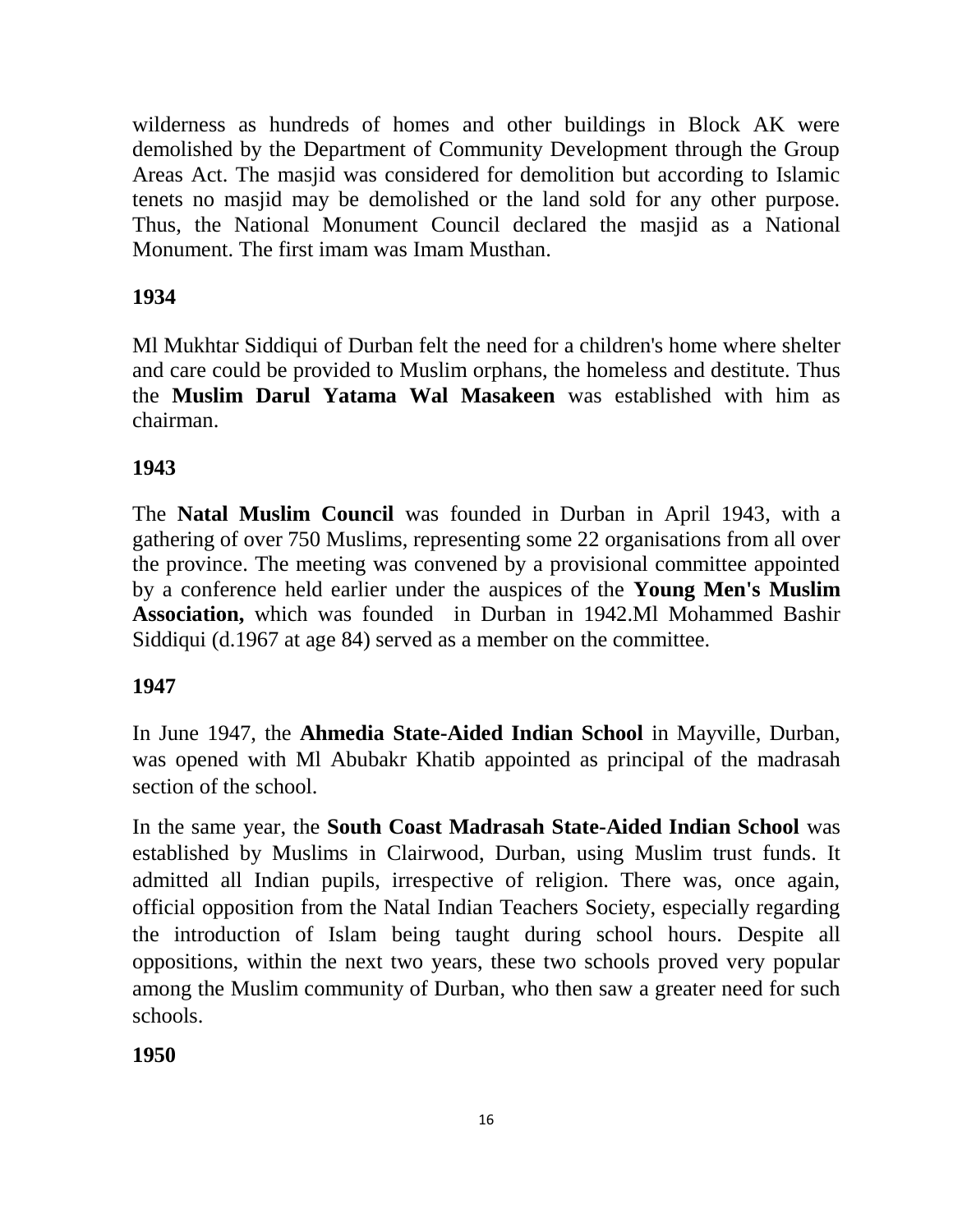The **Jamiatul Ulama Natal** was founded in the 1950's with some of the following members:

- 1. Ml Abdur Rahman Ansari
- 2. Ml Abdul Qaadir
- 3. Ml Sayed Mohammed Loot
- 4. Ml Subhanullah
- 5. Ml Goolam Mohammed
- 6. M Abubakr Khateeb
- 7. Ml Bashir Siddiqui
- 8. Ml CassimSema
- 9. Ml Adam Bhayat
- 10. Ml Abdul Haq Omarjee
- 11. Ml Ahmed Desai
- 12. Ml Mohammed Yusuf Omarwadi

### **1953**

With the proven success and popularity of the Ahmedia and the South Coast Madressa state-aided schools in the integrated system of education, the Muslim community of Durban felt the need to establish another school on similar lines. Thus came into existence in 1953, the **Anjuman Islam State-Aided Indian School** in Leopold Street, Durban.

#### **1959**

The **Orient Islamic State-Aided** primary and secondary school was opened in January 1959, with Ml Sheikh Ahmed Muslim Afriki as the first Imam and principal until his death in 1966. Ml Abdur Rahman Ansari served as the first religious supervisor of this school and other Islamic schools in the region.

### **Very early Madaris established in Durban**

Jumma Masjid madressa (1880)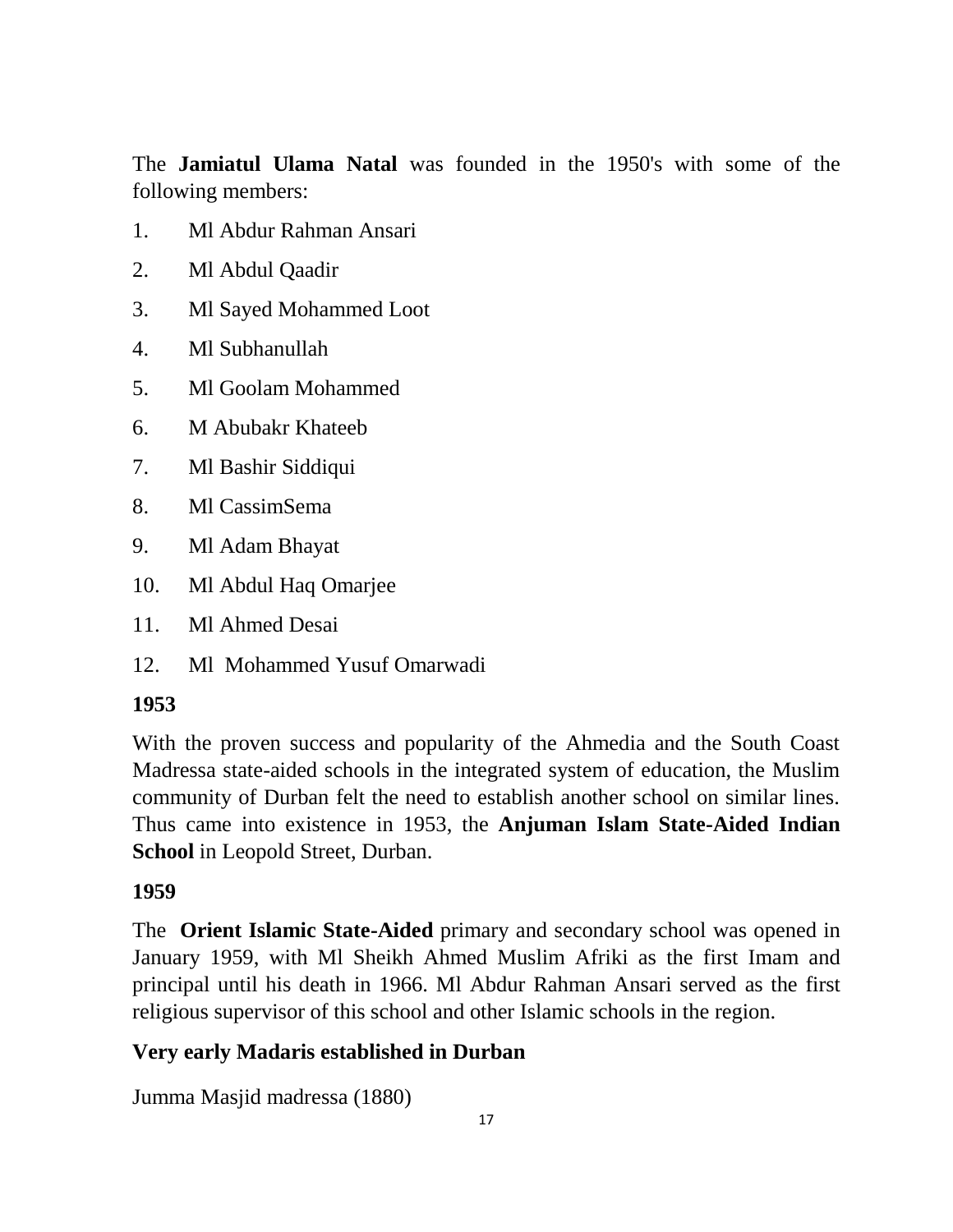West Street masjid madressa (1885)

Habibiya madressa - Riverside Soofie Centre ( 1895)

Cathedral Road madressa (1904)

Anjuman madressa - 379 Pine Street (1917)

Bond Street madressa - Imam Sayed SarfuddinVaizie (1931)

Madressa Shawkatul Islam - Essendene Road, Sydenham (1943)

Madressa Mazaahiru Uloom - Villa Road, Sydenham (1940)

## **Biographies**

#### **1860**

**Shaykh Ahmed Badsha Peer** was born in 1820 (1237a h) in Madras. Very little is known of his early childhood although it is certain that he was given the basic elementary Islamic teachings. He was a descendant of Hazrath Ali (r a)

He had the option of either going back to India or doing farming on his own. He chose to settle in central Durban and people hardly paid any attention to him; most probably because of his shabby looks, or poor dressing, or maybe they were too engrossed in the commercial hubbub of the growing city.

He would go to the Jumma masjid and after *salah*, often talk on Islam to a small gathering. Those who knew him listened while others paid no attention. He did not have a permanent home, neither did he have a family nor any relatives, and friends were few and far between. He would often sleep in the sheltered yard of the masjid and at times he would sleep in the homes of his few friends.

He passed away on 6th Rabi ul Awwal in 1894, while the *adhaan* for Jumma *salah* was being called. He was buried in the Brook Street cemetery in Durban. In 1895, Shaykh Soofie Saheb located his grave.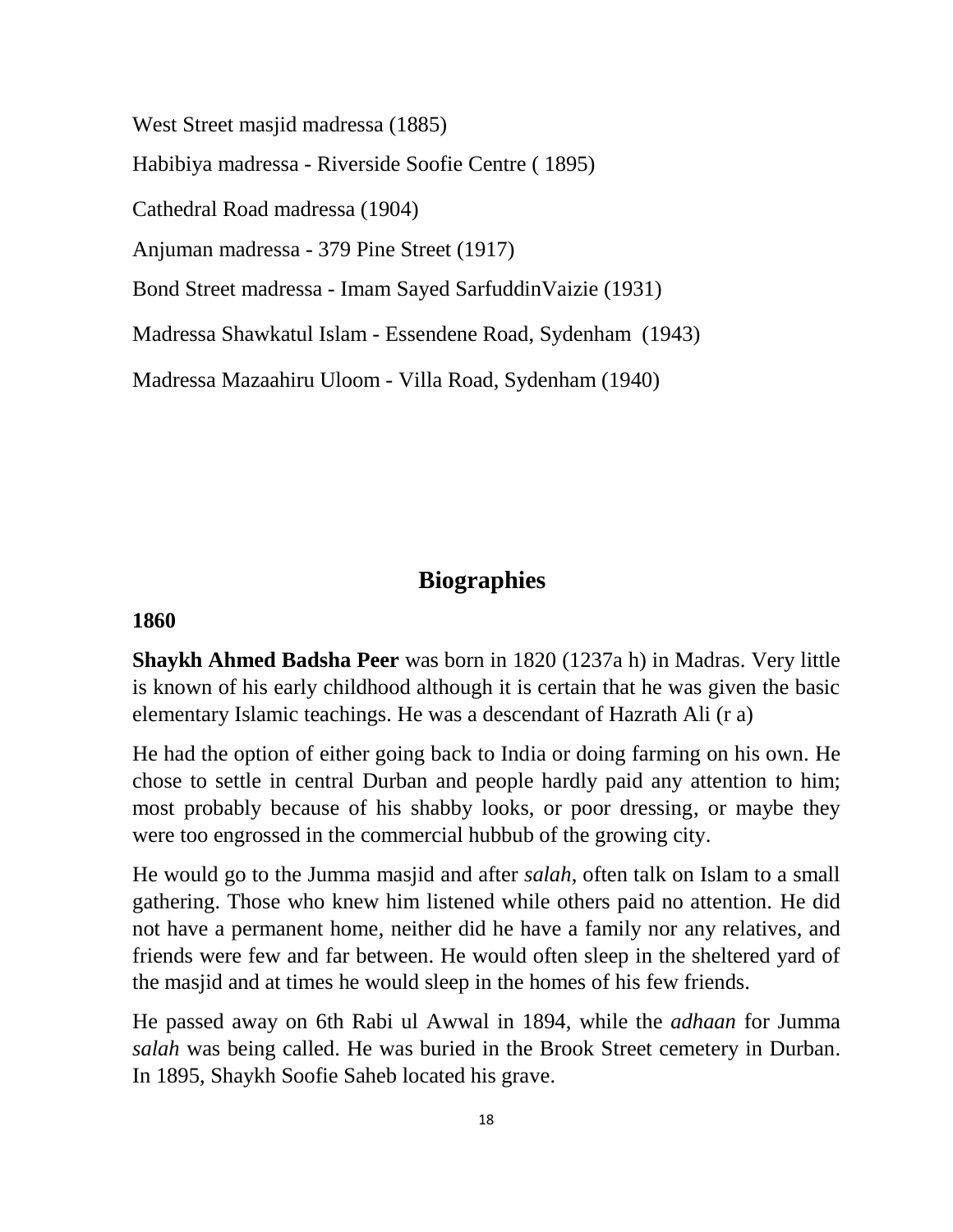#### **1864**

**Sayed Ghulam Rasool Ahmed** was born in a village called Ranepat, Chitoor in India in 1837. He had signed a labourer's contract to work in South Africa and arrived on 21 August 1864, on a ship called *Saxon*. He was assigned to a Mr L J Polkinghorne in Cottonlands, North Coast. His employer allowed him to preach to the people in the surrounding areas because of his piety and his knowledge on Islam, and did not register him in his farm. He established a madressa whereby many adults and children benefitted and unfortunately, there is no record of his madressa. His work is still continued by his two great grandsons. He passed away on 9 September 1890, at the age of 53 yrs and was buried in an area that is now known as Hazelmere in Verulam.

## **1890**

**Molvi Fateh Mahomed (1867-1929)** was a pivotal figure in the Jumma masjid during the first three decades of the 20th century. He was the Imam from the mid-1890s until his death in September 1929.

He was born in Surat in 1867, to Cassim and Karimbibi Mahomed. He was brought to Natal in the mid-1890s by the trustees of the Grey Street masjid to perform the duties of Imam. He married Zaithunbee, the daughter of indentured migrants M Sahib(3914) and Moideen Bee(2762) in 1910. He was highly respected among the Muslim masses and was involved in many aspects of community life. For example, he helped set up the Durban Abbatoir to ensure that animals were slaughtered according to *Shariah* and gave evidence on Muslim marriages to the Solomon Commission in 1914. *The Indian Opinion* reported on his death as follows:

*The late Moulvi Sahib was for many years a high priest of the Grey Street Mosque and there was hardly any public function in which he was not present. The learned Moulvi was held in high esteem by his co-religionists and had won the respect of the community by his amiability. As a mark of respect, the Muslims of Durban closed their businesses for half day on Friday. The service at the Grey Street Mosque at 10 a.m. on that day was most impressively conducted by Moulvi Chotoo Mia and the funeral procession which was representative of every section of the community was the largest of its kind known in the past few years. The gap left by the late Moulvi Fateh Mahomed will perhaps be filled but that familiar face with the flowing white beard and headed by a snowy white*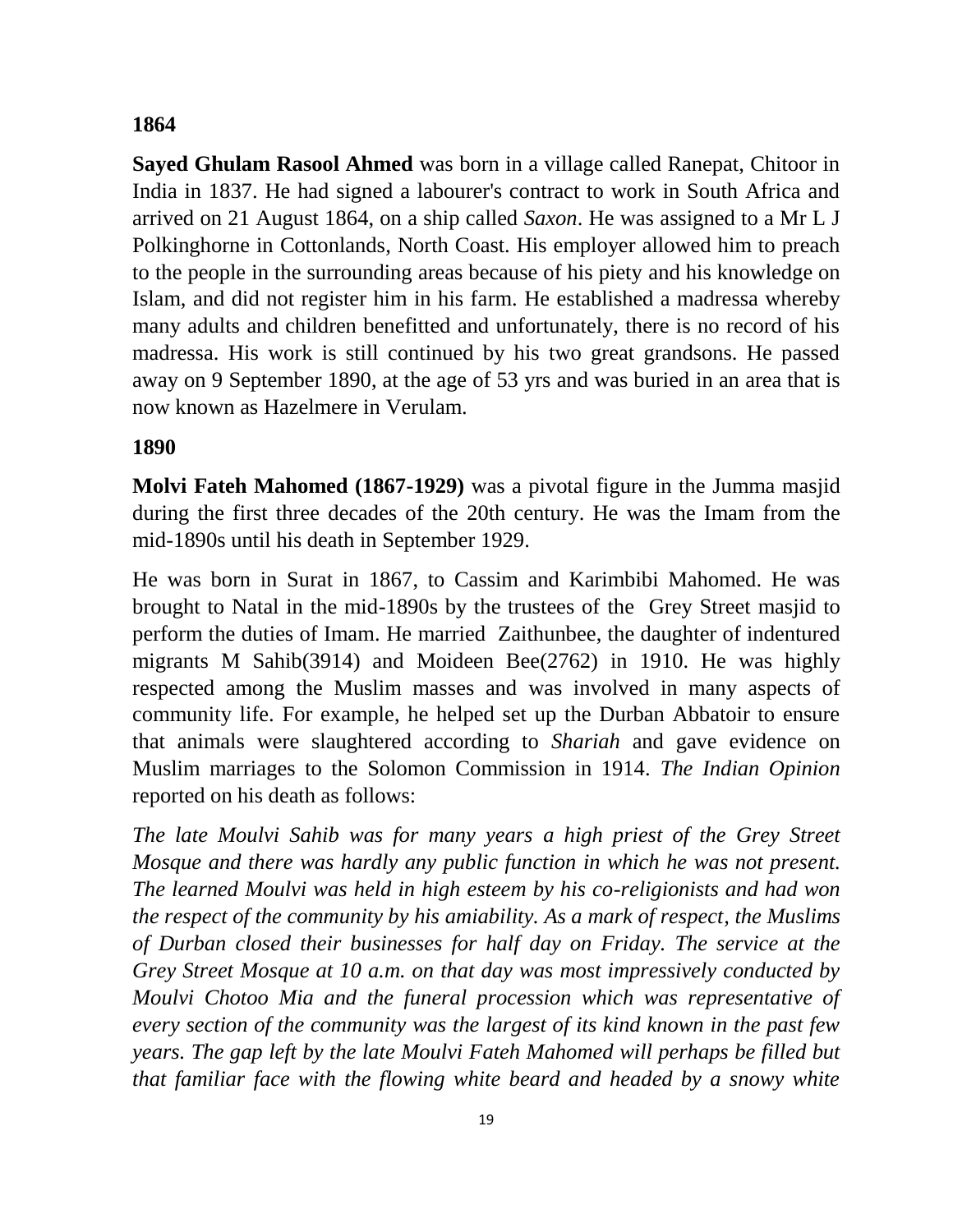*turban will be long missed. Our deepest sympathy goes out to the bereaved family and the Muslim community in the great loss they have sustained.*

Despite not being paid by trustees for many years, Fateh Mahomed did very well from "gifts" from supporters and those for whom he performed religious services. At the time of his death he owned three large properties in Durban and Clairwood, whose value was a considerable ₤3,400.

**Imam Hafiz Abdul Majid (b.1894)** was a very pious religious man who lived in Clairwood. He served as voluntary Imam at the Junction masjid. as he was a *hafiz* and a good reciter of the *Quran*. He taught *Quran* to the young and elderly in the masjid and a few became *hufaz* under his guardinship. He was involved in a business opposite the masjid, thus he led a very independent life. The family busines was destroyed during the 1949 riots, and thereafter he settled in Ladysmith.

### **1895**

**Shaykh Hajee Shah Goolam Mohamed Soofie Siddique Habibi** was born in 1848 (1267a h) in Ratnagir, about 200km from Bombay, in India. He was the eldest son of Shaykh Ibrahim Siddique who was a direct descendant of Hazrath Abu Bakr Siddique (r a). His mother's name was Rabia.

After returning from Baghdad,where he stayed with spiritual leaders for several years, he set off for Kalyan to resume duties as a teacher in the madressa and as Imam in the masjid, succeeding his father. After 20 years of service, he resigned as Imam and teacher in Kalyan and returned to his home in Ratnagir.Thereafter, he went to Hyderbad to serve his spiritual mentor. In 1895, he travelled to Durban and after a few months returned to India.

He was advised by his mentor to return to South Africa to propagate Islam. Members of his family were very supportive and his mother readily gave him permission and her blessing. He arrived on the *S S Hoosen* and made his way to the Jumma masjid, where he had stayed during his previous trip. After *Fajr salah*, on learning that he was from Ratnagir, Hajee Rooknoodeen (1875-1962) , Ghoolam Hussain Fazloodeen and a Mr Jhetam who were from the same district, took a greater interest in him. He explained to them that he was sent by his mentor to propagate Islam. They offered him accommodation and to be their guest, but Imam Molvi Fateh Mohammed refused to let him go. After a short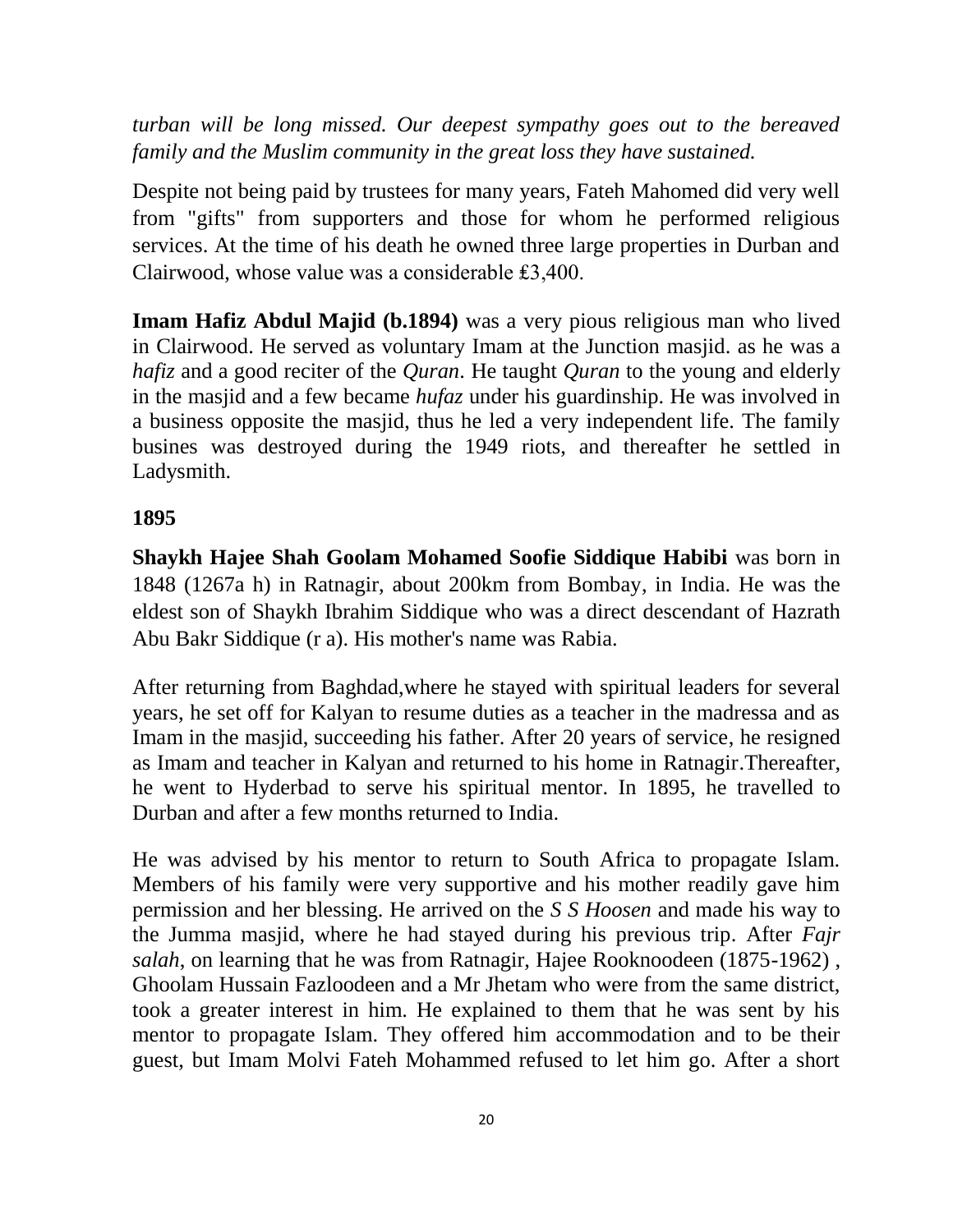consultation with both parties, he decided to sleep at the house of the Imam but eat at the homes of the *musallees*.

The next morning after breakfast at the Rooknoodeen home, where others were also present, he inquired about the grave of Shaykh Ahmed Badsha Peer. He was directed to the grave in Brook Street cemetery. He spent most of his time seated either in the vicinity of the Jumma musjid or at the Brook Street cemetery. In the same year that he had arrived, he bought a piece of land on the northern banks of the Umgeni River in Riverside. The deed of sale was prepared by Mr M Ghandi and he built a simple wood and iron house. On this land he chose a spot, where the present masjid stands, and laid the foundation immediately after Jumma *salah*. A few members from the community, including Sayed Fakroodeen, Rooknoodeen and Jhetam were present. The main builder was an Italian. When the masjid was completed, it was also used as a madressa until 1903, when a Parsee by the name of Mr Rustomjee, at his own expense, built a madressa. An orphanage was then built to house the orphans and destitute. A portion of the north end of the land was used as a cemetery, and adjoining this piece of ground, an old age home was built. Next to the orphanage was a kitchen and a place with ablution facilities. At the entrance of this compound (*darbar*), a dormitory (musafir-khana) was built to cater for travellers and wayfarers.

Later, in close proximity to the *darbar* , a piece of ground was bought in Prospect Hall Road for burial purpose. A portion of the land on the western side was used for residential purpose for those who wanted to live near him. A wood and iron building, which served as a rehabilitation centre (mawalee-khana), was between the present *mazaar* and the cemetery. Alcoholic and drug-related cases were personally attended by him. The kitchen (babarchikhana) was situated next to his house. Here, food was prepared for the entire occupants of the darbar. Some of the early cooks were Ismail and Abdul, assisted by Zainab Bibi and Haniffa Bibi, the wives of Shaykh Soofie Saheb. The last cook for the *darbar* was Abdul Rahim in 1968.

The clinic (dawa-khana) was situated in a room next to the main dormitory of the orphanage. Every Thursday, people of all races and religions were attended to, by a qualified *hakim* and free medicine was dispensed to all. With Riverside as the centre, he expanded his missionary work around Durban and its districts (Westville, Overport,  $45<sup>th</sup>$  Cutting, Springfield, Kenville) and then to other parts of the country (Cape Town, Tongaat, Ladysmith, Colenso, Butha Buthe in Lesotho and Pmburg). It is remarkable that all these institutions founded at the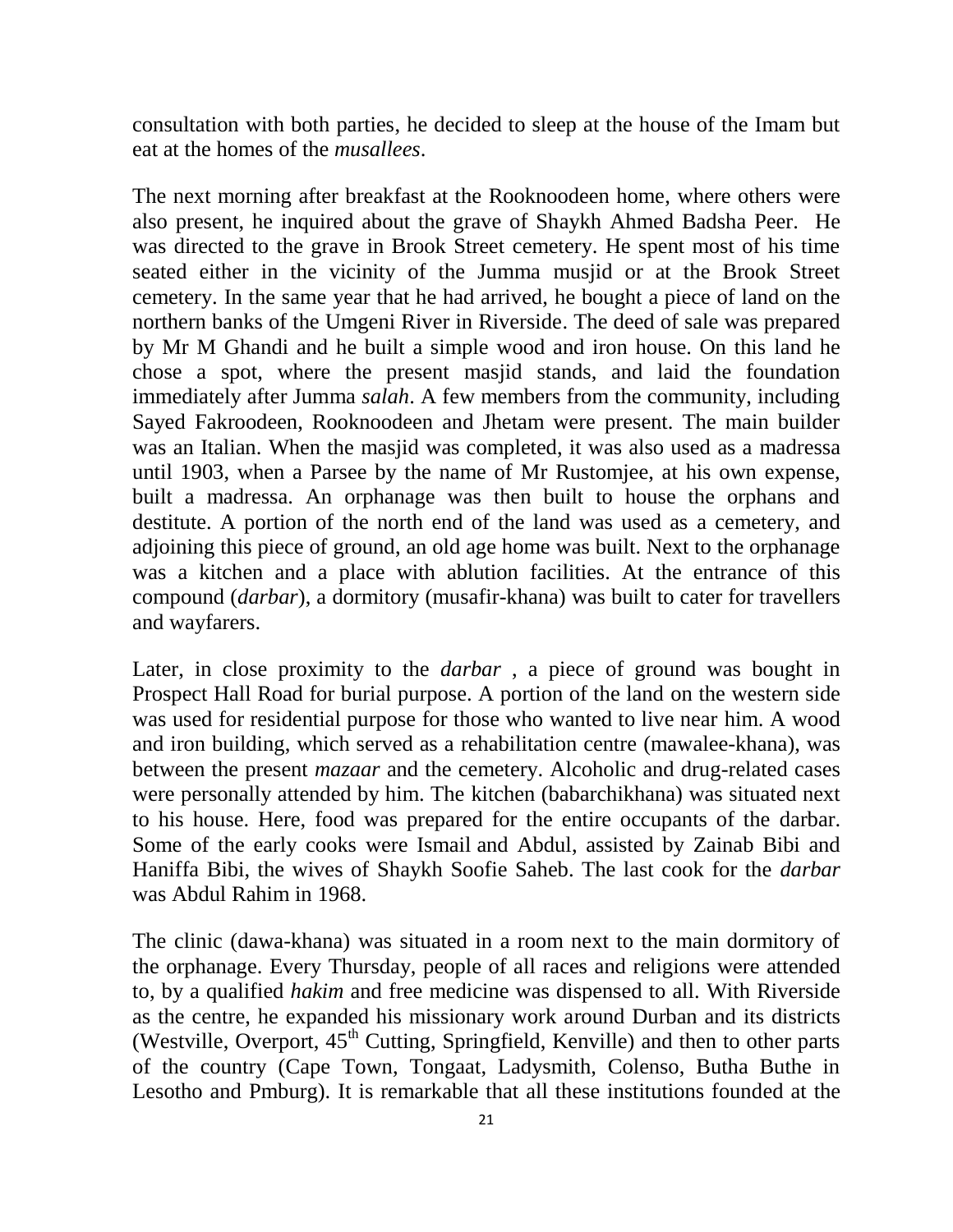turn of the century are still in existence, in spite of the number of government changes in the country, carrying out the duties for which they were originally instituted. In early 1911, he made a trip to India which proved to be his last. On Thursday, 29 June 1911 (2 Rajab 1329), at about noon, this humble son of Islam breathed his last. He was 63 years of age. His *mureed*, Hassan Miajee, who was requested by him a few days earlier to perform the ghusal and janaza, carried out the wishes accordingly. His funeral took place the next day in accordance with the wishes of the people, to enable them to attend. He was buried in Riverside. He had seven sons and three daughters.

He used members of his family and *mureeds* to share the responsibilities by allotting the following duties:

Feeding - Shah Abdul Aziz Soofie

Feeding of animals - Shah Abdul Kadir Soofie

Hoisting of flag - Shah Mohamed Habib Soofie

Imam - Hafiz Husain

*Muezzin* - Moulana Chacha (Ismail) Bayat from Verulam

Horse Wagon drivers - Haroon Ally and Abdur Rahman

The construction of the beautiful entrance to the *darbar*, known as the Buland Darwaza and reminiscent of the Moghul architecture in India, began in the early 1920's and was completed in the 1930's with the help of the community, especially, one Baseerun, who was the wife of Busawan Mia of Sea Cow Lake. Minor [extensions and renovations](http://www.soofie.com/reconstruction%20&%20dev%20final.html) took place from time to time to the various buildings in the darbar. However in 1968, tragedy struck the darbar as it was destroyed by bulldozers as a result of the [Group Areas Act,](http://www.soofie.com/Group%20Areas%20Final.html) in order to make way for the "White" population group. Only the masjid,mazaar and cemetery survived. The darbar had to be re-located to Kenville in order to continue with its activities in the service of the community.

**Shah Ibrahim Mohamed Soofie** was the eldest child of Shaykh Soofie Sahib and was born in Ibrahim Pattan, India in 1880. He joined his father in Durban in 1897. He returned to India after a short stay. He made many trips to South Africa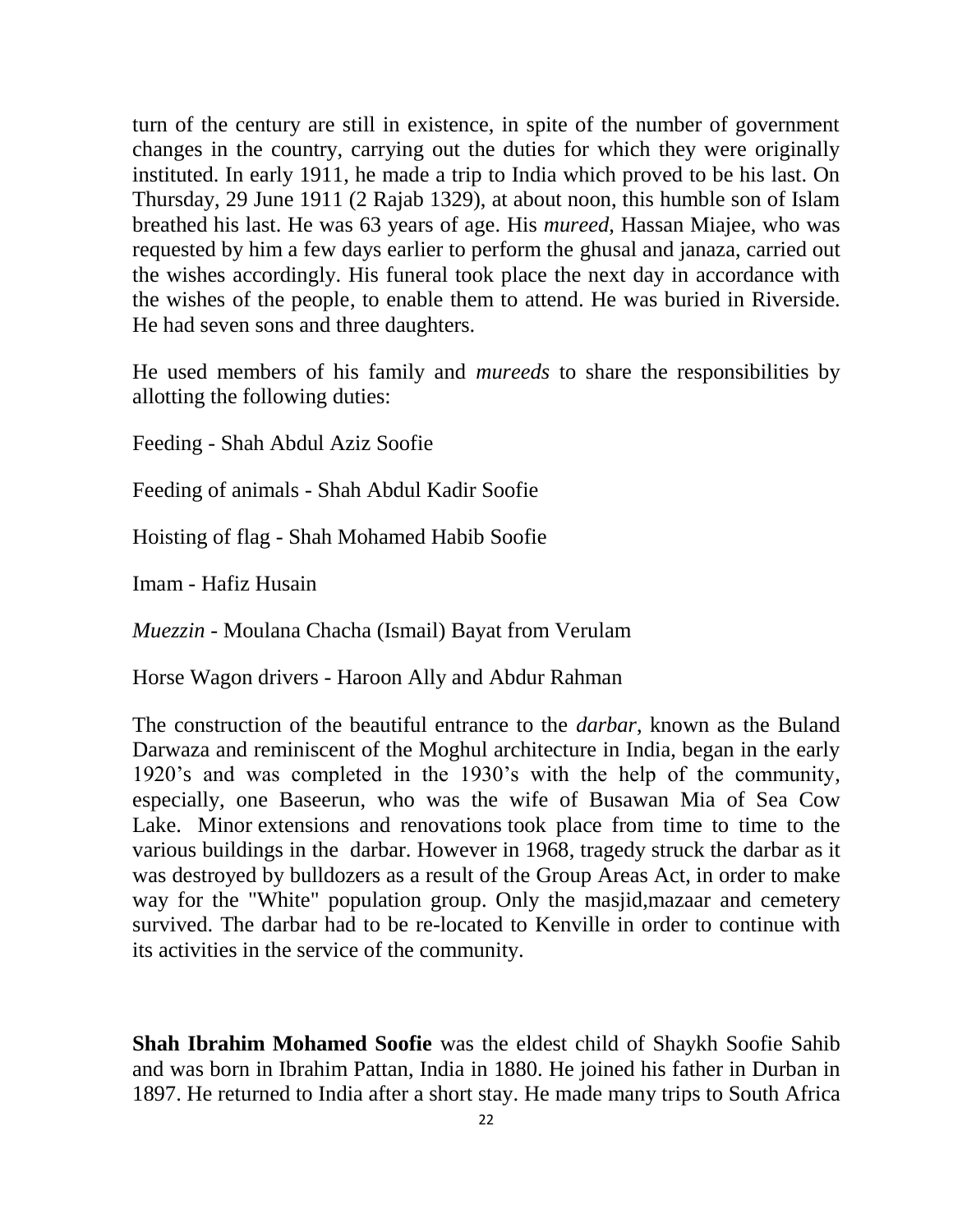and passed away at the age of 75, on 12 June 1955 (18 Ramadan 1375) in Ajmer where he lies buried.

**Shah Abdul Aziz Soofie** was the second son of Shaykh Soofie Saheb and was born in Ibrahim Pattan, India in 1885. He came to South Africa in 1897, with his mother, brothers and sisters to join his father. He came to be popularly known as Shaykh Dadajan. He made a trip to India in 1906, to get married to Sara Bi, the daughter of Abdul Latif. He was appointed trustee to a "vast empire" of twelve Khanqahs, from Durban to Cape Town, including Butha Buthe in Lesotho.

In the late 1920's and early 1930's, the population of Durban was growing at an increasing rate and there was much more calls at the various Khanqahs. When he experienced difficulty in the administration of these various institutions, he wrote to Shaykh Shah Saheb in Ajmer about the problems, recommending that his younger brothers be placed at these Khanqahs. He then discussed the matter with his younger brothers and placed them at the following centres in 1935:

1. Springfield - Shah Mohamed Habib Soofie (d.1969) Buried at Riverside.

2. Overport - Shah Goolam Fareed Soofie (d.1974) Buried at Riverside.

3. 45th Cutting - Shah Goolam Hafiz Bhaijaan Soofie (d.1953) Buried at Sherwood.

4. Pietermaritzburg - Shah Abdul Kadir Soofie (d.1940) and is buried in Riverside.

This also brought an end to the era of the joint family system of the original Soofie family.

In keeping with the policy of his honoured father of expanding the message of Islam,Shah Abdul Aziz bought land next to the darbar at Riverside in 1913. A piece of land was also bought in Prospect Hall Road (Riverside) next to the Soofie Saheb Trust land, which was used as a cemetery. Land was also bought adjacent to the Soofie Saheb Trust land in Kenville. All these lands that were purchased were known as the Shah Abdul Aziz Soofie Trust. All the properties were *waqf* (foundation for public charity) He passed away on 25 May 1947, (2 Rajab 1367). The janaza was performed by Imam Abdus Samad Qazi , his brother-in-law. His son, Shah Goolam Mohamed Soofie Sani, also known as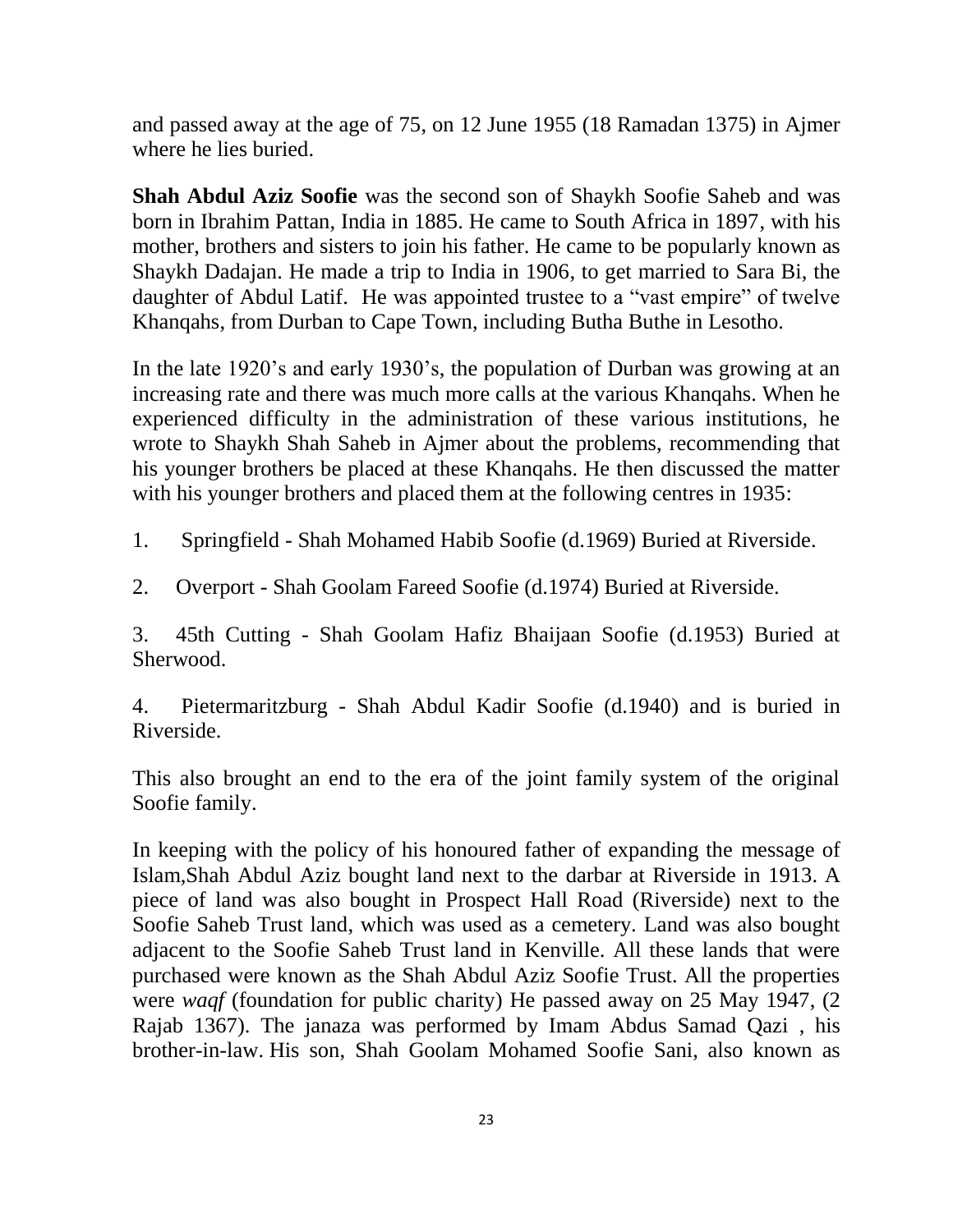Shaykh Bhaimia Soofie (1947-1978) succeded him in managing the affairs of the Soofie Trust.

The greatest upheavel to befall the Soofie Family to date was when part of the darbar at Riverside was destroyed by the then "White government" in 1968, under the Group Areas Act. However, Shah Goolam Mohamed Soofie Sani built a masjid, madressa, an orphanage and a residence on Trust land in Kenville, which was lying vacant after the madressa building was expropriated by the government in 1963, for road widening. He was thus able to continue uninterruptedly with the mission of his grandfather that was initiated in 1895. He passed away suddenly on Friday, 13 January 1978 (3 Safar 1398). He is buried in the cemetery behind the mazaar. He was in charge of the darbar from 1947 to 1978.

# **1890**

**Imam Sayed Sarfuddin Vaizie** was born in Rander, India in 1865. He arrived in the late1880's and served as Imam at the Church Street masjid in Pmburg. Thereafter he served in Verulam and Queensborough masjid, and from 1920, at the Junction masjid in Clairwood. In 1927, he settled in Victoria Street, Durban and established a madressa in Bond Street. He also voluntarily assisted Ml Goolam Mustafa in performing the *fajr salah* at the Grey St masjid. In the latter part of his life, he served as Imam of the West St masjid and passed away in 1948. He is buried in Brook Street cemetery, near the mazar of Badsha Peer, whom he had met in Durban. He was very religious and was also consulted for *tawiz* by people

## **1896**

**Shaikh Ahmed Muslim (Ml Afriki)** was born on 20 May 1896, in Victoria Street, to Ismail Mahomed Muslim (indentured no: 17002) and Zinch Be (daughter of Mohideen Kader who had arrived in Durban on 9 May 1878, from Decan, India). Maulana's mother was put to work at Sezala Canefields, South Coast and discharged in 1915.

Ml Afriki left Durban in 1910, at the age of 14 years for Delhi on the *S.S.Karanja* and enrolled at Madrasah Aminia. He qualified as an *alim* and *hakeem* and returned to Durban. He married Fatima Khan (daughter of Bhooray and Beema Khan) from Clairwood on the 12 Novemebr 1921. Since he was from Africa, it was in Delhi that he was given the title "Afriki". He served as a *dawah*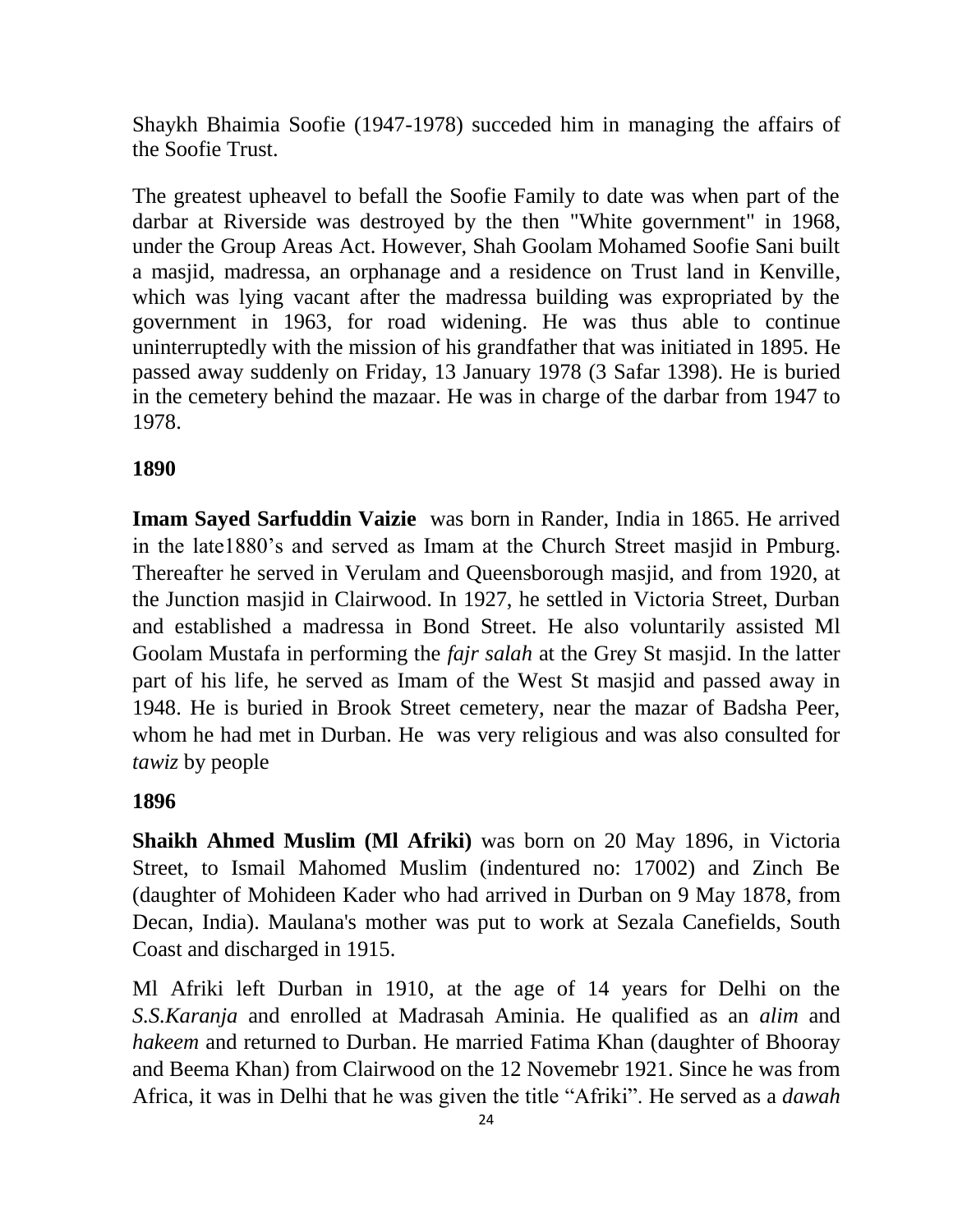worker in Washbank, Dundee, Glencoe, Colenso, Pmburg, Mooi River, and finally after 38 years, settled in Durban in 1959. He was appointed as principal, teacher and Imam (assisted by Sayed Hamid) at the Orient Islamic school. He served there until his death on 26 November 1966, and is buried in the Brook St cemetery. He studied under great scholars at Madrasah Aminia in Delhi and was known for his strict adherence to the teachings of Islam and never compromised his principles.

### **1900**

**Molvi Qari Noorul Haq Farooqi** was from Lucknow and studied at Deoband. He was one of the early Imams of West St masjid. He was gifted with a beautiful voice and was famous for his recitation of the *Quran*. He was also responsible for establishing the *hifz* classes at the West St masjid. One of his well known student was Hafiz Yusuf Ismail Mahomedy.

**Mufti Erahim Sanjalwi** was born in 1900, in Sanjala, India. After his basic studies in the village, he studied at various institutions in Rander, Deoband, Aminiyyah (Delhi) etc. under great scholars such as Allamah Kashmiri and Mufti Kifayatullah. He arrived in Durban in 1930, as Imam of West St masjid He left in 1936, for the then known Transvaal, as Imam of the first masjid there in Kerk Street. He passed away in 1983.

**Ml Abubakr Khateeb** was from Arab descent and born in 1900 ( 13 Rabi ul Awwal 1320) in Damman, a village in India. He was about 6 months old when his father passed away. His paternal grandfather, Hajee Ismail, took custody of him. At the age of 5 years, he became a *hafiz*. He also obtained his primary Islamic education from his paternal aunt. He studied at the famous Madrasah Imdaad-ul-Islam in Sadr Bazaar, Meerat and at Madrasah Qawmiyyah in Khair Nagar. He studied later at Madrasah Islamiyyah Firangee in Lucknow to specialise under the guardianship of Ml Ahmad Mukhtar Siddiqui and Ml Abdul Aleem Siddiqui.

After staying in different countries, he finally arrived in Durban in 1944, from Mozambique and became an Imam at Ahmadiyya masjid in Mayville, Durban until 1957. He was appointed Imam of Grey St masjid from 1958 to 1975. Many students memorized the *Quran* under his guidance. In 1956, he started publishing his monthly magazine and the annual Islamic calendar under the name of *Al hadil Ameen*. From 1975 to 1978, he served as an educator at the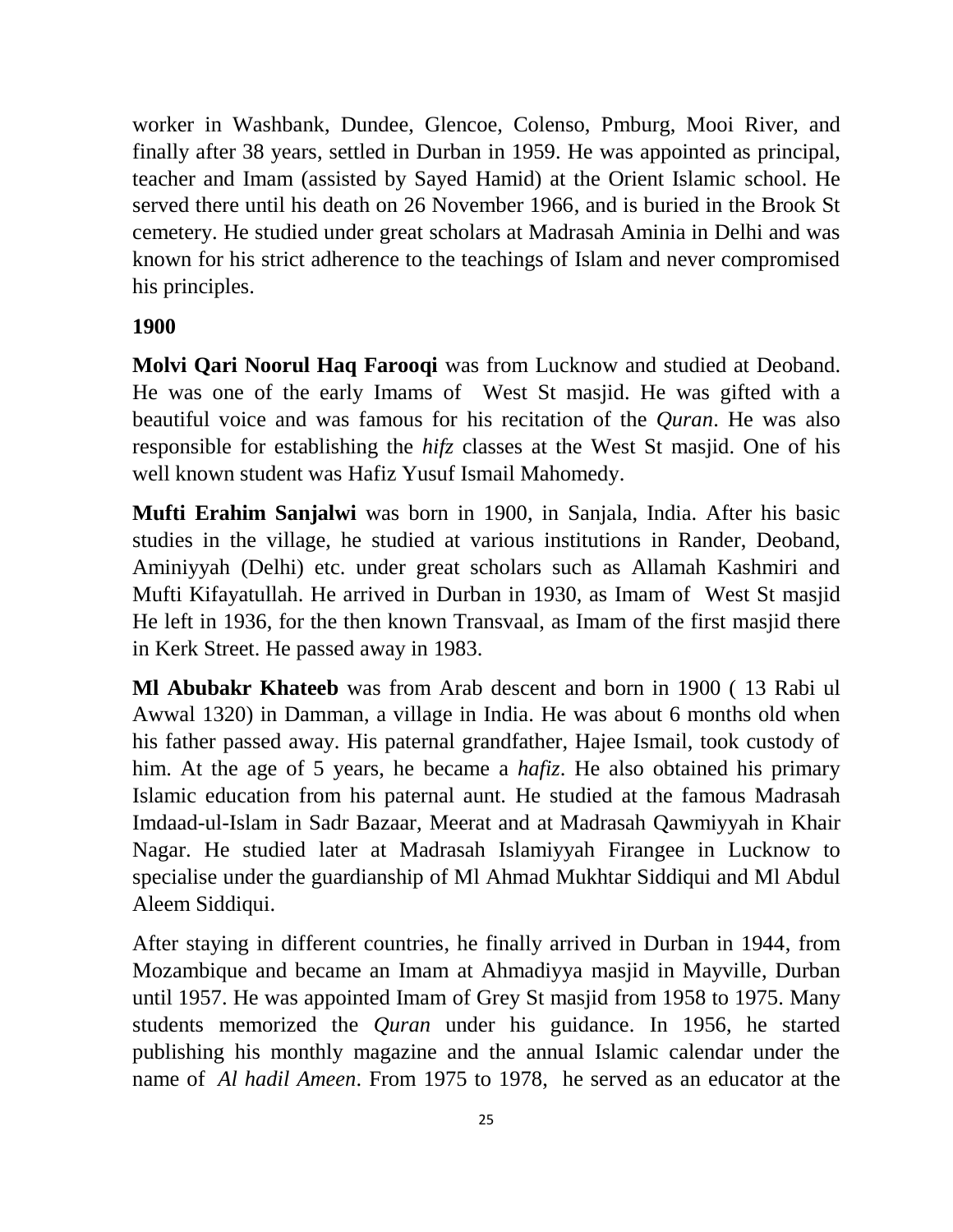Soofie Sahib masjid and at the madressa in Alpine Rd, Springfield. He passed away on the 8 January 1979, and was buried in Damman, near the tomb of his mentor Ml Mukhtar Siddiqui.

### **1904**

**Qari Shaikh Abdul Qadir** was one of the oldest Islamic Scholar in South Africa. He passed away on Saturday 23 August 1998 (30 Rabi ul Akhir 1419), at his residence in Woodhurst, Chatsworth, at the age of 94 years. He was born in Durban on 20 April 1904, and lost his parents at an early age. Being orphaned at such an early age, he was fortunate to have found care at the Soofie Sahib Centre in Riverside under the guardianship of Dada Jaan, the elder son of Shaykh Soofie Sahib. At an early age he had shown great keenness in Islamic education and was encouraged to pursue higher Islamic studies. In the early days of Muslims in Durban, the Soofie Sahib centre in Riverside was the hub of all Islamic activities.

At the age of 15, he completed the study of great Persian works like the Gulistaan, Bustaan and Kareema, that was then regarded as a pre-requisite for higher Islamic studies overseas. Due to this and other academic achievements, he was sponsored by the generous people of Durban to further his studies at the Darul Ulooms in India. In 1919, he left the shores of South Africa via ship to study in India. He first studied at Madrasah Mazaahirul Uloom in Saharanpur, and thereafter at the famous Madrasah Ameeniyah in Delhi, under the Grand Mufti of India at that time, Mufti Kifaayatullah. After having completed most of his early studies at these two institutions in 1928, he was advised to carry out his final course at the Darul Uloom in Daabhel, Surat where great luminaries and doyens of Islamic scholarship had settled. He graduated there in 1930.

Among his tutors were intellectual giants such as Allamah Anwar Shah Kashmiri, Shaikh Shabbeer Ahmad Usmani and Shaikh Mufti Azizur Rahman. Amongst his fellow student were, Shaikh ul Hadith, Muhammad Zakariyya and Shaikh Yusuf Binnori. During his study in India, he learnt many languages and was very conversant with Arabic, Urdu, Persian, Gujerati and Hindi. During his years of study in Delhi, he made *bayah* at the hands of Shaikh Karamatullah Khan and entered the Chistiyyah-Saabiriyyah, Qaadiriyyah, Imdaadiyyah *silsilas* (sufi orders). He studied the writings of Shaikh Abdul Qadir Jeelani in great depth and always inspired people with his spiritual teachings. During his third hajj in 1968, he made *bayah* at the hands of Shaikh Abdul Ghafoor Sahib in Madinah, and was then brought into the fold of the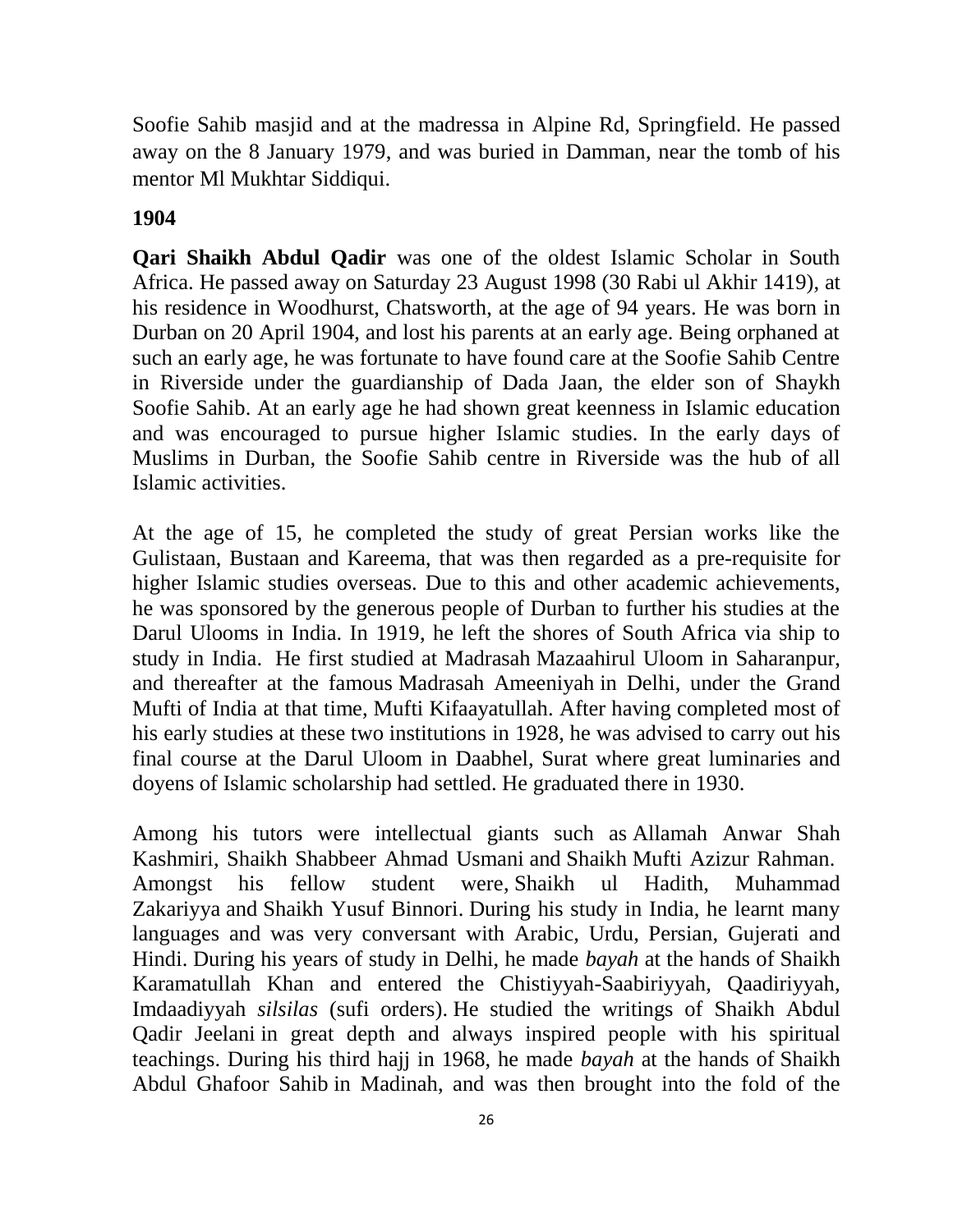Naqshabandiyya *silsila*. He was greatly influenced by the mathnavi of Shaikh Jalaluddin Rumi.

After his graduation, he returned to South Africa in 1931, and took on his first assignment in Stanger as Imam and teacher. A year later, he then moved to Verulam where he was also an Imam and teacher. He moved to Durban in 1943, as the principal of Madrasah Shawkatul Islam in Essendene Road, Sydenham and thereafter at Madrasah Mazaahirul Uloom in Villa Road, Sydenham. In the early fifties and up the to mid-seventies, for twenty five years, he was Imam of the Muhammadiyyah masjid, Overport. He laid the foundation stone of this masjid and also named it. During this time he was admitted to the great Al Azhar University in Cairo, at his own cost. He achieved the highest diploma from the Kulliyatul Lughah (Dept of Arabic), that was equivalent to a PhD degree in Arabic.

He then finally relocated to the suburb of Chatsworth and was the Imam of Masjid An Noor in Unit 7 for seven years. He was also one of the founding members of the Jamiatul Ulama Natal. During the last part of his life, he was in great demand as guest Imam at various masajid in Durban and other major cities in South Africa. He passed away on Saturday 23 August 1998 (30 Rabi-ul-Akhir 1419).

Amongst his mourners were hundreds of his students and members of the Muslim community whom he had served for many years.Though they all had expressed great joy to be either taught by him or had their marriage officiated by him, they all expressed great sorrow to be present at his funeral which they admitted was one of the largest ever witnessed in Durban. After the funeral prayers at the Grey St masjid, he was laid to rest at the Flower Road cemetery in Clairwood. He had left behind 6 sons and four daughters, and a host of grand and great grandchildren.

#### **1905**

**Ml Mohammed Hanif Ameen Afriqi** was born in Durban on the 15 December 1905, and at the age of 15 in 1920, he travelled to Rander to study. He was a class mate of Mufti Abdur Rahim Lajpuri and Ml Ahmedullah in Rander. He later travelled to Delhi where he furthered his studies at Madrasah Aminia. He was closely associated during his stay with Mufti Kifayatullah (d.1952). He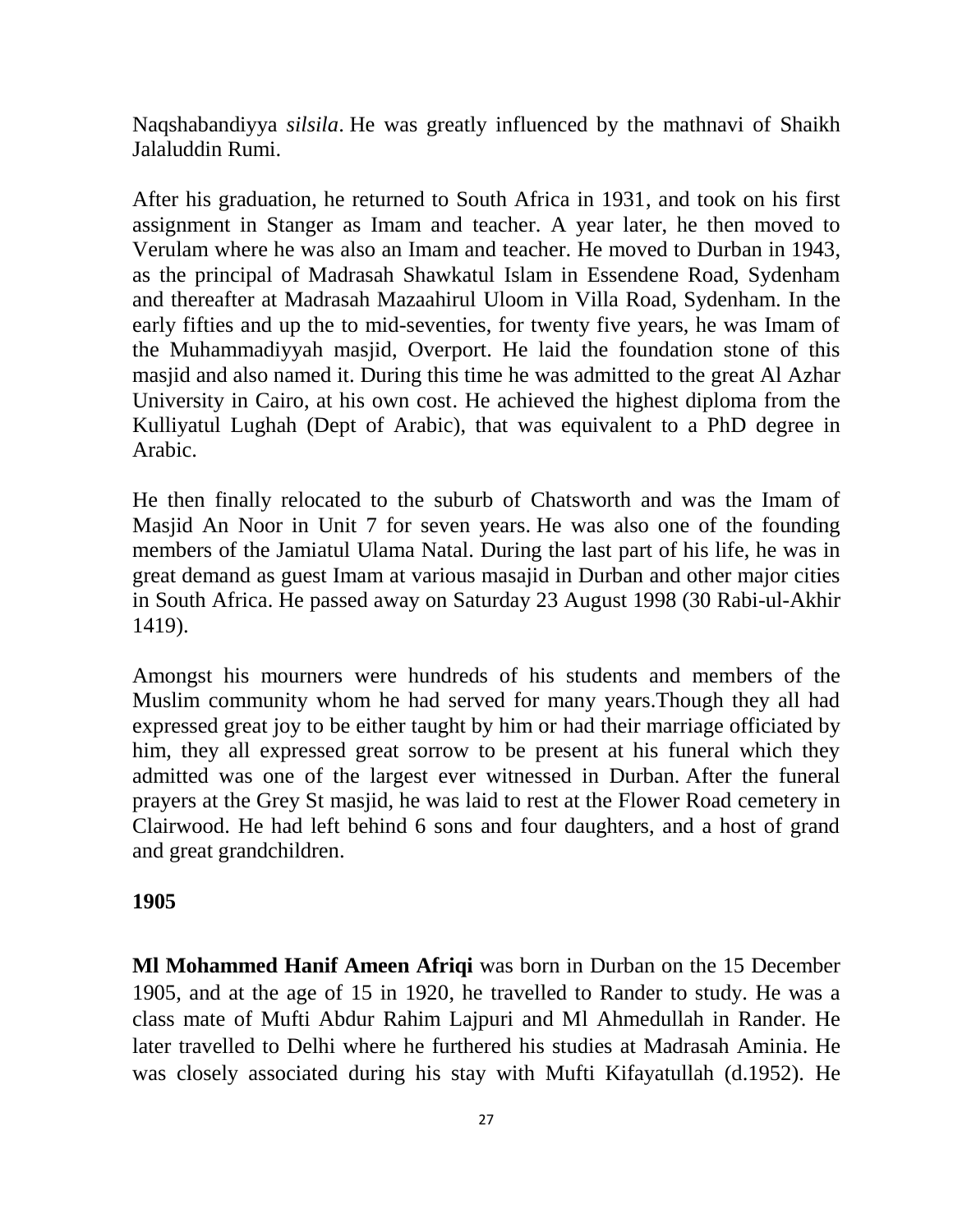completed his *alim* course at the famous Darul Uloom in Deoband and was a special student of Ml Husayn Ahmed Madani and Shaikhul Adab Ml Ijaz Ali. He studied *tafsir* of the *Quran* under the famous Ml Shabbir Ahmed Uthmani and Ml Ali Mohammed Lahori. One of his students, Ayub Peerbhai of Port Elizabeth was rated the best *qari* who had recited in the presence of the famous *qari* Shaykh Abdul Basit of Cairo, during his trip to South Africa in the 1960's. He was also a famous linguist with great interest in Urdu poetry. He returned to South Africa in 1939, after 19 years of studying at different institutions in India. He mastered several sciences such as calligraphy, *tibb* (medicine), Arabic, Urdu, *tafsir*, *qiraah*, etc. Although he was very closely associated with Ml Husayn Ahmed Madani, he took *bayt* for spiritual guidance with Ml Ashraf Ali Thanvi. Upon his return, he was appointed as Imam of the Top End Surti Sunni Masjid in Church St, Pmburg ,which was built in 1903. He served there for one year and was then appointed Imam of East St masjid for 14 years until his retirement, due to ill health.

On 16 April 1941, he married a pious woman from the Badruddin Family who were originally from Luchnow. He was the first appointed Muslim Marriage officer in the region. In 1947, he was part of a Muslim delegation to meet General Smuts, the then leader of the country, to discuss religious affairs. He was responsible for establishing the Nizamia madressa, infact the plaque states Nizamiya College. We were informed that his ambition was to establish an Islamic institution for higher learning, in close proximity to the East St masjid. He had physically taken part in its construction. His objective was to eventually establish a Darul Uloom.

Ml Omarjee and Ml Hathurani had mentioned several times to his son of the great educational benefits they had derived from his father, thus referring him to be their teacher. Mufti Sanjalwi and Ml Sema and many other senior Ulama consulted him regurlary on several matters. Ml Baizid was once present in the company of Ml Madani when he was writing a letter to Ml Afriqi in which he mentioned that his services was needed more in India than in Africa, thus recognizing his great abilities. He was a great historian, orator and a great poet. He had great interest in Urdu poetry and some of his hand written manuscripts are still with his son. It was his encouragement to the Ulama of the region that attributed to the formation of the Jamiatul Ulama of Natal. Informal meetings were held in his home in East St. The first official meeting resulted in the formation of the organization under his guardianship at the old building of the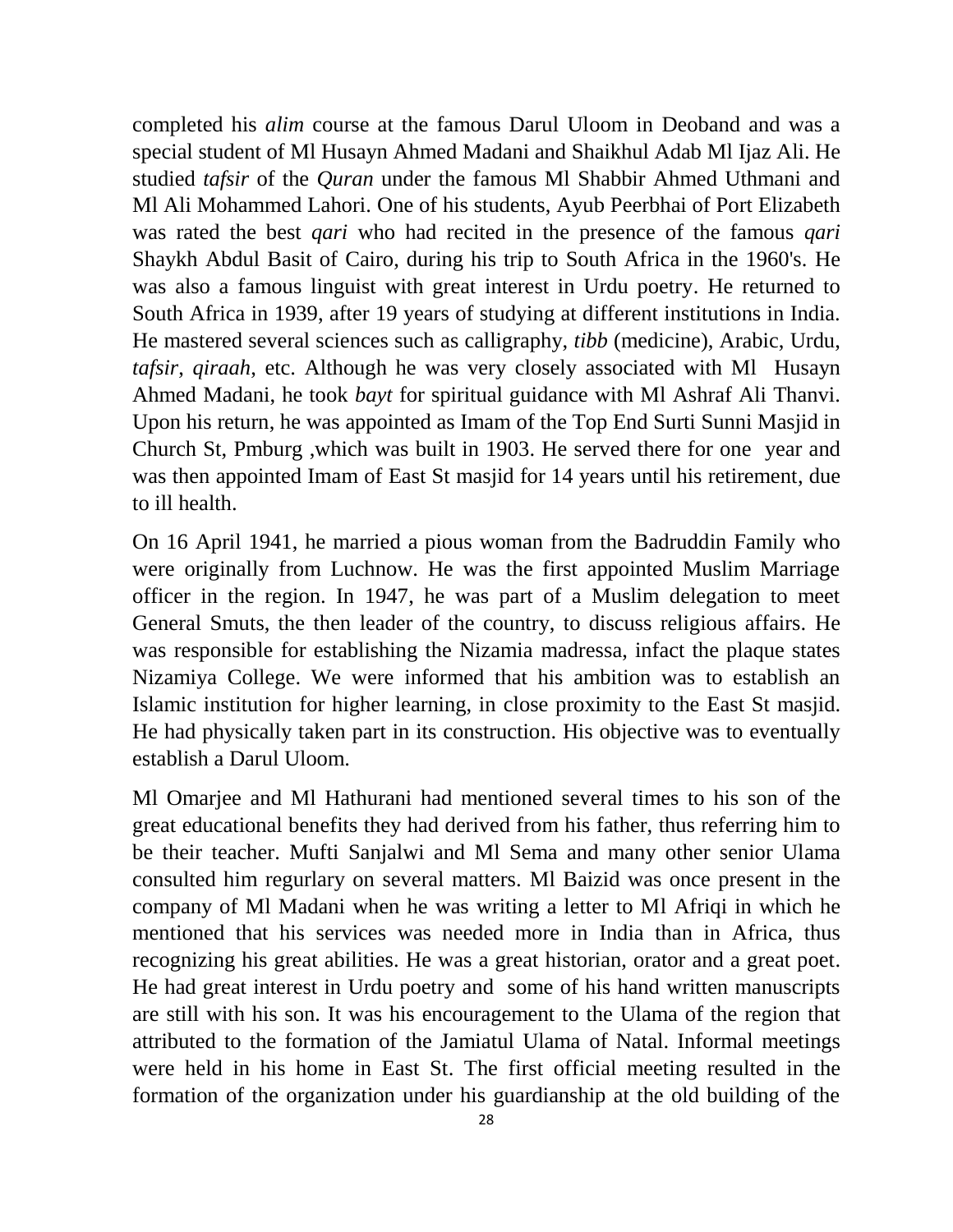Nizamia madressa where his son Ml Zubayr read the *qirat*. Ml Salot was appointed as assistant Imam in 1954, when he became ill. He passed away on 17 July 1956 (9 Zil Haj) and was the first *alim* to be buried in the Mountain Rise cemetery.

**Ustad Sayed Abdul Hamied** was born in Surat, India in 1903 and arrived in South Africa with his family as an infant in 1905. As a child, he lived and studied at the Riverside madressa under Shaykh Soofi Sahib and later under other teachers. Ghulam Farid Soofi, son of Soofie Saheb ( father of Nizam Bhai of Glenearn Rd masjid) was his contemporary. After completing their studies, both got involved in sharing the responsibilities of the masjid and madressa at Glenearn Rd from the early 1930's. He continued as an imam and teacher at the same place until his death in 1967. He also conducted a *hifz* class and the famous Qari Noorbhai was one of his student.

He was an expert in Urdu calligraphy and poetry and all the urdu writing and calligraphical work in the Al Hadil Ameen publication was atributed to him. His son Sayed Mohammed Basheer (1923-1996), who was educated under him, served at the Alpine Rd masjid and later at the Glenearn Rd masjid and madressa, until his death in 1996. He too was very good in Arabic calligraphy and the 99 names of Allah written on walls of the Soofi masjid in Ladysmith are his work of art.

## **1907**

**Imam Yusuf Mia Abdool Majid** was born on 27 November 1907, in Durban. His father was *hafiz* Mia Abdool Majid, originally from India. He completed his *hifz* in his teenage years under his father in the Clairwood area. He was involved in the family business in Clairwood which was across the Junction masjid until the riots of 1949. He settled in Ladysmith in 1950, as Imam of the Ladysmith Central masjid until his retirement in 1990, thereafter he relocated to Durban. He kept himself busy with the continuous recitation of the *Quran*, completing it a few times every month. He passed away in 2002 and is buried in Brooke St cemetery. His parents are also buried in the same cemetery and according to legend, his father's body is still intact and the grave is now sealed.

**1908**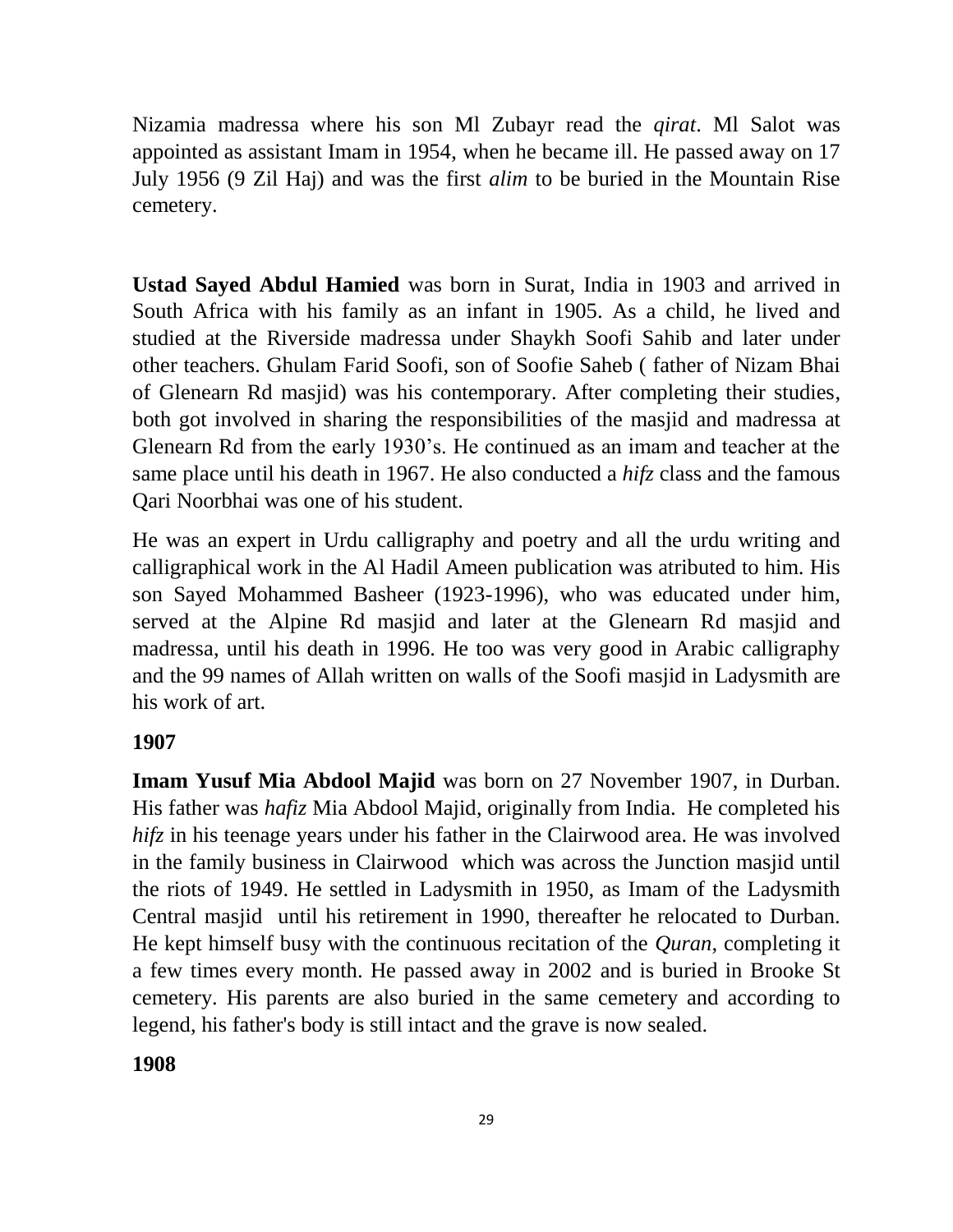**Ml Mukhtar Siddiqui** was the eldest son of Ml Abdul Hakeem Siddiqui (d.1905). He was born in Meerat in 1879, as the eldest brother of Ml Abdul Aleem Siddiqui and Moulana Basheer Siddiqui. He arrived in South Africa from Maputo (old Lorenco Marques) in 1908, as a Muslim missionary. In 1910, he started a newspaper in Gujerati in Durban, called Al Islam (later known as Indian Views). He also formed the Madressa Anjuman Islam organisation in Durban which is still active. In 1914, he left for Reunion and travelled extensively to other counries and returned to India. He came back to South Africa in 1934, and established the Muslim Darul Yatama Walmasakeen, the Buzme Ikhwanus Safa and Madressa Banatul Islam for girls (later known as Jummah Masjid madressa and school) On 10th July 1938 (12 Jammadul Awal), he passed away at the age of 61. He was laid to rest at Damman. A tomb has been erected over his grave which stands till today near the shoreline of Damman in India. He was a decendant of Hazrath Abu Bakr Siddique (r a)

**Ml Basheer Siddiqui** was born in Meerat in 1883, as a younger brother of Ml Mukhtar Siddiqui and had accompanied him to South Africa. He stayed here for the propagation of Islam and lived in Dundee and Pretoria for a while. Later, he was an Imam at the West St masjid for nine months and served as chairman of the Natal Muslim Council. He was the principal of Pine Street madressa and school for 15 years. He was also the first Muslim marriage officer. He passed away on the 26 January 1967, and lies buried in the Brook St cemetery. He had three sons, the late Safi who was a famous Urdu poet, Yunus and Mohammad Yahya who served the Orient Islamic school in the 1950's for 17 years.

#### **1910**

**Imam Abdus Samad ibn Abdul Qadir** was born in Ratnagiri, India in 1892. He came to South Africa as a young man with his uncle, Ml Qadi Abdul Latief (Khalifa of Shaykh Soofie Saheb) and stayed with him in Cape Town. He studied under Shaykh Muhammad Salih Hendricks (Azawwiya masjid - Cape Town) who was a student of Shaykh Umar Bajuniad and Sayyid Husain al Hibshi, who in turn narrated directly from the great Sayyid Ahmad Dahlan. He travelled with his uncle to Makkah and studied in Madrasah as Sawlatiyah and also under great scholars of the Hijaz such as Shaykh Mansur and Ahmad Hamza Rifai in Madinah.

He also benefited from Ml Mukhtar Siddiqui and Shah Goolam Hafiz Soofie (son of Shaykh Soofie Saheb). He was an excellent *qari* who recited at several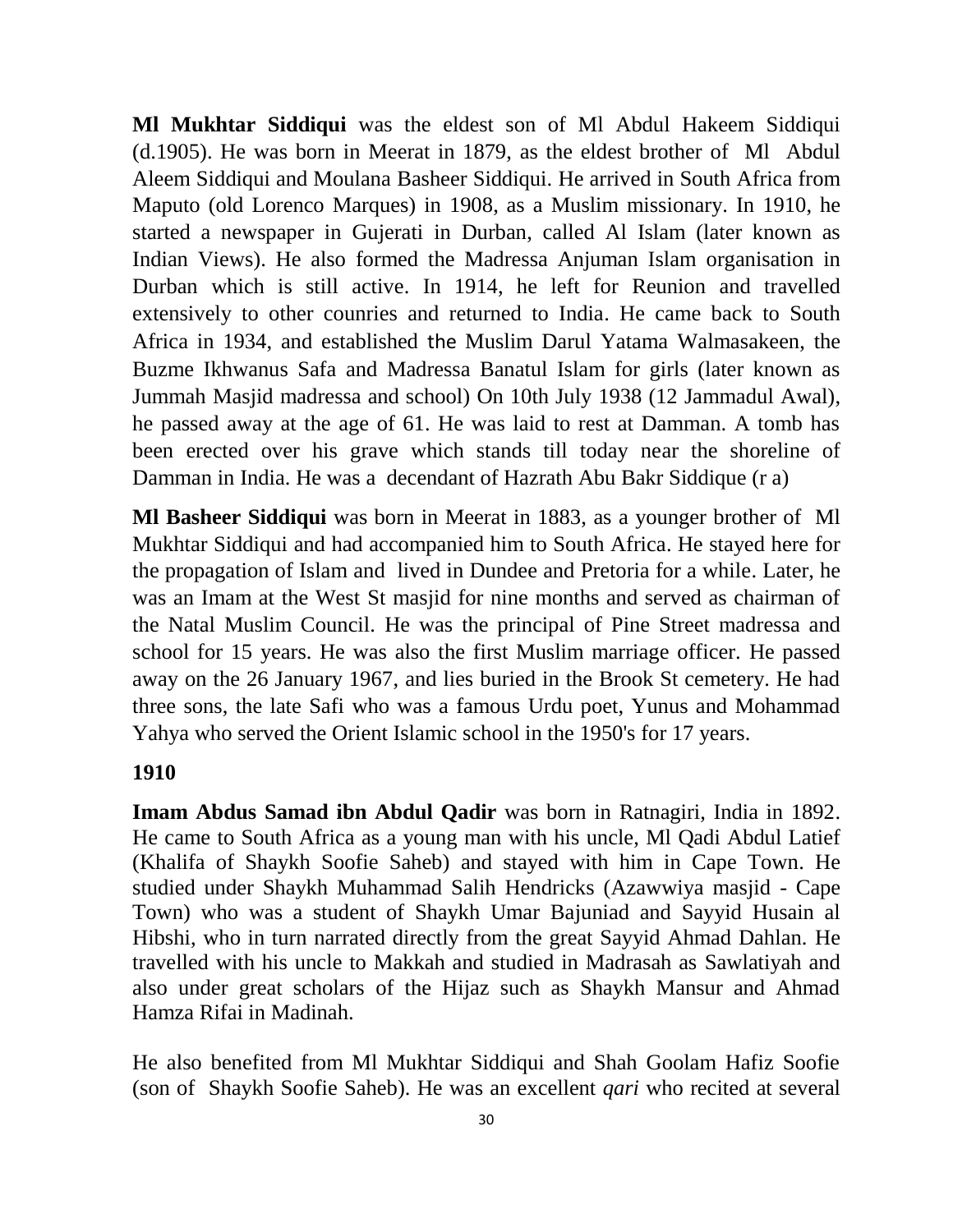gatherings during Ulama visits, notably the visit by Ml Abdul Alim Siddiqui, Ml Qari Tayyab Saheb (Rector Darul Uloom), Qari Abdul Basit of Cairo. He served at the Wynburg and Soofie masjid in Cape Town, Juma Musjid in Durban for 25 years, and the Soofie masjid at Kenville, Durban. He was married to Shaykh Soofie Saheb's youngest daughter, Khawaja Bee (d.1967). He passed away in 1967, at the age of 75, and is buried at the Riverside cemetery. The well-known murshid and spiritual guide, Goolam Mohiyudeen Kazi is his only son, and he had three daughters.

**Hafez Ebrahim Kathrada** was born in Verulam in1910 and served as an Imam in the Queensbridge masjid. He passed away in 2002 and lies buried in Tongaat.

# **1911**

**Hajee Musthan Kader** was born on 31 December 1911, in Bluff, Durban. His father was highly educated. He studied religious science at the Hamidiya Madrasah and College. He was one of the early teachers at the South Coast madressa which was established in the late 1890's. Later, he served as an Imam for many years at the May St masjid and thereafter, at the Iqbaliya madressa in Unit 7, Chatsworth until his demise in Febuary 1996. He was well known for his lectures and also served as a marraige officer. It is possible that his father could have been the first Imam of May St masjid which was established in 1920.

## **Shaikh Salih Abbadi**

The Shaikh's late father, Muhammad Sulayman Abadi had emigrated to South Africa from Taiz, a town in Yemen. He married Rufiah Adams of Constantia and settled in the Wynberg area. Sheikh Abadi was born in 1911, and is one of five children born of this marriage. Due to the Shaikh's love for teaching the *Quran*, he was not resident Imam for long periods. Thus, he served as Imam at the Grey St masjid for a short period and during that time he taught several students the *Quran* and many became *hafiz* under him.

## **1913**

**Hafiz Yusuf Ismail Mahomedy** (1913-1977), (father of Ml Ahmed Mahomedy). He completed his memorizing of the *Quran* at a young age of 13 under Imam Haffejee (father of Prof. Hafiz Ismail Haffejee), before enrolling with Qari Noorul Haq. He performed the *taraweeh salah* for 37 years at the West St Masjid.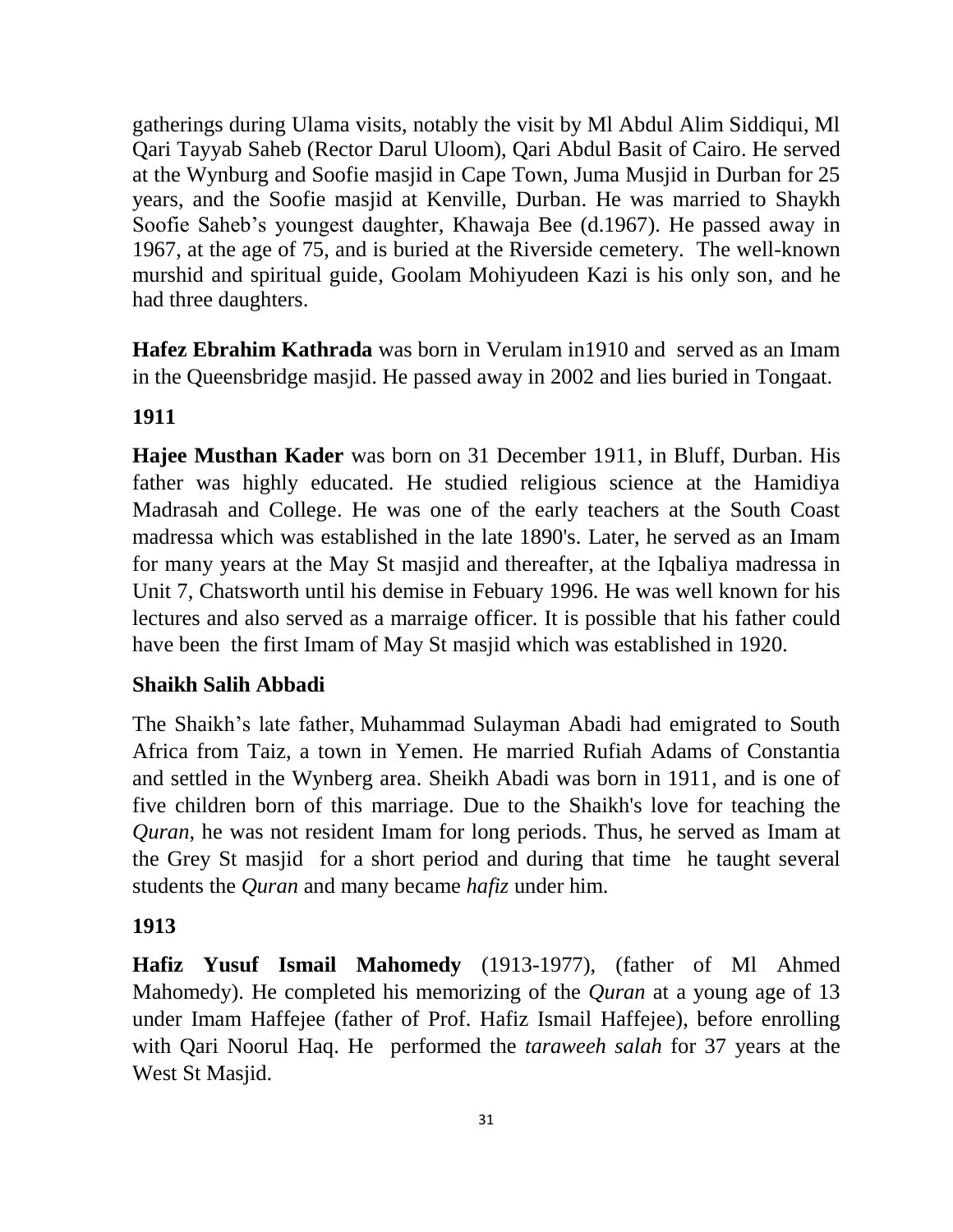## **1916**

**Ml MuhammadAbid Mia Uthmani** was born in Dabhel in 1898, he studied under his father during his early life and completed his studies in Dehli. He came to South Africa from Lourenco Marques in 1916 and settled in Washbank, Northern Natal where served the community for four years. He was brought to Ladysmith by Mr Nanabawa Chacha in 1920. He was an alim, calligrapher and a prolific writer of Urdu literature. Some of his works include the following:

*Bustan ul Arifin - 1922; Anwar al Arifin - 1936; Miraj ul Muminin - 1940; Nijat al Mumin*. He was also a *hakem* of note and was reponsible for the famous *Unani Mixture*. He passed away on 1 November 1945 and was buried in Ladysmith Town cemetry.

## **1917**

**Ml Moosa Amajee** was born in 1917, in a village called Taraj, in Surat, India. He became a *hafiz* under Ml Ali Muhammad Tarajwi (the first Gujarat alim and the contemporary of Qari Tayob Saab). He completed his *alim* course and the Mishkaat al Masabih under him at the Darul Uloom in Dhabell. He studied under great scholars such as Ml Idris Khandelwi, Ml Yusuf Binori, Ml Badre Alam and Ml Shabeer Ahmed Uthsmani.

He served in Bodhan, Gujarat for 11 years as principal of the *hifz* classes and as Imam of the institution. He also taught Farsi (Persian) and 23 pupils completed their *hifz* under him. In 1942, he married Sarah, a pious woman from the same village and had 18 children (11 boys  $\&$  7 girls ) of which 4 passed away in infancy.

He was invited to South Africa in 1949, and was appointed Imam of the Jami masjid in Stanger, where he also served for 14 years as principal of the madressa. He conducted a *hifz* class as well where 11 students completed *hifz* under him. Some of his well known students are Ml Vahed of Shakaskraal, Hafiz Ismail Omarjee, Hafiz Ahmed Saeed Desai .

In 1953, he was appointed Imam of the Verulam masjid and continued *hifz* classes voluntarily where 7 students completed their *hifz* under him, including Ml Yunoos Osman, who is one of the authors of this book. The local community benefited from his services for 18 years and due to illness, he retired and settled with his son in Pmburg. He suffered a heart attack and was hospitalised for 13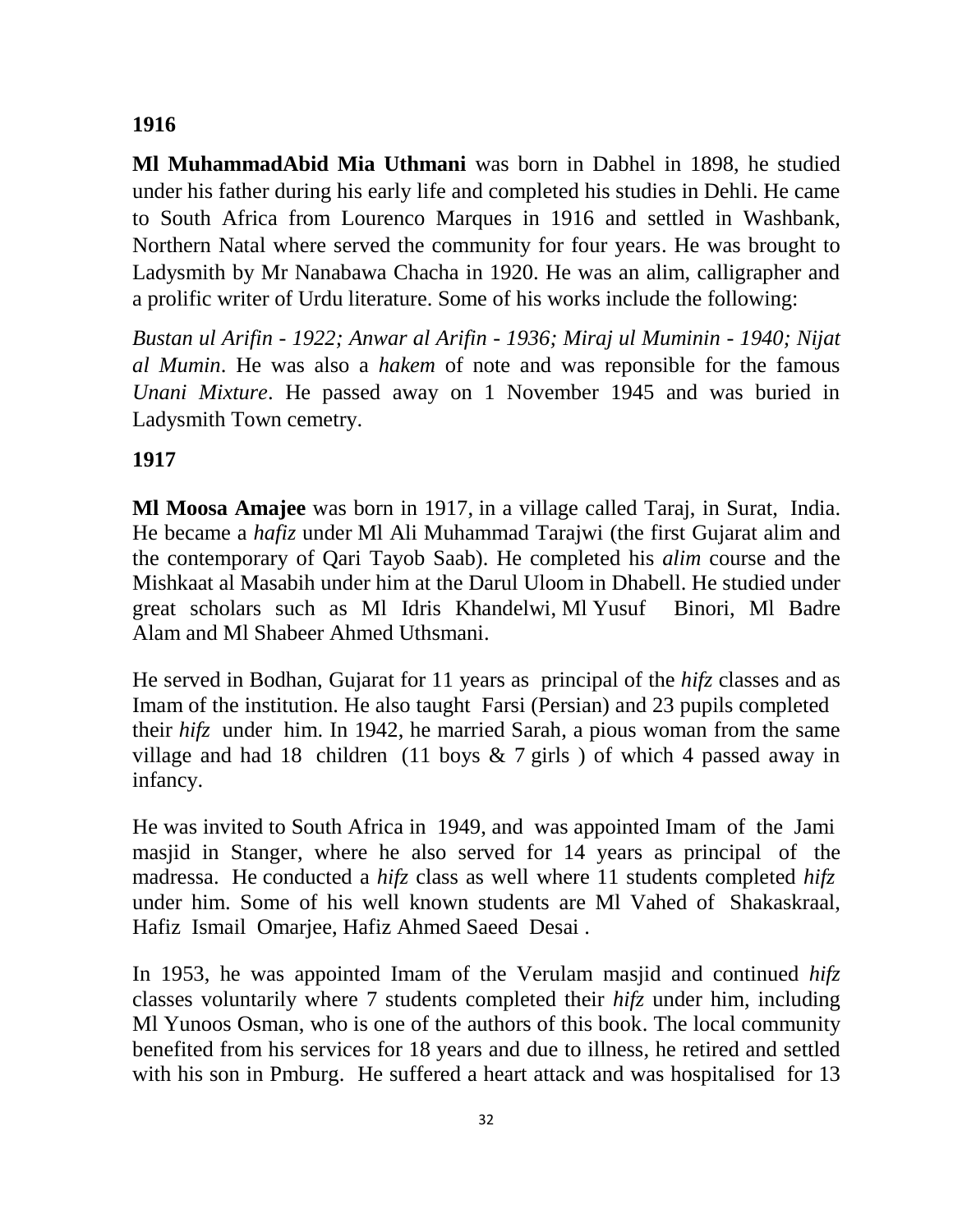days and he passed away in August 1986 . His last meal was dates from Madina and zam- zam water presented to him by Hajee Bhai Padia (Ameer of the Tabligh jamaat ), who had just returned from Haj. He passed away upon the completion of *Surah Yasin* by his brother in law, Ml Khalil Ahmed Patel of Nelspruit and lies buried in the Pmburg cemetery.

Ml Qasim Amajee who is imam of Musjid e Noor in Benoni and a teacher of *hifz*, and Ml Abu Bakr Amajee who is a teacher of *hifz* in Port Shepstone, are two of his sons; and amongst his progeny, he leaves behind 12 *huffaz* and 4 *alims*. His spiritual guide and mentor was Ml Maseehullah Khan who had great qualities and was an excellent *hafiz* who performed *taraweeh* during his stay in Stanger and Verulam.

He should read the Quran constantly, even whilst walking 2 km to the graveyard He is known not to have missed a single *salah* with jamaat besides his few days in hospital. He never owned more than four sets of clothing and 2 pairs of shoes at any given time and was very content with his meagre possessions. Every 27 night of Ramadan he would read the entire *Quran* and continuously fasted during the year. His famous words to be remembered are, "if you cannot benefit someone, then do them no harm "

### **1920**

**Haji Ibrahim Ahmed Soofi** (father of Chota Mota Desai - Umzinto) was born in India and arrived in South Africa in the early 1920's. He served the Paddock Muslim community as Imam of the masjid and as a teacher at the madressa. He settled in Umzinto after a few years as Imam and teacher until his death in 1963.

After his demise, his son Haji Shabbir Ahmed (Chota Mota) succeeded him as Imam and served the community for several years. Due to ill health he resigned as Imam and established the Dawatul Haq institution to serve the Islamic educational needs of the community of this area in the south coast of KZN. He would identify intelligent and capable learners and would send them to Waterval Islamic Institution for further studies and to India.

**Ml Cassim Mohammed Sema** (12 May 1920 - 9 June 2007) was the founder of the first Darul Uloom in South [Africa](http://en.wikipedia.org/wiki/South_Africa) and possibly the first Darul Uloom that used [English](http://en.wikipedia.org/wiki/English_language) as its medium of instruction. He also played an immense role in the establishment of *[dawah](http://en.wikipedia.org/wiki/Da%27wah)* among the non-Muslims in [South Africa.](http://en.wikipedia.org/wiki/South_Africa) He was born in [Newcastle,](http://en.wikipedia.org/wiki/Newcastle,_KwaZulu-Natal) a town in [KZN.](http://en.wikipedia.org/wiki/KwaZulu-Natal) At the age of five, he commenced his education at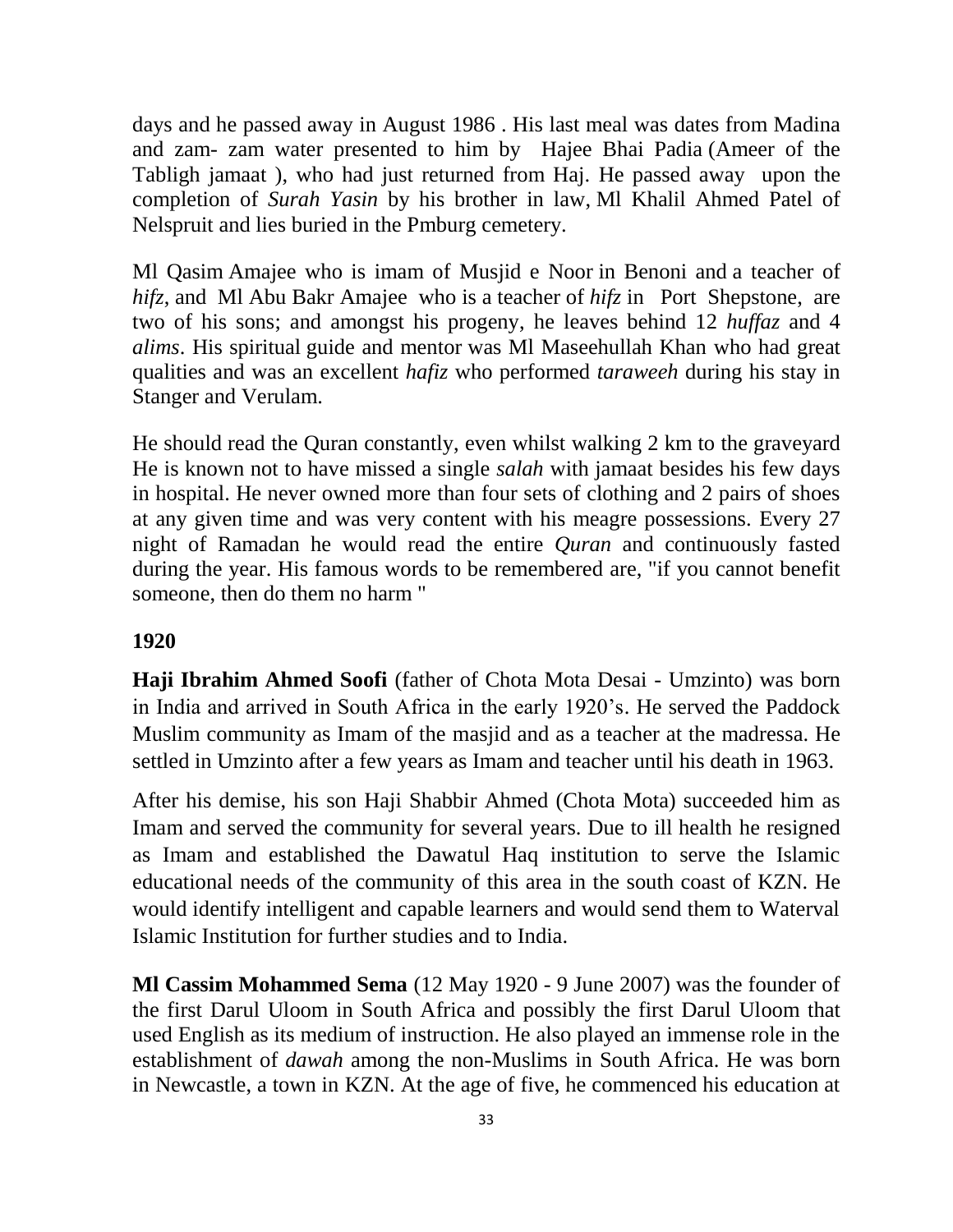[Oswald school](http://en.wikipedia.org/w/index.php?title=Oswald%27s_School&action=edit&redlink=1) in Newcastle. However, his education was terminated after the completion of standard six.

He completed his *hifz* and studied [Urdu](http://en.wikipedia.org/wiki/Urdu) under Ml Hafiz Shamsuddin. Thereafter, he completed seven *[ajza](http://en.wikipedia.org/wiki/Juz)* under *hafiz* Aminuddin and two more *[ajza](http://en.wikipedia.org/wiki/Juz)* under Ml [Ali Ahmad Ansari.](http://en.wikipedia.org/w/index.php?title=Ali_Ahmad_Ansari&action=edit&redlink=1) Ml Mia of [Watervaal Institute](http://en.wikipedia.org/w/index.php?title=Watervaal_Institute&action=edit&redlink=1) was an inspiration to him when he visited [Newcastle](http://en.wikipedia.org/wiki/Newcastle,_KwaZulu-Natal) in 1935, and told him to either study medicine or become an *[alim](http://en.wikipedia.org/w/index.php?title=%27Alim&action=edit&redlink=1)* abroad. He chose to become an *[alim](http://en.wikipedia.org/w/index.php?title=%27Alim&action=edit&redlink=1)* and departed for [India](http://en.wikipedia.org/wiki/India) on 23 October 1935. He enrolled for the *alim* course at [Jamia Islamiyya](http://en.wikipedia.org/w/index.php?title=Jami%27a_Islamiyya&action=edit&redlink=1) in [Dabhel](http://en.wikipedia.org/wiki/Dabhel) and graduated in August 1942, at the age of twenty-two. He decided to return to [South Africa](http://en.wikipedia.org/wiki/South_Africa) where a teaching post awaited him in [Mia's Farm.](http://en.wikipedia.org/w/index.php?title=Mia%27s_Farm&action=edit&redlink=1) Unfortunately, [World War II](http://en.wikipedia.org/wiki/World_War_II) started and the operation of passenger ships terminated due to the risk of [Japanese](http://en.wikipedia.org/wiki/Japan) attacks. However, due to demand, a steamboat called *Tilaawa* was arranged to transport passengers to [Africa.](http://en.wikipedia.org/wiki/Africa) On 23 November 1942, it departed from [Bombay](http://en.wikipedia.org/wiki/Bombay) with 1 000 passengers and 300 crew members. En route, it was attacked by Japanese torpedoes and sank. He and 124 passengers were the only survivors. They were transported back to [Bombay.](http://en.wikipedia.org/wiki/Bombay) He was then employed by [Majlis](http://en.wikipedia.org/w/index.php?title=Majlis-e-%27Ilmi&action=edit&redlink=1) e Ilmi in [Simlak,](http://en.wikipedia.org/wiki/Simlak) where he taught *[athar al](http://en.wikipedia.org/w/index.php?title=Athar_al-Sunan&action=edit&redlink=1) sunan*. He spent a year in [Simlak,](http://en.wikipedia.org/wiki/Simlak) preparing his own meals and occasionally leading *[salah](http://en.wikipedia.org/wiki/Salaah)* at the [masjid.](http://en.wikipedia.org/wiki/Masjid) He left [India](http://en.wikipedia.org/wiki/India) and arrived in [South Africa](http://en.wikipedia.org/wiki/South_Africa) on 5 February 1944. He received a number of job offers but accepted the offer from [Wasbank.](http://en.wikipedia.org/wiki/Wasbank) He taught there and spent two years formulating a [madressa](http://en.wikipedia.org/wiki/Madrasa) syllabus.

In 1949, he started to propagate [Islam](http://en.wikipedia.org/wiki/Islam) within the [African](http://en.wikipedia.org/wiki/African) communities of the [Msinga Reserve.](http://en.wikipedia.org/w/index.php?title=Msinga_Reserve&action=edit&redlink=1) Over a period of ten years, nine hundred people accepted Islam. On 30 October 1960, the first *[dawah](http://en.wikipedia.org/wiki/Da%27wah) ijtima* was held in [Wasbank.](http://en.wikipedia.org/wiki/Wasbank) Thereafter, a building that housed a [masjid](http://en.wikipedia.org/wiki/Masjid) and [madressa](http://en.wikipedia.org/wiki/Madrasa) was built in the [Makhakhane](http://en.wikipedia.org/w/index.php?title=Makhakhane&action=edit&redlink=1) area. He was part of the first *Tablighi* jamaat of [South Africa.](http://en.wikipedia.org/wiki/South_Africa) In 1961, they travelled to [Malawi](http://en.wikipedia.org/wiki/Malawi) for the first Southern [Africa](http://en.wikipedia.org/wiki/Africa) *ijtima*. He was instrumental in organising the first [South African](http://en.wikipedia.org/wiki/South_African) *ijtima* in [Ladysmith](http://en.wikipedia.org/wiki/Ladysmith,_KwaZulu-Natal) later in 1961. A few months later, he travelled with the first South African [jamaat](http://en.wikipedia.org/wiki/Jama%27ah) to [India](http://en.wikipedia.org/wiki/India) for four months. On his return, he was arrested at the [Makhakhane masjid](http://en.wikipedia.org/w/index.php?title=Makhakhane_Masjid&action=edit&redlink=1) because he had broken an [apartheid](http://en.wikipedia.org/wiki/Apartheid) law which stated that Indians were not allowed into African areas. He was fined and for the next ten years fought for the protection of the [Makhakhane masjid,](http://en.wikipedia.org/w/index.php?title=Makhakhane_Masjid&action=edit&redlink=1) which the government wanted to destroy. During this period, *[dawah](http://en.wikipedia.org/wiki/Da%27wah)* and nightly [madressa](http://en.wikipedia.org/wiki/Madrasa) classes continued secretly. Later, a [masjid](http://en.wikipedia.org/wiki/Masjid) was established in [Tugela Ferry,](http://en.wikipedia.org/wiki/Tugela_Ferry) which the government also wanted to demolish. However, the masjid survived. Despite the oppressive laws of [apartheid,](http://en.wikipedia.org/wiki/Apartheid) he regularly preached [Islam](http://en.wikipedia.org/wiki/Islam) at the [Msinga Reserve.](http://en.wikipedia.org/w/index.php?title=Msinga_Reserve&action=edit&redlink=1) After 23 years of service in [Wasbank,](http://en.wikipedia.org/wiki/Wasbank) he returned to Newcastle in 1968, becoming the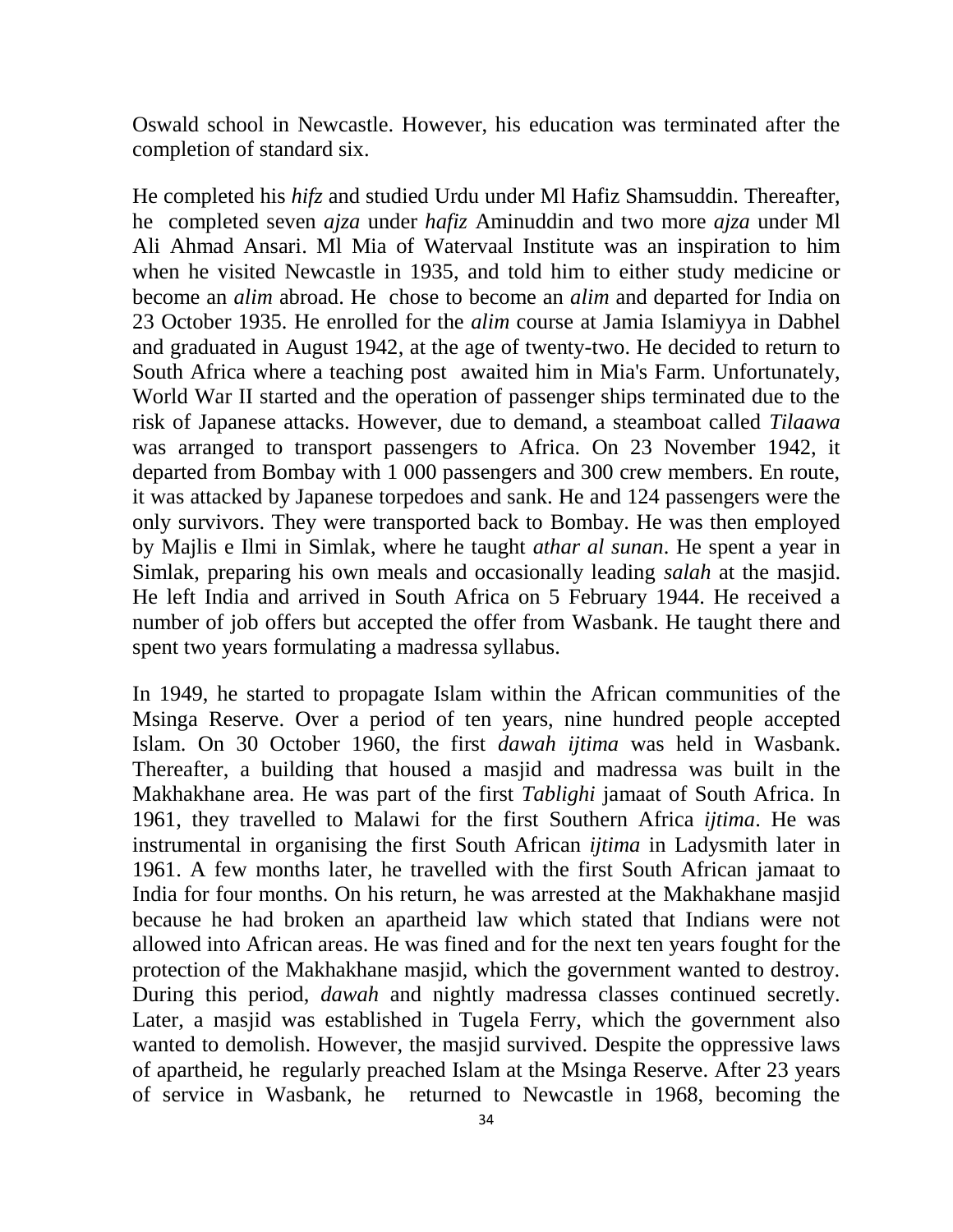principal of its madressa. He lectured every Friday in [Urdu,](http://en.wikipedia.org/wiki/Urdu) but shifted to [English](http://en.wikipedia.org/wiki/English_language) as the younger generation increased. In 1967, the [Jamiatul Ulama KZN](http://en.wikipedia.org/w/index.php?title=Jamiatul_Ulama_Kwazulu_Natal&action=edit&redlink=1) met to devise a single madressa syllabus for the entire province and his syllabus was chosen. Thereafter, he worked with the [Jamiatul Ulama f](http://en.wikipedia.org/w/index.php?title=Jamiatul_Ulama_KwaZulu-Natal&action=edit&redlink=1)or a year. He then established a furniture manufacturing store in [Alcockspruit,](http://en.wikipedia.org/w/index.php?title=Alcockspruit&action=edit&redlink=1) which was eventually closed due to new industrial laws.

He spent a few months as principal of the [madressa](http://en.wikipedia.org/wiki/Madrasa) and [Imam](http://en.wikipedia.org/wiki/Imam) of the [masjid](http://en.wikipedia.org/wiki/Masjid) in [Glencoe](http://en.wikipedia.org/wiki/Glencoe,_KwaZulu-Natal) while negotiations for the purchase of land for a madressa were being finalised. He was trying to establish a madressa with boarding facilities since 1946. Eventually, in 1969, the building that housed [St Dominics Academy](http://en.wikipedia.org/w/index.php?title=St._Dominics_Academy&action=edit&redlink=1) (a [Roman Catholic](http://en.wikipedia.org/wiki/Roman_Catholic) convent) which had been vacant for fifteen years, was bought for R 83 000. Thus, [Darul Uloom Newcastle](http://en.wikipedia.org/w/index.php?title=Darul_Uloom_Newcastle&action=edit&redlink=1) was established on 13 May 1973.

He then decided to travel to the [Indian subcontinent](http://en.wikipedia.org/wiki/Indian_subcontinent) for a 40-day *[jamaah](http://en.wikipedia.org/wiki/Jama%27ah)* before officially establishing the [madressa.](http://en.wikipedia.org/wiki/Madrasa) In [Pakistan,](http://en.wikipedia.org/wiki/Pakistan) he met his former teacher, Ml [Yusuf Binnori,](http://en.wikipedia.org/w/index.php?title=Yusuf_Binnori&action=edit&redlink=1) who devised the curriculum of [Darul Uloom Newcastle.](http://en.wikipedia.org/w/index.php?title=Darul_Uloom_Newcastle&action=edit&redlink=1) He then travelled to [India](http://en.wikipedia.org/wiki/India) and returned to [South Africa](http://en.wikipedia.org/wiki/South_Africa) thereafter. Tuition at [Darul](http://en.wikipedia.org/w/index.php?title=Darul_Uloom_Newcastle&action=edit&redlink=1)  [Uloom Newcastle](http://en.wikipedia.org/w/index.php?title=Darul_Uloom_Newcastle&action=edit&redlink=1) started on 9 September 1973 with nine boarding students. For the first three years, he taught alone whilst his wife cooked the students' food and washed their clothes. The first *jalsa* was held on 4 December 1977, in which the first batch of students graduated from a three-year *alim* course. However, in 1983, the students completed the new six-year course. He taught until the last year of his life. He passed away on 9 June 2007, at the age of eighty-seven and his funeral was attended by almost 4 000 people.

#### **1921**

**Ml Ismail Sulaiman Kadwa** was born in Durban on 17 October 1921. His father had a shop in Field St and at the age of 9, he was sent to India on the *S S Kandala* to study. He enrolled at Jamia Husayniyah, Rander in 1930, to do *hifz* and then did the *alim* course. He qualified in 1942, under great scholars such as Ml Muhammad Ebrahim, Ml Mahmood Hasan, Ml Muhammad Yaaseen al Azhari, Ml Zuhoorul Hasan, Ml Ahmadullah, Ml Ismail Randeri, Ml Muhammad Saeed Randeri, Ml Sulaiman Ismail Patel, Ml Muhibullah, a professor of Persian, Ml Habeebullah, a professor of Arabic, Hafiz Yaar Khan, Ml Ajmeri (shaikhul hadith) and Ml Ebrahim Manjoo (his supervisor).

He spent his time very profitably with his books or in writing. He did not engage himself in other activities like sport, etc. He rarely left the premises of the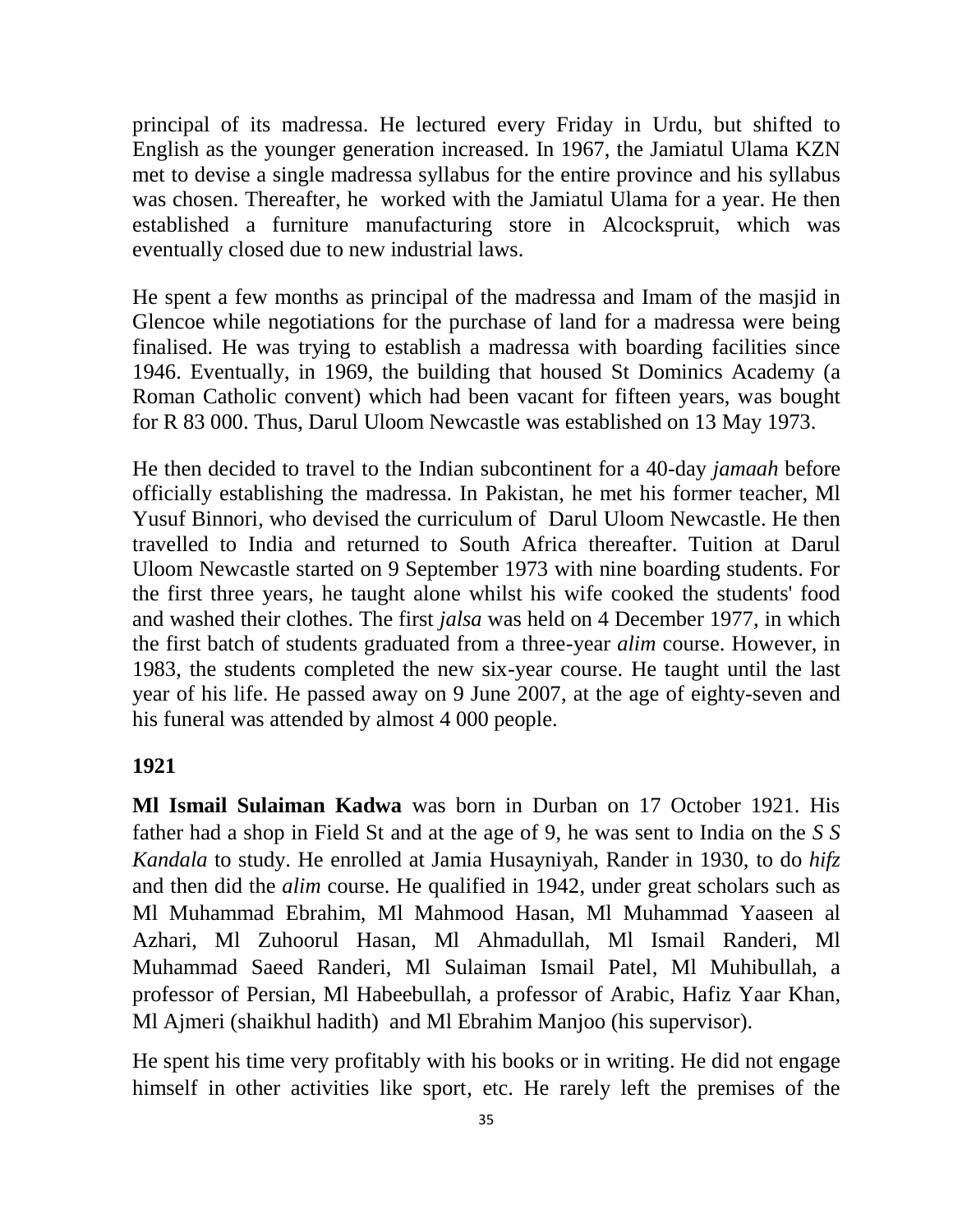madressa inspite of the difficult conditions there. He stayed in India for 13 years without leaving its shores. After qualifying, he met the likes of Ml Anwar Shah Kashmiri, Ml Shabbir Ahmad Uthmani and others at the Darul Uloom Deoband. He returned to Durban on board the *SS Karanja* with 3 senior *ulama* as his fellow- travellers.They were Ml Qari Noorul Haq who was coming as Imam of West St masjid, Ml Khateeb as Imam in Mayville and a third *alim*.

Being a qualified *alim* and coming home to where the laws of *Shariah* were not being observed strictly, presented a huge challenge for him. He began teaching *hifz* at the Pine St madressa with a salary of 10 pounds and was very strict with his students. He became very close to Sayyid Abdul Hameed, commonly known as Sayyid Saheb, who was a sufi. He would often walk long distances to meet him and sit in his company. He also learnt some calligraphy from him. He got married on 15 June 1946. Ml Muhammad Ebrahim, the principal of Jamia Husayniyah, who was at that time visiting South Africa, performed his nikah. He had 3 sons and 2 daughters. Ml Abdul Haq Omarjee, Ml Ansari, Ml Nomani of Piet Retief and Ml Ahmad Hathurani of Johannesburg were his close friends throughout his life.

Later, he went to Richmond for approximately 2 years, then to Greytown for approximately 3 years, then to Port Shepstone for 2 years and finally back to Durban as Imam of Junction masjid, Clairwood. He remained Imam for approximately 5 years and then took up a post in Newcastle and remained there till the end of his life. He stayed for approximately 50 years in Newcastle. During that period, he spent some time teaching in Ermelo, Breyten, Kliptown, Nylstroom, Wasbank and Glencoe. Although he was a very strict person, he was also very humourous. He had the ability of narrating incidents of the pious predecessors and quoting poetry which endeared him to the people and they would enjoy his company. He performed the full *taraweeh* several times in different masajid in Overport, Verulam and Pietermartizburg.

Ml Mohamed Ebrahim of Rander gave him permission to assist people with *taweedh*. Many people used to come to him for assistance and he would give them *taweedh* without taking any remuneration. He also had a favourite hobby of mixing his own perfumes. Special perfumes used to be sent to him from Rander. He learnt this art from the Imam at Rander during his study days. People used to say that they knew when he had walked past because of the beautiful fragrance he left behind. He had a special liking for Urdu and Persian poetry and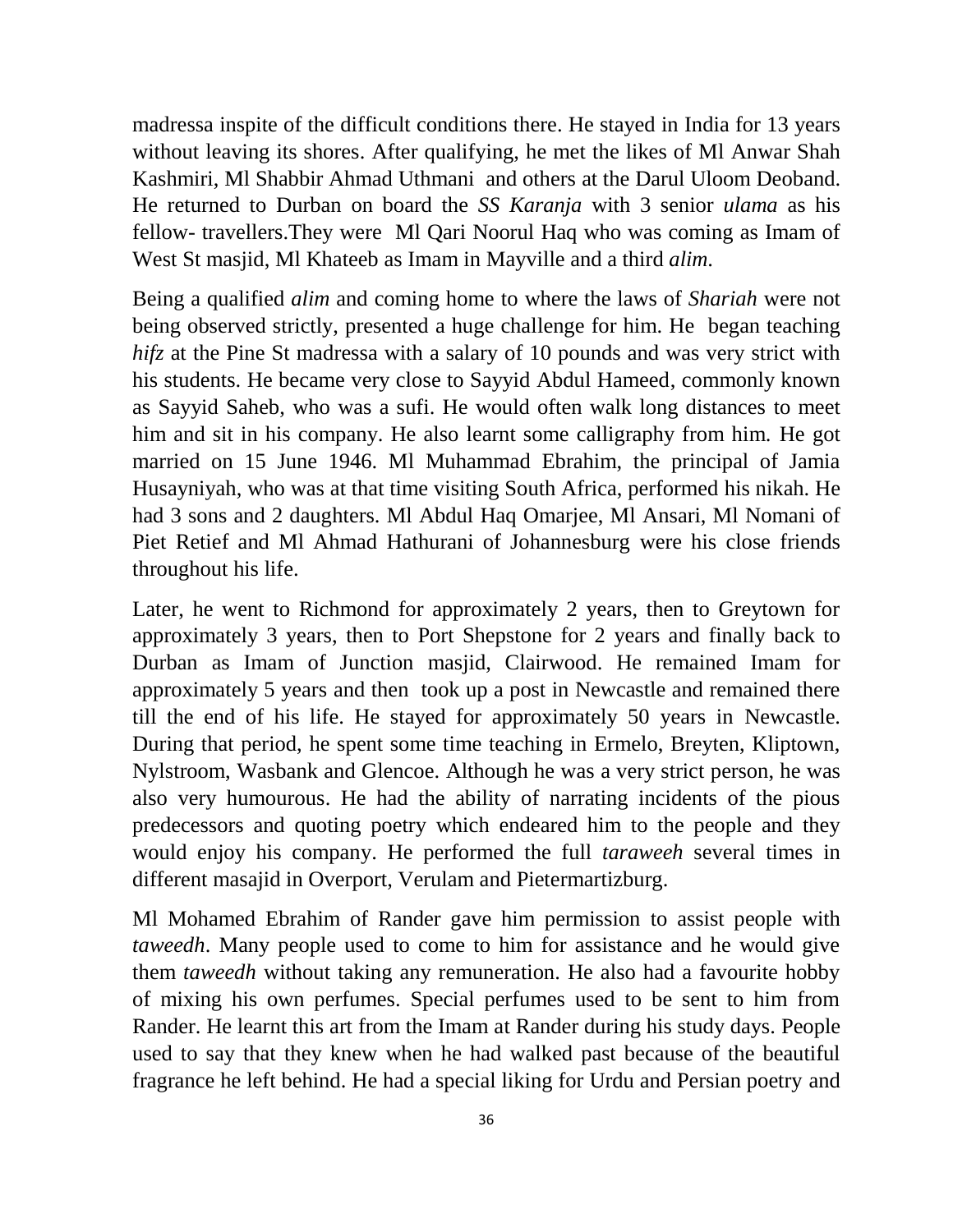his note-books used to have beautiful verses inscribed. He was also an expert calligrapher and his writings in the form of *duas* and *surahs* can still be found in many homes and shops. He should assist his madressa and its teachers in India by regularly sending funds to them. When a teacher passed away, he would assist the widow. Another good habit of his was that whenever anyone gave him a gift, he would immediately recompense the giver in some form or the other. In most places he did not earn more than R100 per month as his salary. Only in Newcastle did his salary increase and he began earning R200. In spite of such a meagre wage, he never gave up teaching and serving the community, in order to become involved in some worldly business, where he could have earned a much better salary.

His means of travelling from place to place was either by taxi or train. When he travelled from Durban to Newcastle for instance, he departed at 2 am and reached Newcastle at 11am. Some of the homes he stayed in were very modest. In Greytown for instance, his wife used a primus stove. In Port Shepstone, there was no hot water in his house. In Newcastle, his house did not have a bathroom, therefore a small area in the kitchen was cordoned off for bathing and water had to be heated on a coal stove. The toilet was 10m outside the house and it was difficult at night, especially for the children to walk in the dark to reach the toilet. In spite of all these difficulties, he did not opt to go into business. He always assisted the poor financially and he was very meticulous and clean. He used to sweephis verandah and yard. Infact, the day that he had a stroke, he was busy in the garden around 5 am and due to the stroke, he fell down. A labourer from across the road saw him falling and alerted the family. After suffering from the stroke, he was bed-ridden for 2 years. He passed away in Mayfair, Johannesburg on 31 July 1996 at the age of 75 and was buried in the Newclare cemetery.

### **1925**

**Ml Abdul Haq Omarjee** was born in Umzinto in the south coast of KZN on 17 October 1925, and named after his father's teacher. His father, Hajee Ismail was a disciple of Ml Ashraf Ali Thanwi, and he had educated himself in Kathor, India, under Ml Abdul Haqq Hazarwi. Ml Omarjee studied at various institutions in India from 1935 to 1951. He graduated in 1950, in Deoband and spent a year with Ml Husayn Ahmad Madani. Later, he voluntarily served as Imam of West St masjid for 2 years. He was a founder member of Jamiatul Ulama KZN in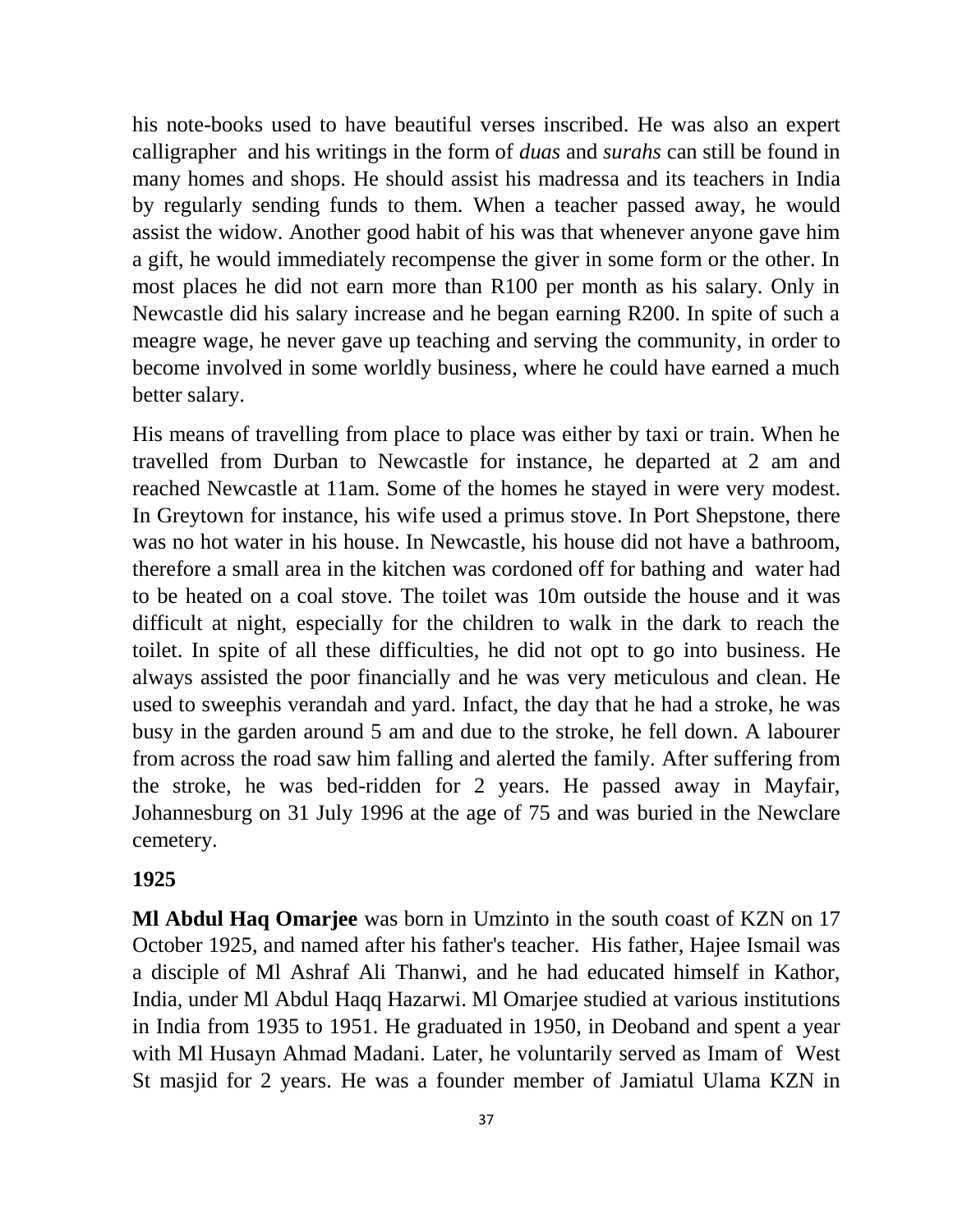1950, and was instrumental in establishing the first Darul Uloom in Newcastle. He remained its chairman of the board until his death in 2003. He is buried in Kathor, India near the grave of the famous Ml Hazarwi, who was the teacher of his father.

## **1929**

**Moulana [Ali Ahmad Ansari](http://en.wikipedia.org/w/index.php?title=Ali_Ahmad_Ansari&action=edit&redlink=1)** was born in 1889, in Rampur, India and wasneducated in the region of Saharanpur and qualified in Deoband. He arrived in South Africa in 1929, and served mainly in Northern Natal region and finally he settled in Newcastle for many years. In 1959, he returned to India and passed away in his village in 1968. He was the elder brother of Ml Abdur Rahman Ansari.

**Imam Eghsaan Aysen** was born in 1929, in Durban as a "malay". He lost his father at the age of 2 years and because his mother had to work, he was sent to his family in Port Elizabeth where he received his early education. He married Sharieffa Aysen in 1956, and because he was classified coloured, they had to live in Sydenham, Durban. He began conducting madressa classes from his outbuilding every evening on a voluntary basis when he came home from work.To make ends meet, he did sewing in the evenings. His *dawah* work took him away from his family on a daily basis. His efforts assisted in keeping the youth occupied and off the streets. The S A Navy appointed him as a navy chaplin to serve the people in the navy. He restored the Kings Rest masjid in Bluff, Durban, where he became the resident Imam on a voluntary basis for sixteen years until his death in 1990,at the age of 61.This masjid became a hive of activity and he set an example of how interaction between Imam and the community should be.

### **1930**

**Sheikh Yusuf Booley** was born to Achmad and Rabia Booley on 28 December 1930, in Pontac St, District Six, Cape Town. At the age of 15, he decided to become a wood-carver. It was during this time that the decision was made for him to do *Quranic* studies in Makkah. Upon his return in 1951, he started a madressa in his birth place and for the next 4 years, he performed *taraweeh* in Tongaat in KZN. In 1956, he was appointed Imam of Grey St masjid where he started his first *hifz* class. Even though he only spent five years in Durban, he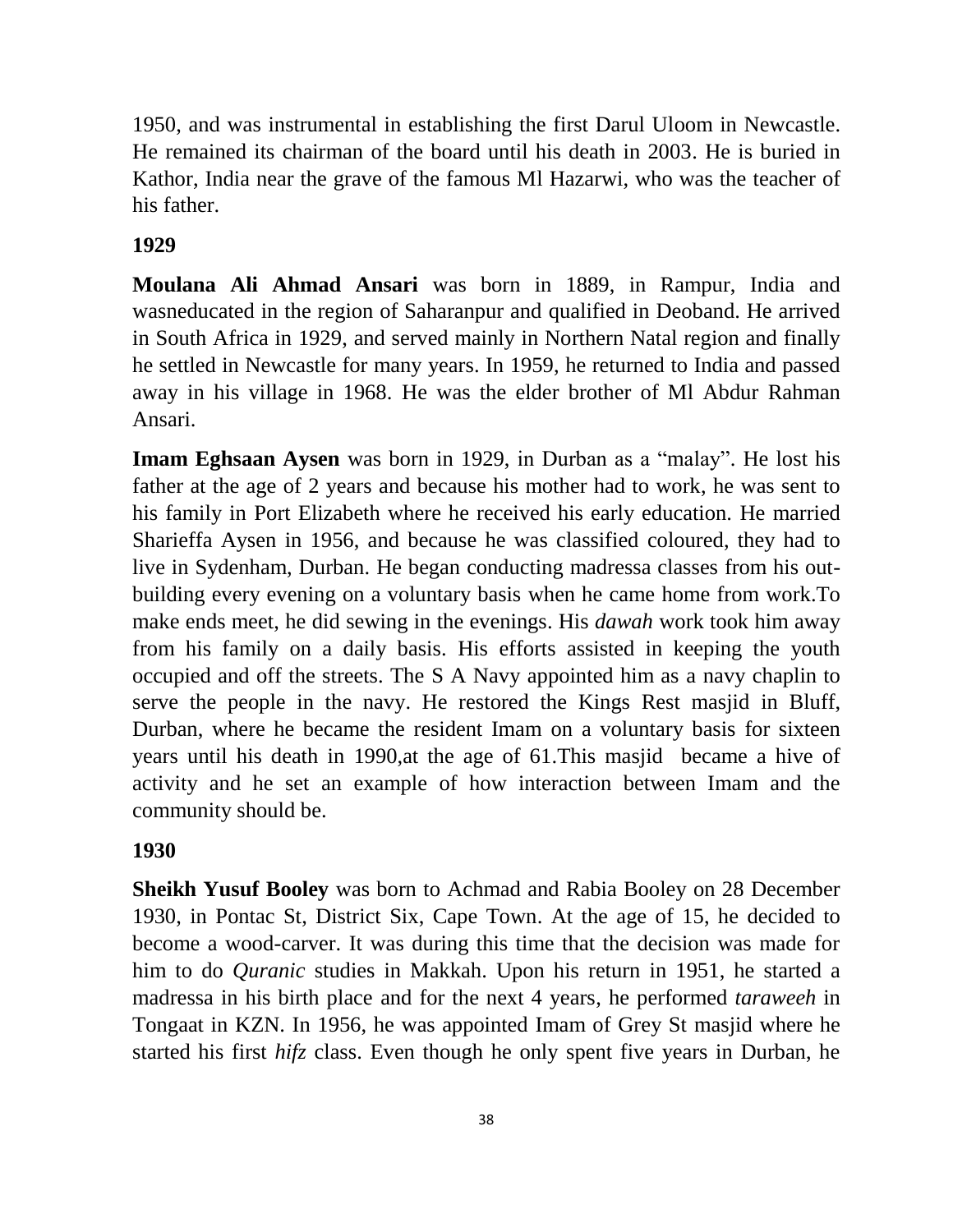successfully taught *hifz* to forty boys and girls. This resulted in spreading the teaching of *hifz* in Durban.

**Ml Ismail Abdul Razak** was born on the 7th August 1930, in Ladysmith, in a family of blacksmiths who had settled in Ladysmith in the early 1900's. His humble parents were Sayed Abdul and Rasool Bibi. After completing his early schooling and rudimentary Islamic education, he travelled to India at the age of 12 to further his studies. He initially studied at the Darul Uloom in Dhabel and later in Deoband, studying under renowned scholars such Ml Madani, Ml Balyawi and Ml Izaz Ali. After graduating in Deoband, he was invited to teach Arabic at the Darul Uloom, a position rarely accorded to anyone but the distinguished of students.

After one year of teaching, he travelled to Pakistan (Karachi and Thandolayar) to benefit from the likes of Ml Yusuf Binory and Ml Zafar Ahmed Uthmani. He had a great interest in Arabic and Urdu poetry as well. Upon his return in 1951, and after spending a year in Ladysmith, he was appointed Imam of Queen St masjid and teacher at Struden St madressa in Pretoria, where he served for 12 years. He displayed great leadership qualities and was an excellent orator. The youth of the area were very impressed with him as an *alim* because he conducted sermons and teaching in English, which was rare in those days. In 1959, he established the Universal Truth Movement to propogate Islam to the indigenous and white population. Prof JA Naude and Prof Van Selms were introduced to Islam by him and so was the late outspoken Joe Tshabala. In 1968, he went to Cairo as a lecturer at the famous Al Azhar University. He returned to Ladysmith in 1980, and established the Darul Quran Trust at his family's small-holding (Razzack farm) at the outskirt of the town. He started the work of dawah amongst the indigenous people and he continued this work until his death on 21 September 2003,at age 73.

#### **1933**

**Imam Abdool Kader Asmal** (father of Ml Shabbir Asmal) was born in December 1933. He studied under Munshi Yaqub of Inanda and served as Imam in Verulam, Church St ( Pmburg), and 13 years as Imam at Junction Rd masjid, Clairwood. He served on the National Prison Board and was a Religious officer for hospitals. He passed away on 15 December 2000.

**Ml Ismail Mohammed Mayet** was born in 1933 in Johannesburg. After completing his primary schooling, he went to Alipur,India, to study Islamic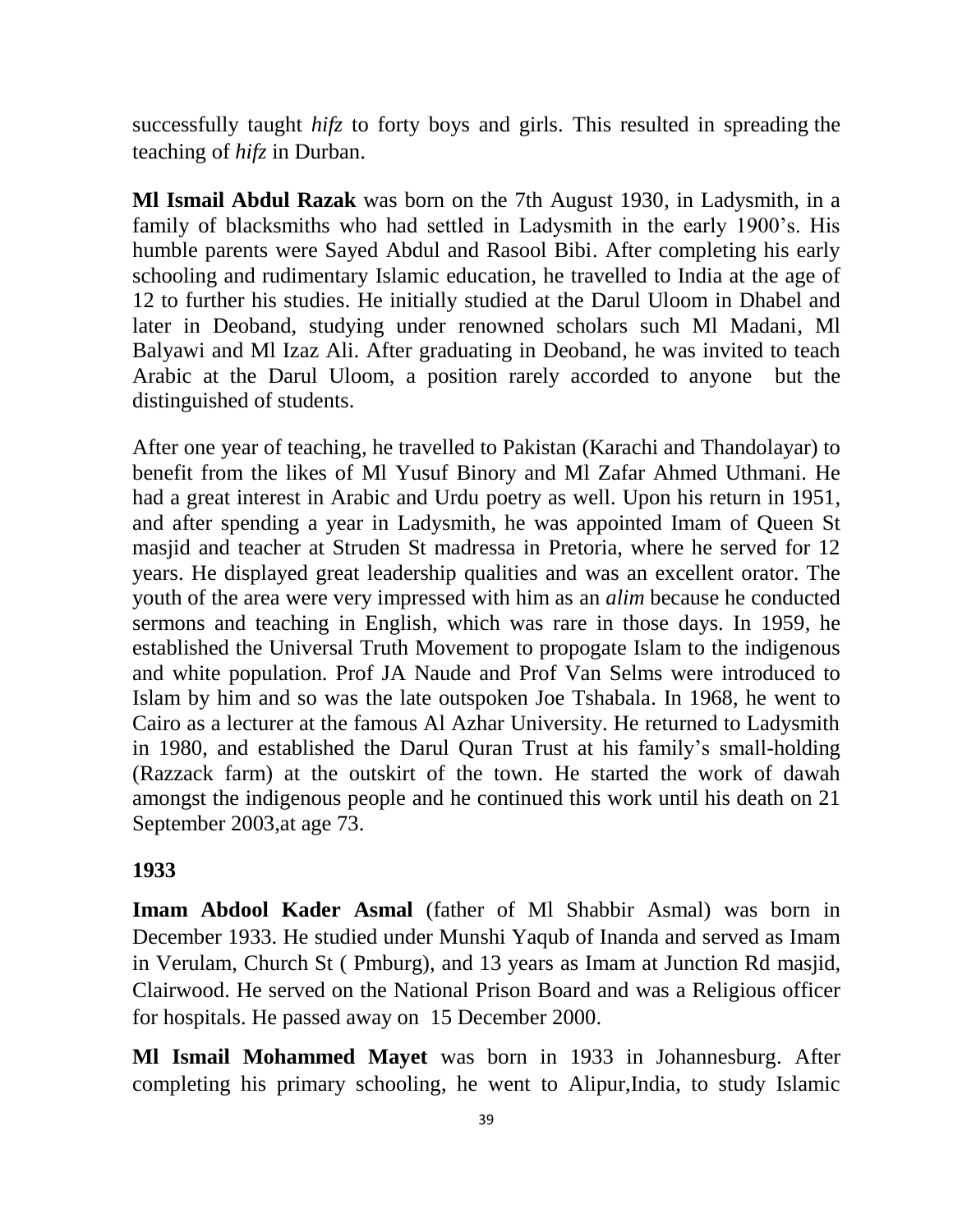studies, Urdu and Gujrati under his father Ml Moosa Master Mayet. He returned to South Africa in 1956, and served as a madressa teacher in Standerton where he founded the Parkview Hostel for muslim boys from the surrounding towns. In 1965, he moved to Cape Town and established the Darul Ashraf Madressa. He went to India in the late 1960's and upon his return in 1970, he taught in Raisthorpe, Pmburg and finally settled in Greytown in 1973. He served as the Imam and madressa teacher of Greytown masjid until 1985. Thereafter, he established his own instituition called Madressah Habibiya, which he managed until his death in March 2015. He is buried in Greytown. Besides being a religious scholar, he was actively involved in social work within the larger community. He published books in English, Afrikaans and Zulu. He also authored several books in Urdu and Gujrati which were published in India.

## **1934**

**Ml Mohammed Qassim Bhorat** was born in Stanger in 1934, in a humble and religious family. He did his basic Islamic and secular schooling in Stanger. In 1946, when his parents went for Hajj, they travelled via India and left him and his younger brother, Hassen in Naroli, India to be taken care of by their maternal grandparents. His grandfather enrolled both of them at the Falahdarain Darul Uloom in Tarkashwer, to further their studies. The well-known Qari Noorgat was one of his teachers. In 1950, he was admitted to the Jame Hoosainiya in Rander.

In 1954, he accompanied his paternal grandmother for Hajj and it was during this trip that he was introduced to Ml Hussayn Ahmad Madani. He attended his daily discourses in the *haram*. Ml Madani was impressed with his abilities and sought permission from his grandmother for him to become his student in India and the words he used was "he is my son as of today." He spent four years in the house of Ml Madani while studying in Deoband. In Rajab 1958, Ml Madani experienced a sharp pain in the chest and clung to him, repeatedly saying, *ya Allah.* Ml Madani passed away on his lap. He qualified a month after his mentor's death and returned to Stanger, where he served the community until his death in 1978. He lies buried in the Stanger Muslim cemetery.

He was a man of great respect, statute and highly educated in Arabic and Persian. Ml Ahmed Omar who knew him, mentions that he was a man of great vision whose desire was to keep the Ummah united at all times with tolerance. As a senior member of the Jamiatul Ulama KZN, his advices were always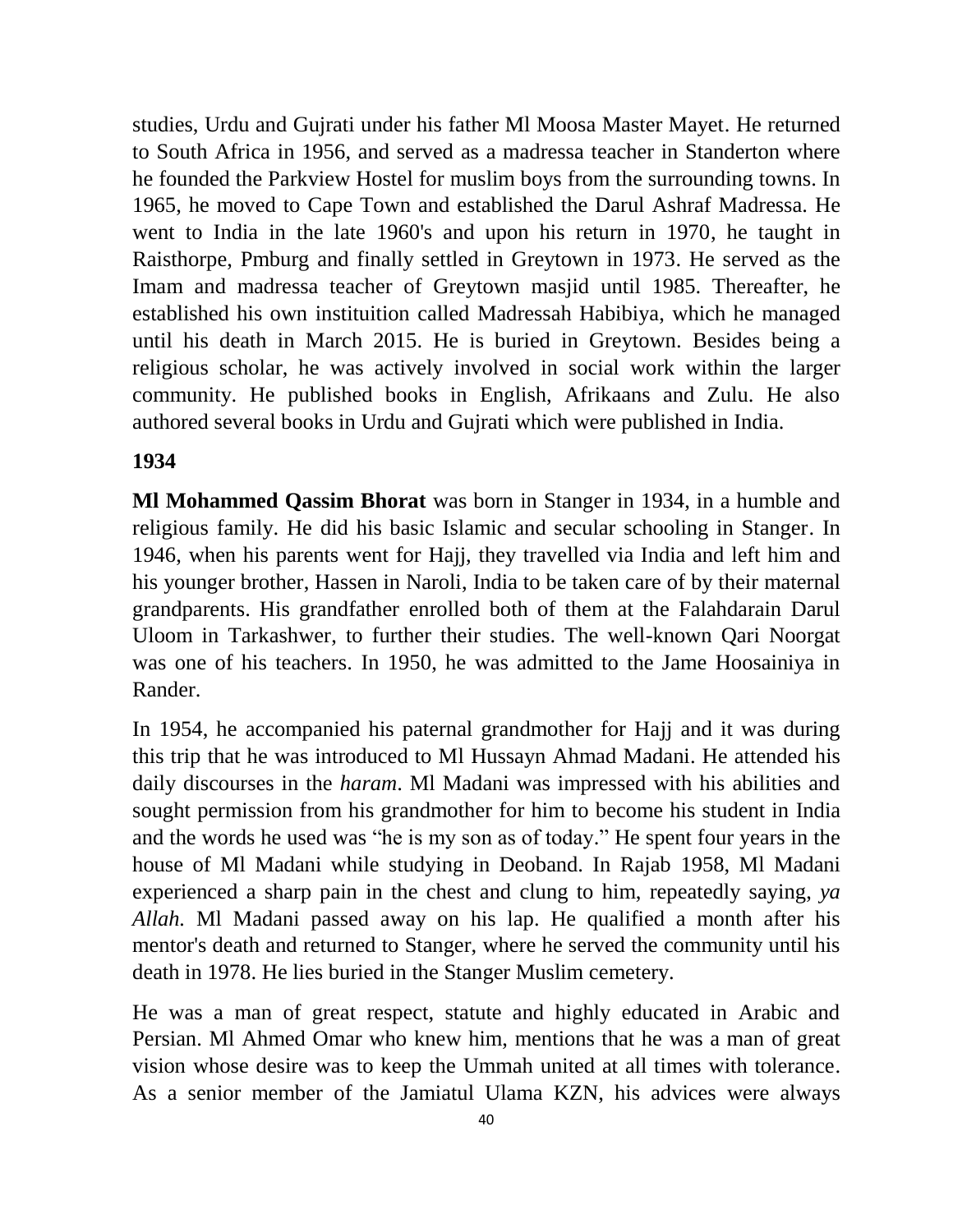accepted. He was very active with Haji Bhai Padia in the early stages of the *Tablighi* movement.

**Ml Abdur Rahman Ansari** was born in 1907, and hailed from a highly educated and religious family in Rampur, India. His father, Ml Abdul Qayyum was a contemporary of Ml Thanvi, Ml Mahmud ul Hasan and other students of Darul Uloom Deoband. His famous grandfather, Ml Abdul Kareem was a contemporary and close associate of Ml Rashid Ahmad Ganghohi Ansari (1829 - 1905), who was also born in Rampur, and is the founder of Darul Uloom Deoband. His grandfather and father sat in many meetings with Ml Ganghohi, Ml Qasim Nanotvi and all the senior *ulama* of Ambheta, Ganghoh, Nanotwa, Jalalabad, Thanabwan and Deoband. He grew up in this surrounding and benefitted from these famous scholars.

He was educated in Rampur and Saharanpur and qualified in the 1920's in Darul Uloom Deoband. He was a student at this institution with Ml Maseehullah Khan Sahib and others. After completing his studies, he served in the Saharanpur area before arriving in South Africa in 1934, at the invitation of his elder brother Ml Ali Ahmad Ansari. He was appointed upon his arrival, as principal of a madressa in Pmburg. Later he moved to Dannhauser where served as Imam and teacher for 8 years and thereafter in Glencoe for 9 years. In 1955, he was appointed Imam of West St masjid. He also served as supervisor of the religious department at Orient Islamic school, Ahmediya school and Anjuman Islamic school in Leopold Street. He was a founding member of the Jamiatul Ulama KZN and served as its president for several years. He conducted *tafsir* classes at West St masjid for 25 years until his retirement. He was committed to the upliftment of the educational needs of the youth and encouraged the *ulama* to strategise ways through the use of contemporary methodologies to encourage the youth to study. He was a historian, *muffassir* and a man with great leadership qualities who believed in unity of the *ummah* and *ulama*.

He retired in 1986, due to ill health and was the longest serving Imam at the West St masjid. He was known to have attended to his duties meticulously for 31 years for which he was highly acclaimed. He passed away in 1992 and lies buried in the Brook St cemetery. His nephew, Dr Mahmood Alhaq Ansari (b.1944), says that they were related by blood to Ml Ganghohi and Shaykh Zakariya of Saharanpur. They were all referred to as decendants of Hazrat Abu Ayyub Ansari (r a)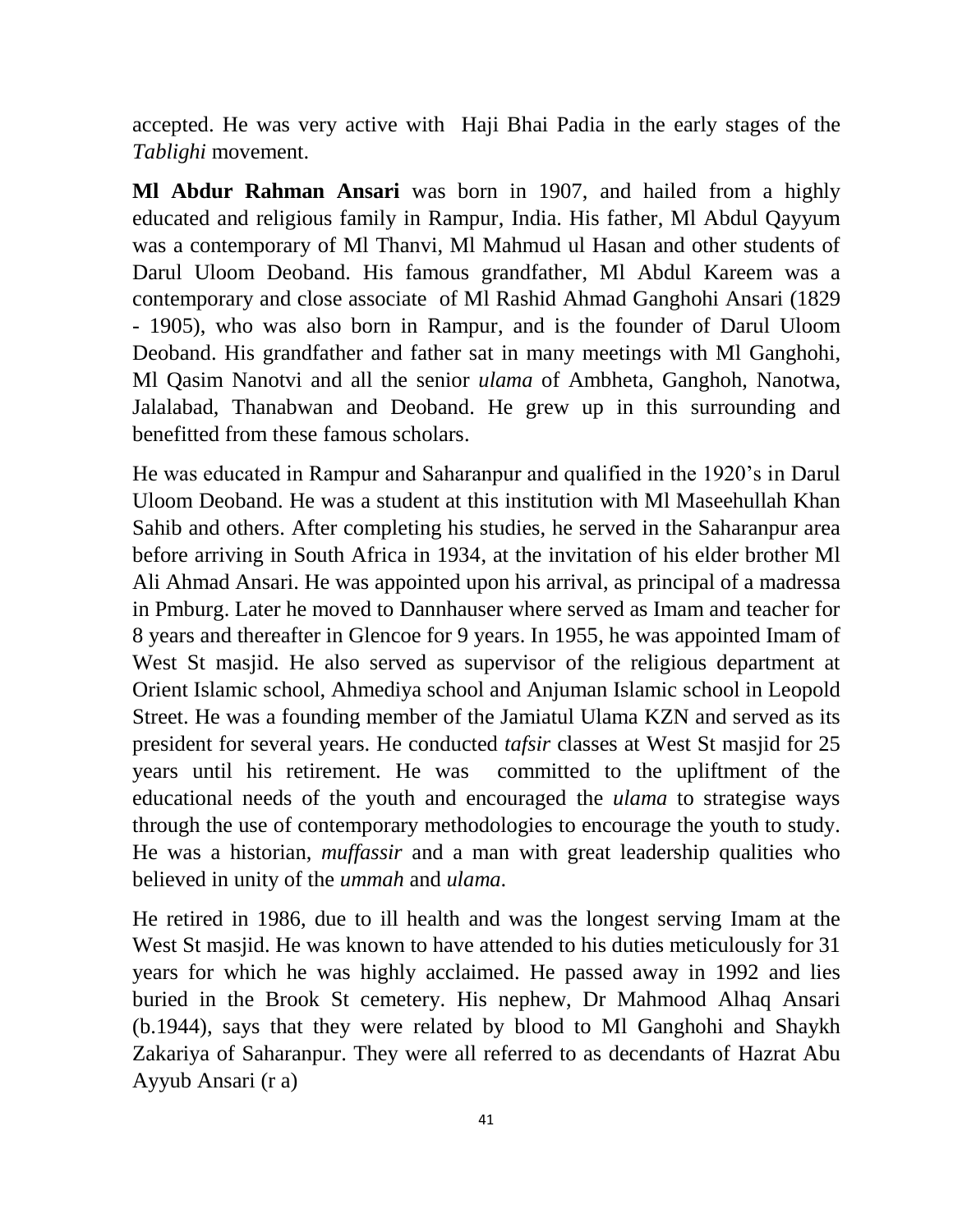**Ml Adam Bhayat** was born in 1900, in Sanjali, a village in India and completed his rudimentary Islamic education at his village. He enrolled at Darul Uloom Deoband to further his studies.He stayed in Rander and qualified under Allamah Anwar Shah Kashmiri. He taught in his village and the nearby areas. He arrived in Durban from India with Mufti Sanjalwi in 1936, and took up an Imamate and teaching post in Greytown. Many parents realized his great teaching abilities and wanted their children to be educate under him.Therefore, many students lived in his house as boarders, and his wife did all the house work.

After 5 years, he settled in North St, Greyville, near the May St masjid where he served as Imam and taught children in his home. In the mid 1940's, he settled in Stanger and served the community as Imam and lecturer for many years until his retirement from active duties. He was invited to do the official opening of the Jame masjid after its renovation. It is remembered by many that during the dua he prayed for the town to be blessed with a visit by any great sufi. In the following year, Shaykh Zakariya spent the month of Ramadan in Stanger. In 1956, he took his elderly parents for *hajj* and it was well known that he carried his aged mother on his back during *tawaf*. His tafsir lectures that were held every Wednesday was well attended for over 25 years. His daily inspiring lectures after *asar salah* were also well attended. Both these were conducted in the Stanger Jame masjid. He was well known to quote Allama Iqbal's poetry regularly in almost all his discourses.

## **1936**

**Hafiz Muhammad Hafeji** was born in Panoli,Gujraat in India in 1908. He became a *hafiz* under his father, Hafiz Moosa. He arrived in South Africa on 29 July 1936 and settled in Shakaskraal in the North Coast. He served the communities of Shakaskraal, Stanger, Pmburg, Ladysmith and Estcourt. He was fondly known as "Hafiz Sahib Estcourt" and because of his love for the *Quran*, he used to read 3 *paras* daily, whilst most of his life he should perform the 20 *rakaats* of *taraweeh* alone as Imam.

Whilst living in Shakaskraal, he would travel to Verulam by train to perform the *taraweeh salah* and return home the next morning. During his stay in Ladysmith, he would travel to Washbank by train to perform the *taraweeh salah* and return home late at night. Among his close friends were Ml Qasim Sema, Ml Hathurani and Munshi Sahib of Inanda. He was a mureed of Ml Ashraf Ali Thanvi. He had a humble personality, was very hospitable and lived a very simple life. He fell ill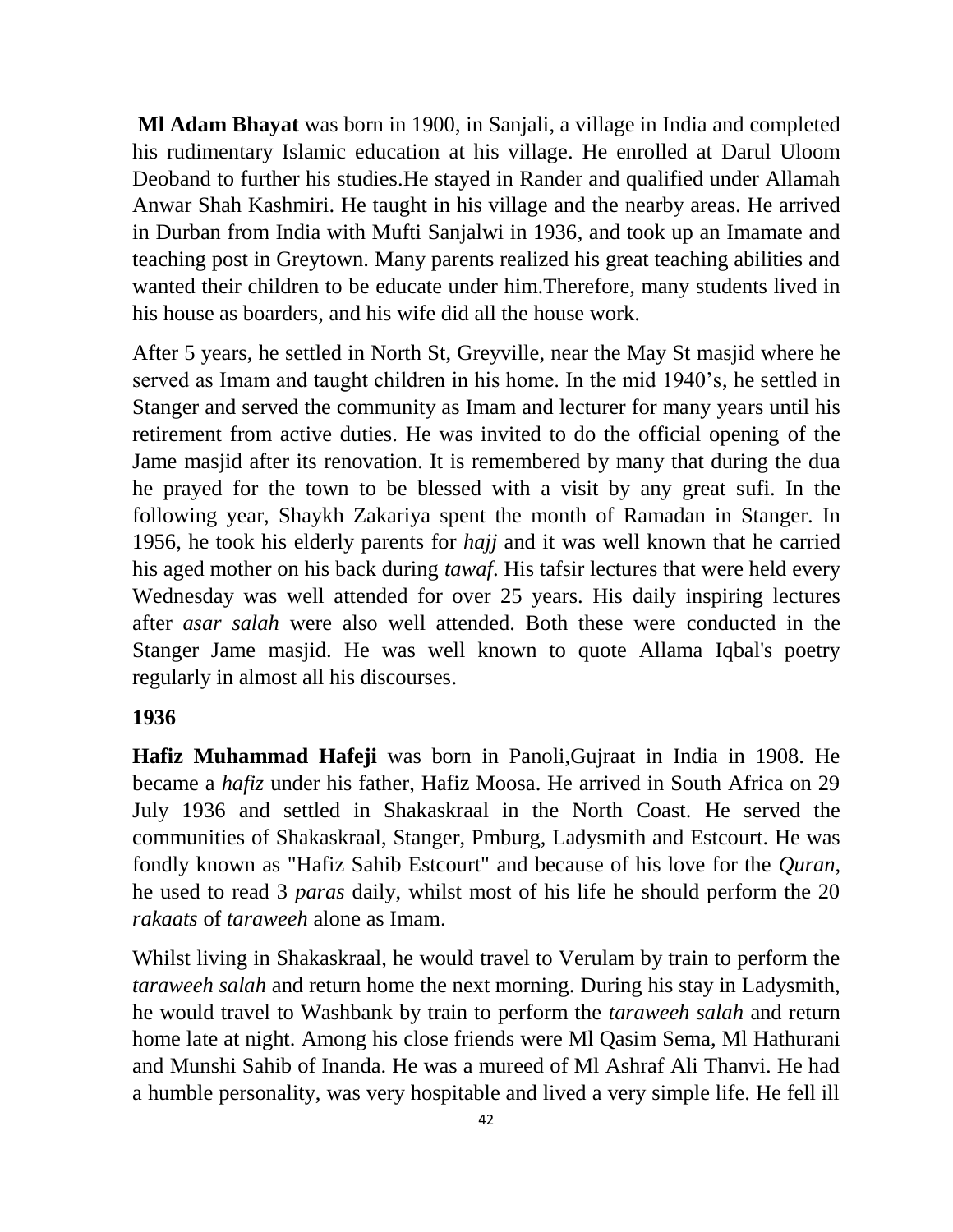on Thursday and passed away in his *salah*. He was buried the next day in Estcourt cemetry on 26 March 1972.

**Qari Mohammed Ahmed Kara** was born in Taraj, in Gujrat, India. He studied in Tarkshwar where completed his *hifz* and *qari* course and was brought to South Africa in 1936. He was appointed Imam of the Stanger masjid and also as a madressa teacher. During his stay in Stanger, several students completed their *hifz* and were sent by him to further their studies in India. Several well-known Ulama are his students, namely, Ml Tootla and Ml Desai of Stanger, Ml Ahmed Rashid Daya, Ml Moniya and Qari Laher, who are from other parts of the country. He served that community for five years and after the expiry of his contract, he served in different parts of the than Transvaal. He settled in Grootmaricko in Eastern Transvaal, and continued his *hifz* classes until his death in 1971. He lies buried in Benoni. Abdul Hameed who is 82 yrs, is his youngest son.

#### **1937**

**Ml Sayed Mohamed Loot** was born around 1890, in the district of Attock, located 70 km north of Islamabad, in a villiage called Nurpur (now in Pakistan)**.**  He studied from the age of 5 at various madaris and *ulooms* all over India, including Deoband and Khakushthi. He further graduated the *alim fadhil* course from the Punjab University in Lahore and also qualified as a *hakeem*.

He arived in South Africa in 1937, and was appointed as *muazzin* , Imam and a teacher at Richmond until 1942. He returned to India for 2 years to get married and returned in 1944, as Imam of Central masjd in Pmburg. He returned to India in 1952, but a year later he returned to Durban upon the request of the Lockhat family as Imam and teacher at Ahmedia masjid, Mayville where he served until 1980. Thereafter, he settled in Parlock for a few years before retiring in Estcourt, where he passed away on 31 october 1999, at an age of about 99 years and is buried in the Estcourt cemetery.

He authored several books but unfortunately his works are lost or out of print. His most famous work was a three volume encyclopedia on Shafism in the late 1930's. Many works on various Islamic topics were published, particularly in Urdu and Arabic on children's elementary books. He was one of the founding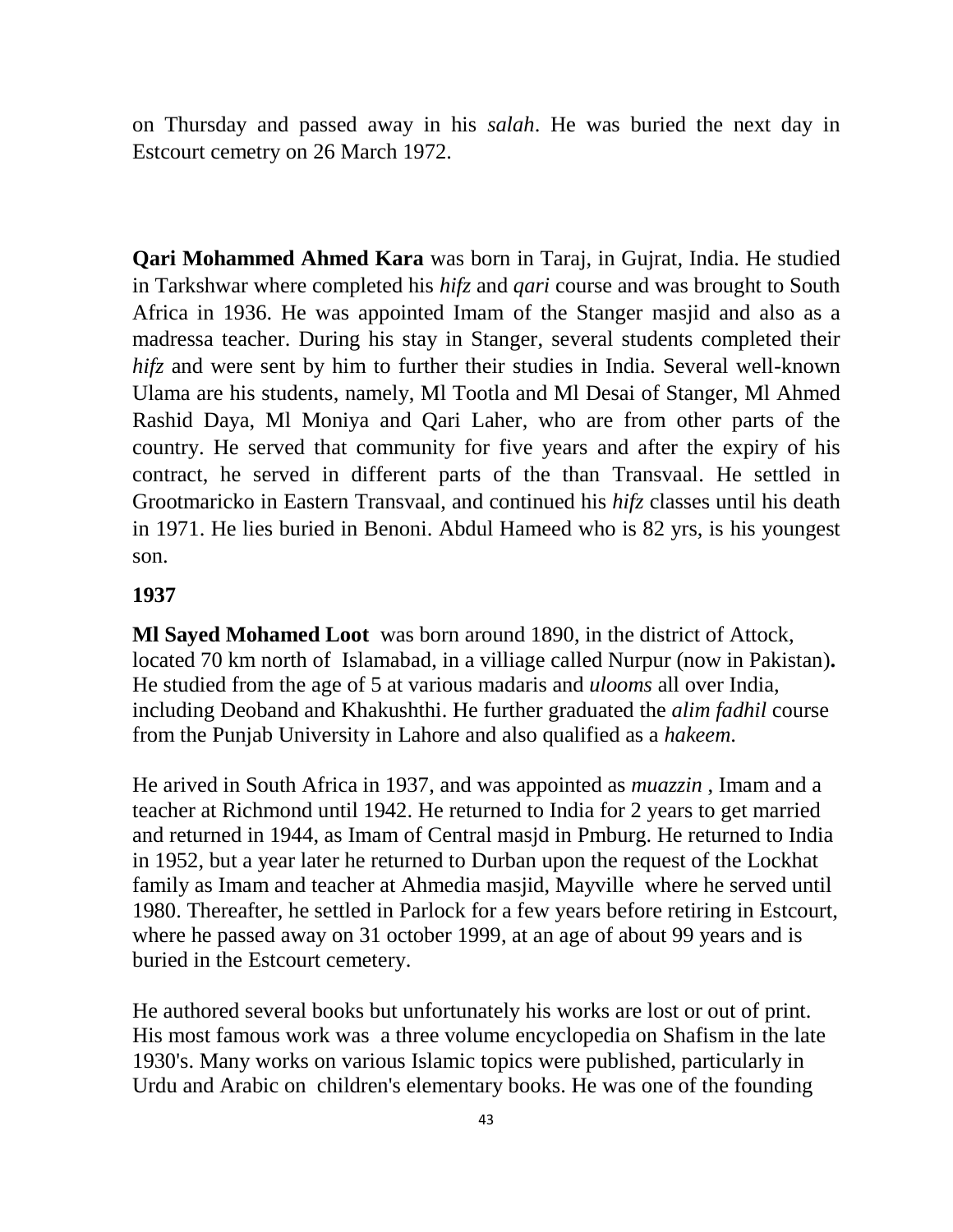members of Jamiat Ulema KZN in 1950s. He believed in sending students to India to pursue religious studies so they could establish Darul Ulooms in the country. He had continously strived to unite all Muslims irrespective of their race and beliefs.

#### **1940**

**Ml Ahmed Adam Sabat** was born in the year 1912, in Diva, a village in Anklesvar Taluka, in Bharuch District of Gujarat, India. He had taken his basic Islamic education from the great *ulama* of that time such as Ml Rahmatullah Afghani. His late father encouraged him to further his studies at the Darul Uloom Jamia Husainia, Rander, where completed his *alim* course in 1933. Among his teachers were, Ml Ahmed Noor, Ml Ibrahim, Ml Zahur Hasan, Ml Saiyed Sharfuddin, Ml Abdul Rahim Borsadi and Ml Hasan Ajmeri. He also spent time in Darul Uloom Deoband, where he studied *ahadith* of Bukhari from Ml Hussain Ahmad Madani and other sciences under Ml Azaz Ali and Haji Muhammad Ibrahim Balyawi.

After completing his studies, he was appointed head of Darul Uloom Falah al Darain in Tarkeshwar. He was concerned with the education of the people of his village in Diva, therefore he established the Madrasa Nurul Islam in 1937. He authored a few books namely, *Tanzimul Madaris, Fahme Islam, Mirasul Muslimin, Roza and Zakat,* etc. which were published in Urdu and Gujarati in India. His book on Women in Islam was published in South Africa.

He arrived in South Africa in 1940, on the request and insistence of several community members who knew him. He served as Imam in Glencoe, Port Shepstone and Dundee for 17 yrs and many students became *huffaz* under him. He settled in Tongaat in 1958, and served as Imam at the Top (Soofie) masjid on a voluntarily basis until his death in 1981. He was very independent and opened a small business to support himself and his family. He was responsible for establishing the Madrasa Nurul Islam in Durban. He passed away on 17 July 1981 (Friday,15 Ramadan) in Tongaat and is buried in the Top masjid cemetery.

**Ml Ibrahim Sulaiman Dudhat** was born on 10 August 1917, in Port Louis, Mauritius. At an early age he was sent to Madrassah Ashrafia in Rander, where he qualified in 1935. As a young *alim,* his teachers realized his potential and sent him to the village of Dewa where he taught for two years and thereafter to the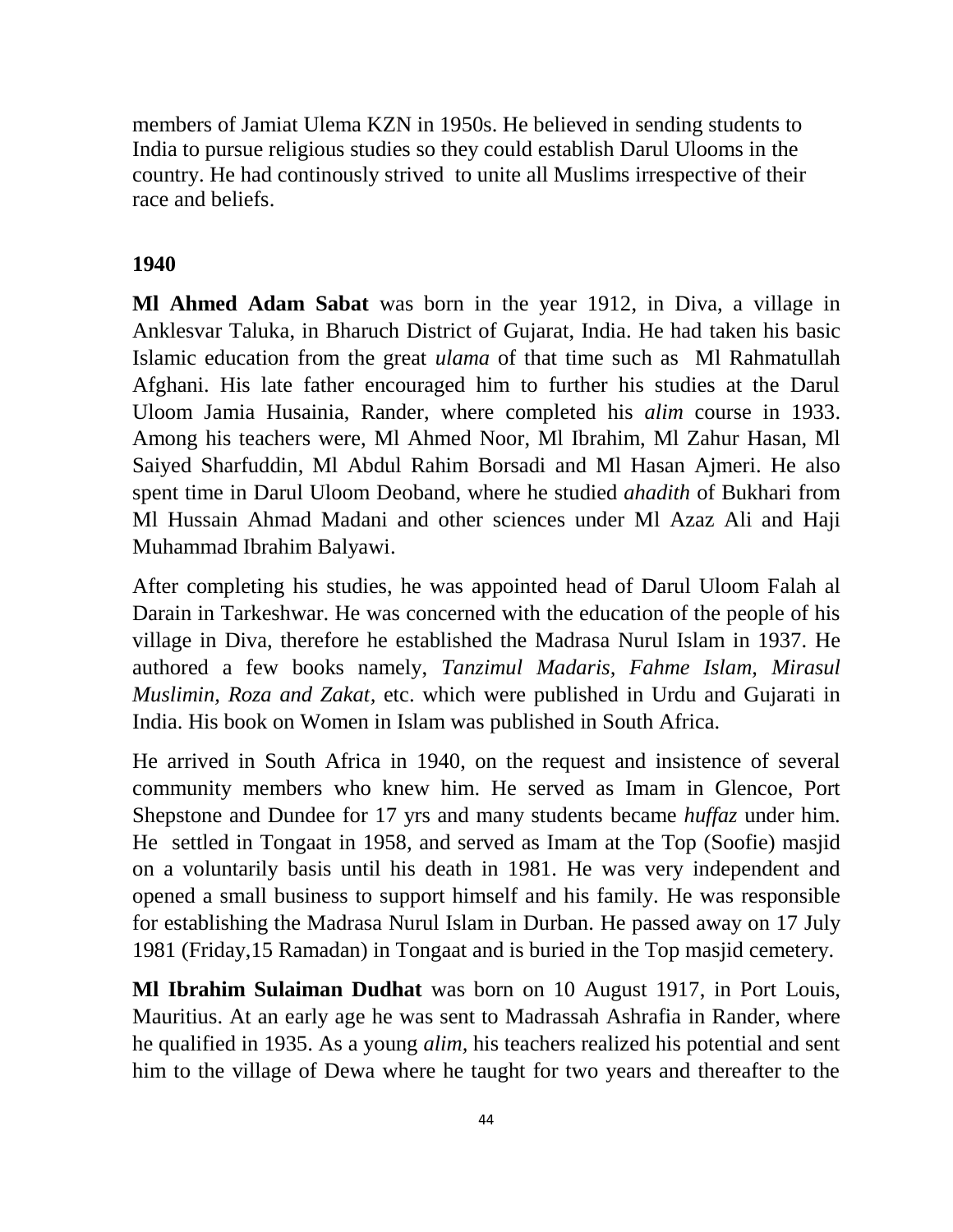village of Kosamba. He returned to Mauritius in the early 1940's, and migrated to South Africa. He was appointed as Imam at New Hanover (35km from Pmburg) and also taught at the madressa for several years. After the demise of his father- in- law, he took over the business on a farm called Nqabeni, where he lived until his death on 14 May 1999, and was buried in Port Shepstone. He was regularly called to give the *jumuah* talk at the Port Shepstone and Harding masajid.

#### **1945**

**Ml Muhammad Mulla** was born in Verulam on 8 July 1945. At the age of 14, he left for India in 1959, to pursue religious education. He studied at the renowned Jamia Ashrafiyya in Rander for 10 years and completed his *hifz* and *alim* course. Among his senior teachers was Ml Ajmeri and Ml Ashraf. He returned in 1969, and served as Imam of Tongaat Railway St masjid at age 24. He then moved to Stanger on 1 May 1973, where he served until his retirement, due to ill health. He passed away in Stanger in the early hours of Sunday, 28 October 2001, at the age of 56. He was well liked by the learned and ordinary people and was well known for his hospitality. He served the community of Stanger as chief Imam of the Jami masjid and as a teacher in the madressa for about 22 years. Besides his service to the community, he assisted many madaris, Darul Ulooms and *ulama* in India and elsewhere through arranging financial assistance for them. In this regard, he personally travelled overseas on many occasions to disburse funds and also to visit these madaris. He was a member of the Jamiatul Ulama and regularly attended the AGM.

#### **1946**

**Ml Yunus Patel** was born in Stanger in 1946. He completed his primary schooling and in 1962, he volunteered to be in the first *tabligh jamaat* with Haji Bhai Padia in Grey St masjid. In 1962, he went to Darul Uloom Deoband to study the *alim* course. He was an outstanding student and also a confidante of many of his illustrious teachers. He studied the first volume of Sahih Bukhari under the tutorship of Ml Fakhruddeen and the second volume under Mufti Mahmood. In his final year of studies, he would accompany Mufti Mahmood on Thursdays and Fridays to sit in the company of Shaykul Hadith, Ml Muhammad Zakariyya in Sahanpur. After completing his studies in 1969, he was advised by Mufti Mahmood to derive benefit from Ml Abrarul Haq Hardoi, which he did for a few months. He returned late in 1969, as Imam and teacher in Mooi River in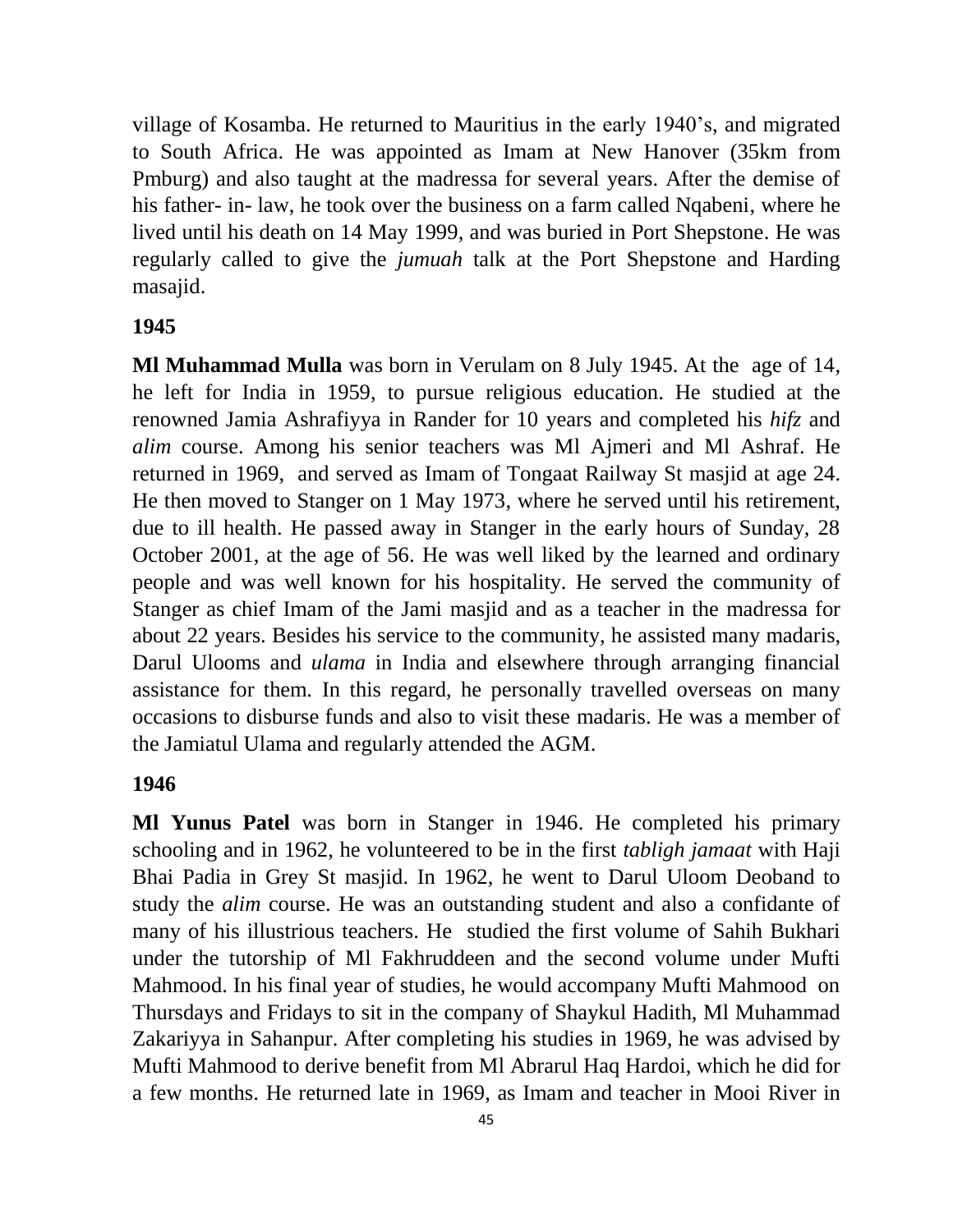KZN. He moved to Durban around 1973, and was instrumental in establishing the first office of the Jamiatul Ulama KZN in Durban. For many years he served the community under the Jamiat, later becoming the secretary general and president.

During the Qadiani dispute in Cape Town in the early 1980's, he was part of the team of expert *ulama* who prepared the evidence required in the court case. He established the first girls' madressa in Asherville, Durban in 1982. It is now a flourishing institute. He was granted *khilafah* from Mufti Mahmood Hassan Gangohi and Ml Hakeem Muhammad Akhtar. The last decade of his life was spent on spiritual reformation of the community and hundreds of people became his adherents**.** He used to give the *jumuah* talk regularly in the Malinson Rd masjid. Many people were attracted to his talks which were practical and inspiring, thus benefitting from his practical wisdom. He passed away in the precincts of the *Kabah* on 12 July 2011. He performed *tawaaf* and after *maghrib salah* had a heart attack in front of the *Kabah* in the *mataaf* area and passed away. His *janaza salah* was performed by Shaykh Shuraim and he was buried in *jannatul mala*. This is extraordinary in itself as foreigners are not normally buried there.

**Moulana Ismail Dawood Maiter** was born in Verulam in 1946. After qualifying in Jalalabad, India, he served at the Tongaat Anjuman masjid and was principal of the Anjamun Tongaat madressa for 18 years. Several students completed their *hifz* under him. Thereafter, he served for 2 years in Parlock and 2 years in Verulam. He passed away on the 18 October 1994, at the age of 48 years. He was a close associate and *mureed* of Ml Maseehullah Khan Saheb of Jalalabad.

#### 1947

**Ml Abdurrahman Yakoob Suleman** was born on 01 September 1947. He acquired his elementary Islamic and secular education at the Nizamia school in Pmburg. He studied at the Deoband Darul Uloom, India from 1964 to 1971. His contemporaries and classmates were Ml Yunus Patel Saheb and Ml Yaseen Raheem. He taught briefly and made *imaamat* in Vryburg and then returned to take care of the family business and serve the community of Pmburg. He used to frequently deliver Jumuah talks at the Top End masjid in Pmburg and would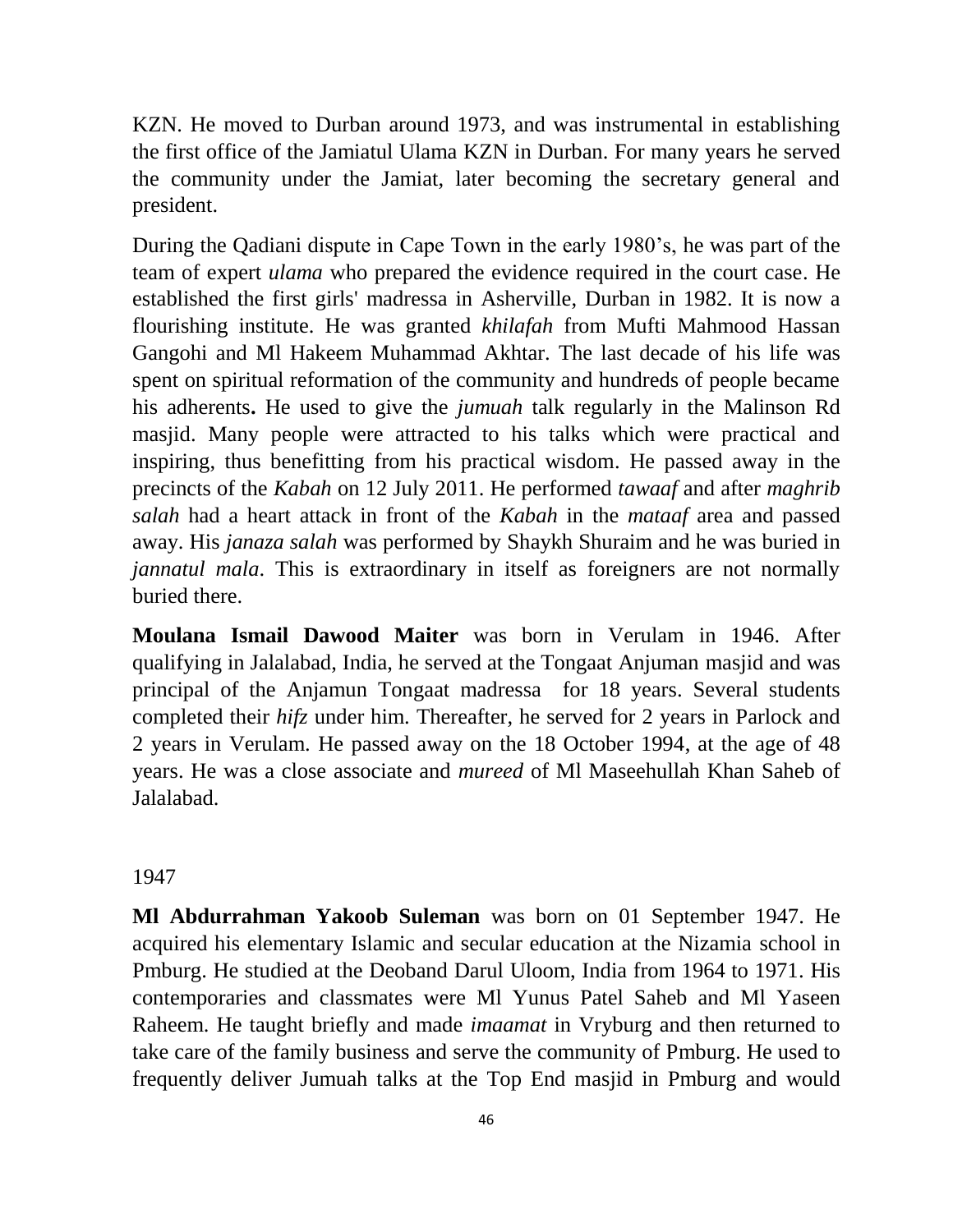routinely give talks on auspicious occasions at different masajid in Pmburg. He was instrumental in establishing the Pmburg Jamiat office. He served as one of the first Muslim marriage officers in Pmburg. He was always concerned about the welfare of the poor and underprivileged and would personally distribute *zakaat* to needy families in the less impoverished areas. He should visit Muslim patients at the hospital as well as prisoners. He passed away on 09 August 1991

# **1948**

**Ml Subhanallah Fazle Ahmed** was born on the 2 January 1913, in Maneri Payan, [Swabi District](http://en.wikipedia.org/wiki/Swabi_District) in [Khyber-Pakhtunkhwa,](http://en.wikipedia.org/wiki/Khyber_Pakhtunkhwa) Pakistan. The town was and is still known as an educational centre of the region. He did his early Islamic studies in his village under the local scholars and later travelled to different institutions in India, and qualified as an *alim.* He married Fathima Bibi, the daughter of Maulvi Ghulam Muahmmad Khairullah from Baroach, India on 12 December 1943.

He was invited to serve in Howick, KZN and arrived in Durban on the *S S Aronda* on the 12 Novemberr 1948. He was appointed Imam and teacher at the Howick masjid. His wife and three sons joined him from India in 1951. He served the Howick community for 16 years and thereafter spent two years in Amersfort and two years in Ladysmith at the Soofie masjid before retiring due to ill health. He retired in Howick and passed away at the age of 57 in 1970, and was laid to rest in the Raisthorp cemetery in Pmburg. He was a very pious and religious scholar and a founder member of the Jamiatul Ulama.

**Ml Goolam Mohamed Salot** was born in Tadkeshwer on 19 January 1922. He completed his *hifz* at a very young age and did his studies in Rander and later, under Ml Badre Alam in Dhabel. He further studied in Deoband and was a contemporary of Ml Omarjee, and Ml Ahmed Mohamed Hathurani, a well known scholar and author from Gauteng. He arrived in South Africa at his own expense. He served as Imam at Verulam, Port Shepstone, East St masjid (18 yrs), Hamdani masjid (bottom masjid) and Top End masjid in Pmburg and finally in Isipingo Rail. After his retirement, he went for *umrah* and travelled to India, where he passed away in Mumbai. He was buried in Tadkeshwer on the 22 October 1998, at the age of 76.

**1949**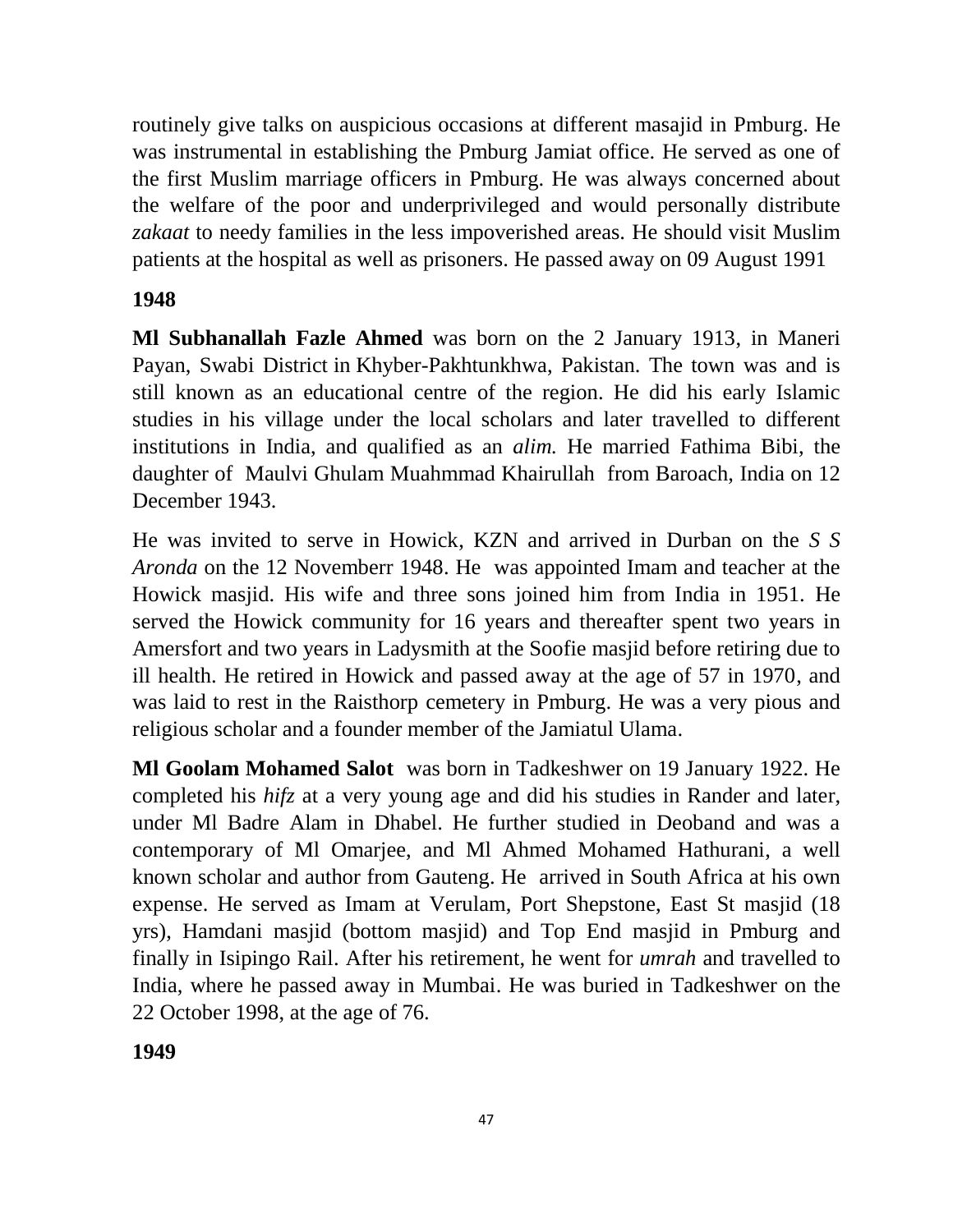**Ml Ahmed Suleman Desai** was born in the Gujerat region of India in 1914. After completing his basic education, he studied in Jamia Husseinya, Rander. Among his contemporaries was Mufti Lajpuri who made mention of him in his famous *Fatwa Rahimiya*. He was invited to South Africa and arrived in 1949, as Imam of the first masjid in Pmburg which was known as the Top masjid because it was built at the top end of Church St. This masjid is partially concealed from the street by the E C Rawat building that was built in 1903. The masjid remained open and was unaffected by the upheavals caused by the Group Areas. It is still used for the daily *salah*. It has never closed for a single day, even though people were forced to relocate, they still came to this masjid.

Due to the Group Areas, he assisted in establishing the Mountain Rise masjid in 1979, and served as Imam there until his retirement in 1992. He continued to carry out his religious duties at the Top masjid. He was also a founding member of the Jamiatul Ulama in 1955, and was instrumental from its planning. He attended its inaugural meeting at the East St madressa in Pmburg. He carried out his duties diligently and was never late for any *salah*. He passed away on the 10 Ramadaan 1418, and lies buried in the Mountain Rise cemetery

#### **1949**

**Ml Yusuf Mulla Omarwadi** was born on 18 November 1916, in Omarwara, Gujerat, India. After studying at various centres, he qualified at Darul Uloom Deoband. He taught for many years in the village of Dewa and arrived in South Africa on 30th October 1949. He was appointed as Imam and teacher in Shakaskraal, N Coast. He settled in Richmond on the 28 February 1958, and in Pmburg in October 1964, as Imam of the Bottom end masjid where he conducted *hifz* classes. He moved to Dundee on the 15th November 1975, and then to Roshni, Gauteng, on 3 December 1977. He retired in 1986, and passed away in Roshni on the 29 August 2000. He was a highly respected scholar and a founding member of the Jamiatul Ulama KZN. He is attributed for having 68 students completing their *hifz* under him.

### **List of Imams, Huffaaz, Ulama and Scholars whose biography not available.**

1. Mianjee Elahi Bux (First Imam Grey St masjid)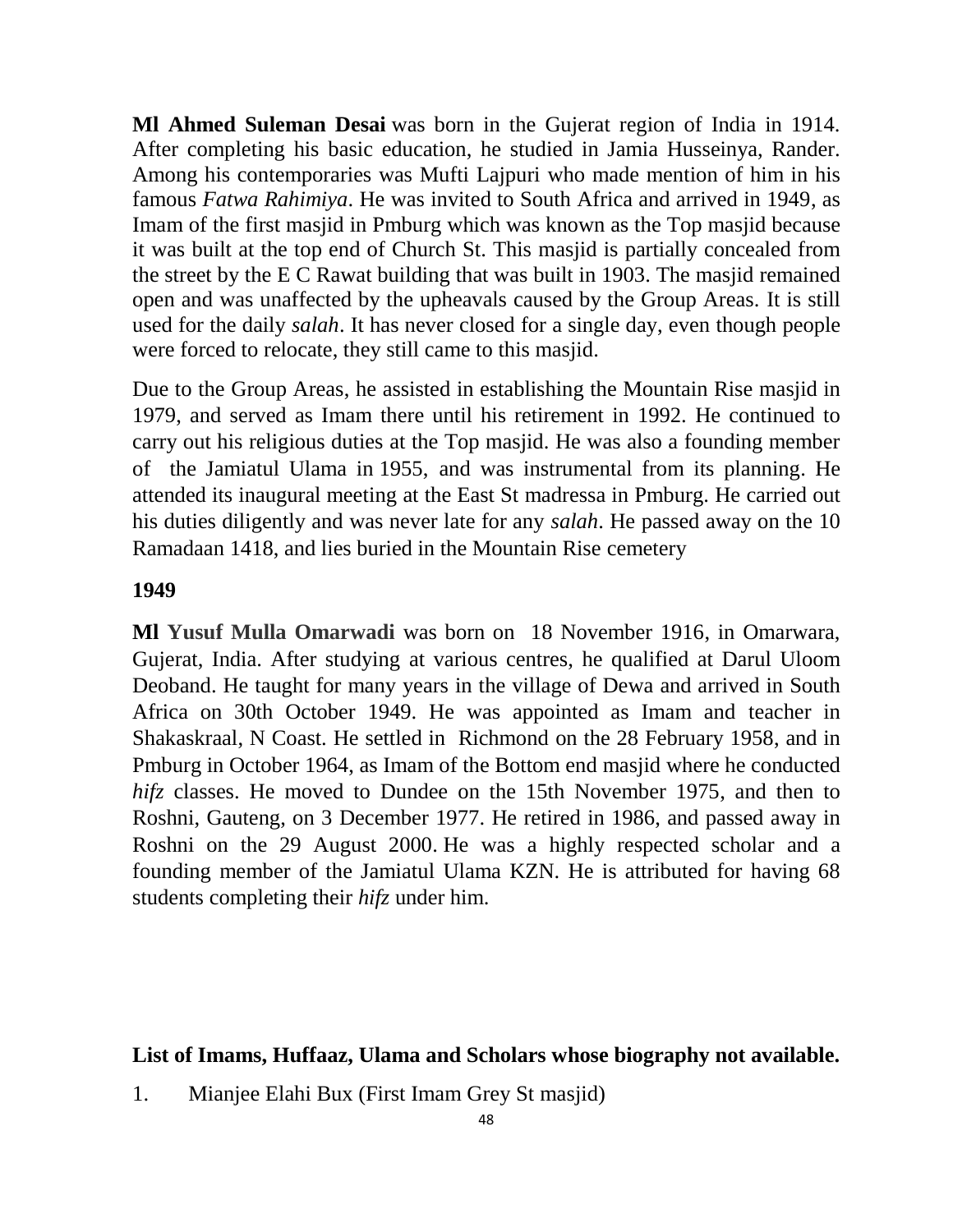- 2. Molvi Chotoo Mia
- 3. Imam Amir Miajee (Queensbridge)
- 4. Hazratuddin (Stanger/Queensbridge Father of Ml Nasim)
- 5. Imam Hasan Miajee (Queensbridge)
- 6. Ml Abdul Kareem (Junction Rd South Coast)
- 7. Ml Aboojee (Clairwood)
- 8. Ml Hanif Khan
- 9. Hajee Habibullah Khan (Flower Road madressa)
- 10. Ml Sayyed ul Haq (Verulam)
- 11. Ml Suleman Moammad Kafletvi (Indian Views)
- 12. Mustafa Osman
- 13. Hafiz Ebrahim Hafejee (father of Dr Hafejee)
- 14. Munshi Joomal (father of A S K Joomal)
- 15. Ml Ghoolam Rasool
- 16. Munshi Moosajee Baduli (Stanger)
- 17. Munshi Yacoob Sahib (Inanda)
- 18. Hafiz Noorbhai (May St father of Qari Noorbhai of Lenasia)
- 19. Ml Vahed (Chakaskraal)
- 20. Ml Hafiz Shamsuddin (Newcastle)
- 21. Hafiz Aminuddin (Newcatle and Ladysmith)
- 22. Ml Ismail Panchbhaya (Ladysmith teacher of Ml Ismail Abdul Razak)
- 23. Ml Suliman Anandwi (Middleburg)
- 24. M Khoda Bux (Pmburg)
- 25. Ml Khalil Ahmed (Professor UKZN)
- 26. Moulana Abdul Vahed Punjabi (Clairwood masjid 1940s). He was married to Fatima, the sister of Shaikh Hasan Raboobee (d.1969). He returned to India with his wife in 1943, where he passed away in 1944.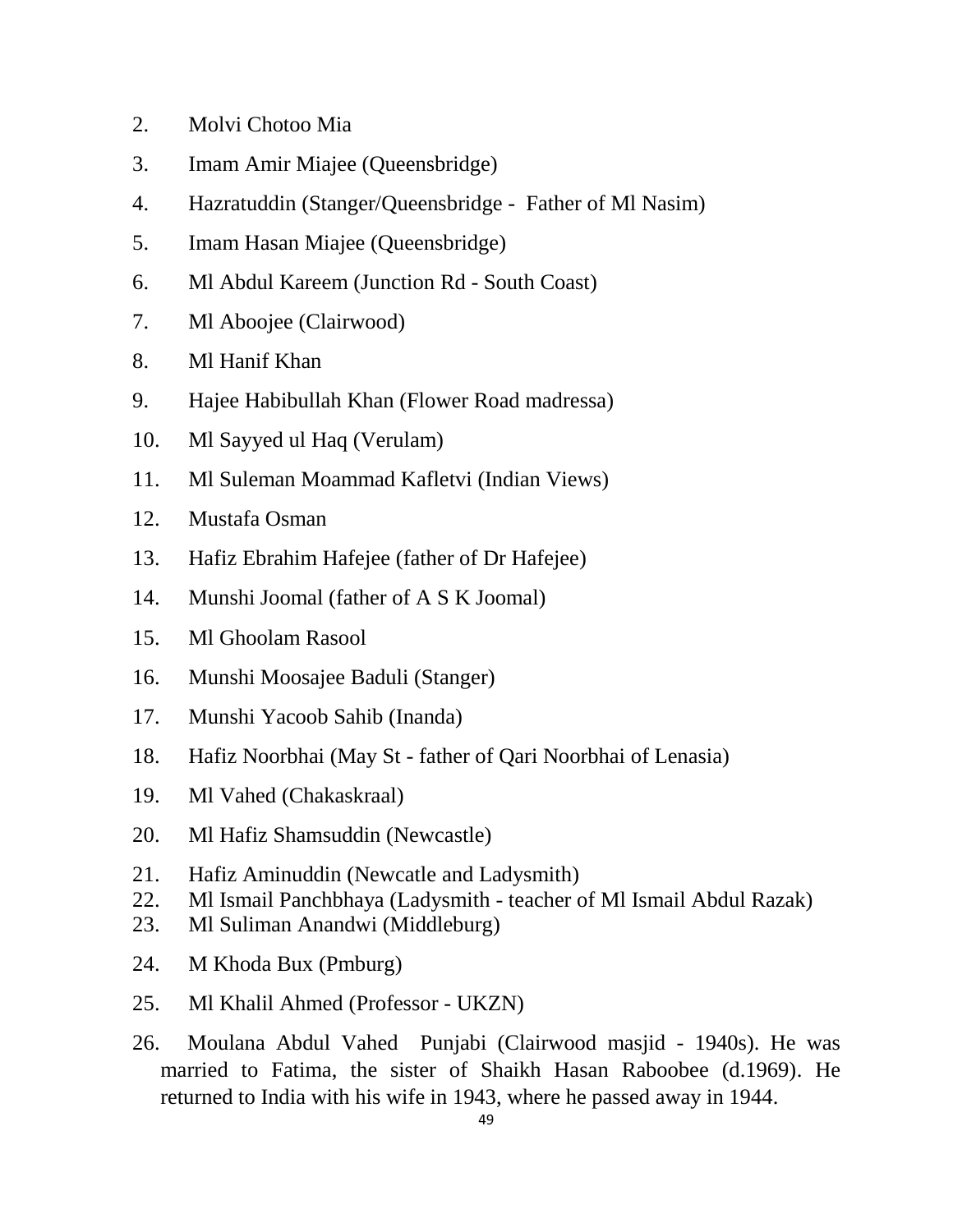# **CONCLUSION**

The most distinctive feature that defines the *ulama* is their knowledge in, and preoccupation with, religious, educational and legal affairs that constitute the broad ideological parameters of Islamic societies. Historically, being a member of the *ulama* establishment entailed full-time engagement with matters of scholarship and piety (learning, teaching and preaching) that left little or no time for generating an income. The lack of regular income therefore made the *ulama* reliant on the goodwill and support of the Muslim community or an influential patron. Assurance of this support appears to have been a necessary condition for the development of the *ulama* class. Therefore, when a Muslim cleric arrived in an area, a mutually beneficial alliance was naturally struck between him and the business elite leading to the gradual integration of the *ulama* into the community in these areas. In return for the necessary permission, material comforts and assurances of personal safety and protection from their benefactors, the *ulama* deployed their literacy skills and religious and judicial knowledge in the service of the Muslim community. This symbiosis between the *ulama* and the business class gave Islam and Islamic education the necessary footholds in cities and towns that subsequently became well known for Islamic scholarship at different times.

It was during our research that we realized what great scholars had lived in our midst and in our country and unfortunately we benefited very little from them academically. For instances: the two Ansari *alims* were closely related to the founders of the Darul Uloom Deoband in India; one of the greatest scholars of India was Ml Husayn Ahmad Madani who passed away at the hands of Ml Mohammed Bhorat; the only South African who was offered a lecture post in Deoband was Ml Abdul Razzak; the foundation of the first Islamic College in KZN was laid by Ml Mohammed Hanif Afriqi and Ml Abdur Rahman Ansari; the only KZN student of Shaikh Ahmad Hamza Rifai was Imam Abdus Samad; Ml Sabat and Ml Loot were great authors; Ml Moosa Amejee, who read the entire *Quran* between *tarawih* and *iIftar* every 27 night of Ramadan in private,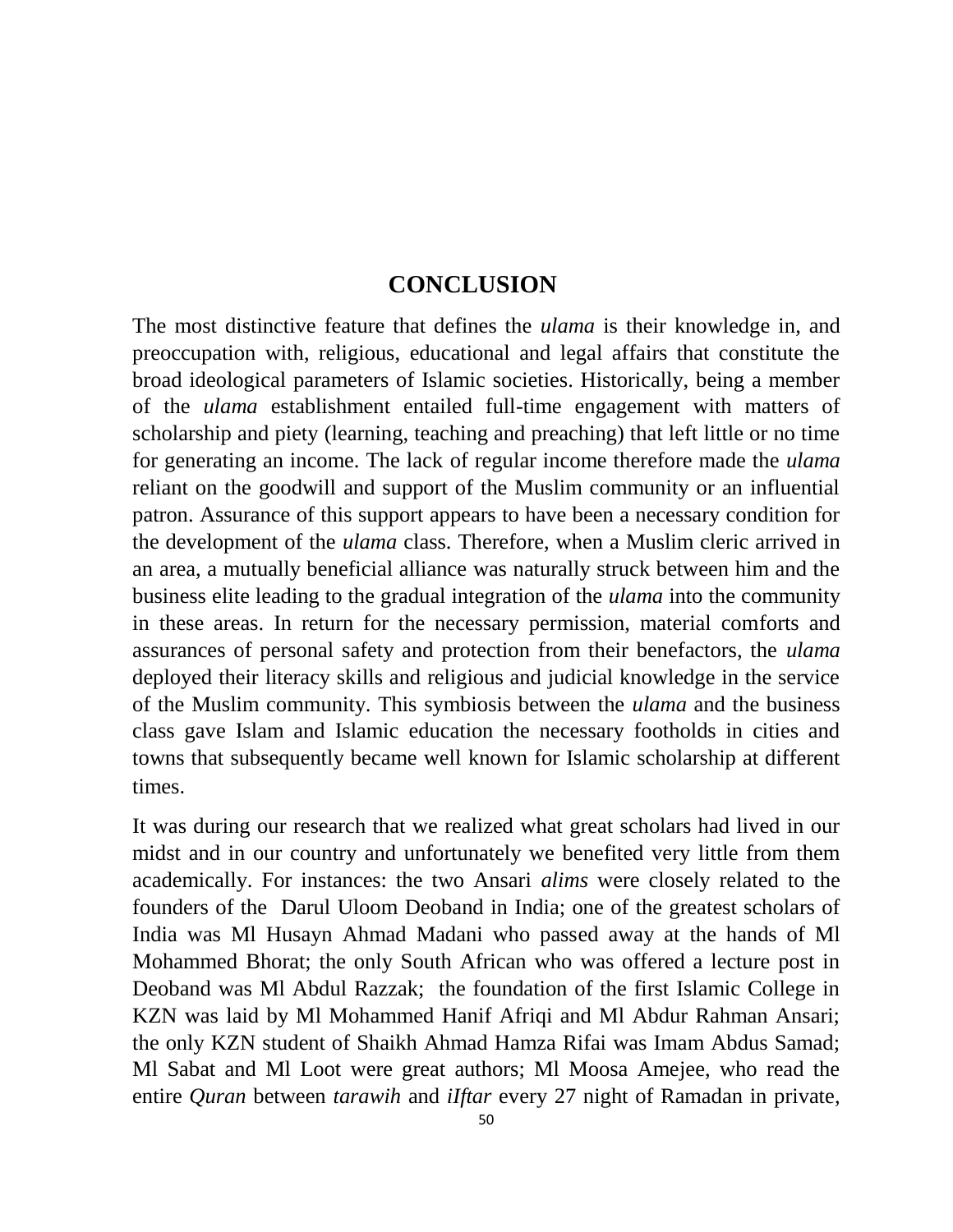was greatly spiritually inclined; Ml Sema initiated the first Darul Uloom in the country; Ml Abdul Qadir was an expert in Persian and Arabic poetry; the only South African *alim* to be mentioned in the famous *Fatawa Rahimiya* of Mufti Lajpuri is Ml Ahmed Desai of Pmburg; Ml Abu Bakr Khateeb regularly published a magazine on current Islamic issues; Ml Yunus Patel was a spiritual guide and a founding member of an Islamic institution and a school for girls. There may have been many other *ulama* and religious leaders of whom we have no knowledge of their achievements and contributions, and who served the religious needs of the Muslims in our country.

Due recognition must be given to those early business establishments and businessmen who made financial contributions to establish masajid, madressas and educational institutions, and also their sponsorship of bringing the overseas scholars and sending our local students to study overseas. Also, mention must be made by the important role played by female madressa teachers (Apaas) and the muezzins in serving the community.

**May Allah accept the efforts of all these overseas and local** *ulama***,** *imams,* **religious teachers and businessmen who made great sacrifices to serve the religious needs of the Muslims in our country. May He bless them and grant them** *jannatul firdous***.**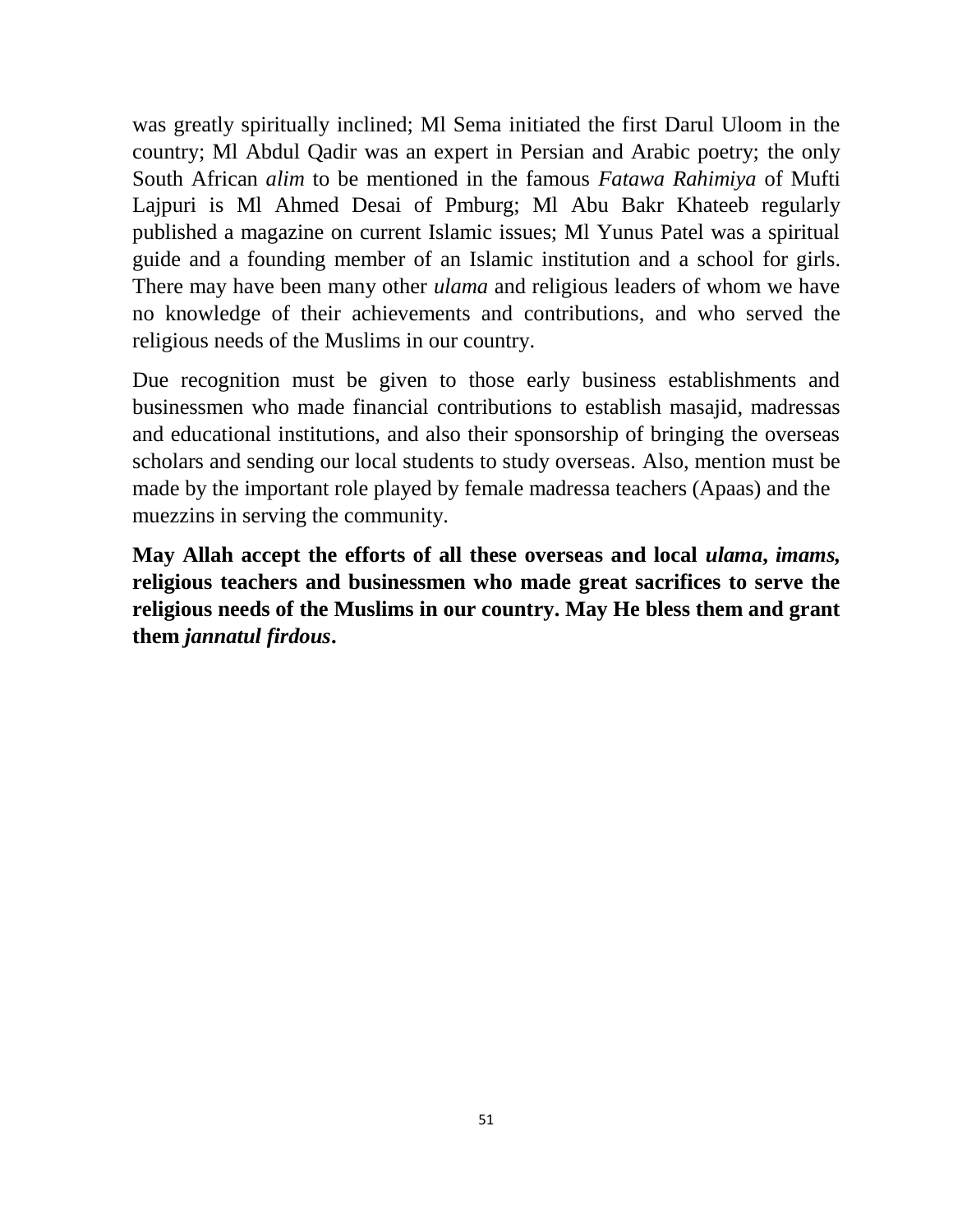# **REFERENCES**

#### **1. Books:**

1. Mahida, E M . History of Muslims in South Africa: A Chronology.Durban. Arabic Study Circle. 1993.

2. Kajee, Ml Moosa. Illustrious Predecessors of South Africa. Johannesburg. Madrasah Arabia Islamia. 2013.

3. Sema, O A R. History of Grey Street Mosque. Unpublished manuscript. Durban. 1985.

4. Jamal, R C. A Study of the West St Mosque in Durban. Unpublished thesis. Durban. 1987.

5. Gaffor (Allie), M. The Shining Stars of Kwa-Zulu Natal. Durban. Sayedi Publications. 2011.

5. [http://ulamadeoband.wordpress.com](http://ulamadeoband.wordpress.com/)

6. www.kznhass-history.net/file/seminar/vahed/2006/pdf

7. Article: Ml Sayed Mohammed Abed Mia Uthmani. Ladysmith Gazette W/E Friday - 10 September 2010.

### **2. Interviews**

- 1. Ebrahim Osman (25-08-2014)
- 2. Abdus Samad Abdul Qadir (son of Ml Abdul Qadir 27-08-2014)
- 3. Yunus Siddiqui (son of Ml Basheer Siddiqui 02-09-2014)
- 4. Ml Ahmed Mohammedy (28-10-2014)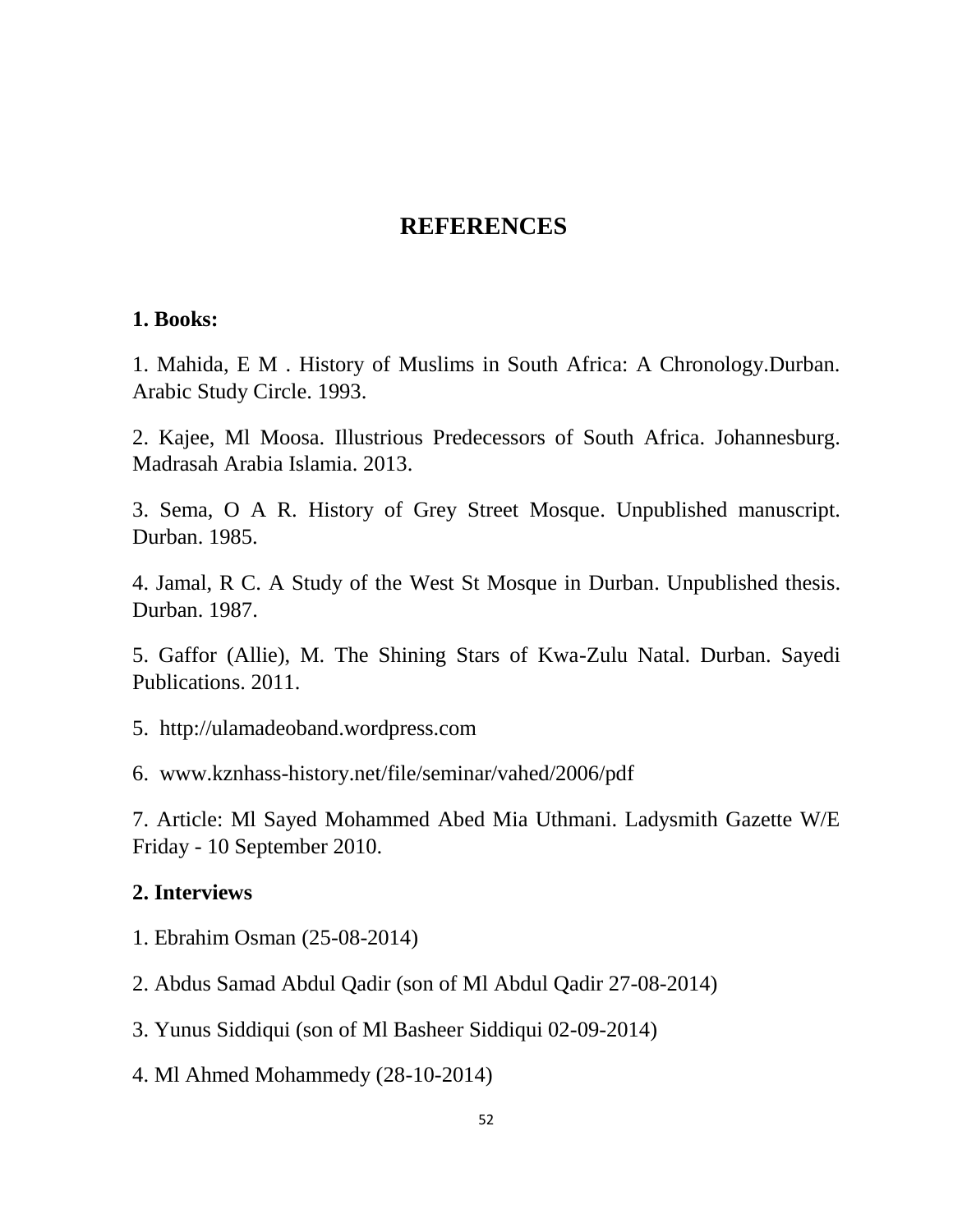- 5. Ebrahim Moosa (91yrs old chairperson Orient Islamic School 28-10-2014)
- 6. Mr Ansur (28-10-2014)
- 7. Dr I Hafejee (son of Hafiz Imam Hafejee 29-10-2014)
- 8. Moneim Vaizie (son of Imam Sayed Sarfuddin Vaizie 30-10-2014)
- 9. Interview Taha Muslim (son of Ml Sheikh Ahmed Muslim Afriki 31-10-2014)
- 10. Ml Zubayr Afriqi (son of Ml Mohammed Hanif Afriqi 1-11-14)
- 11. Qari Saad Kazi (grandson of Imam Abdus Samad 3-11-14)
- 12. Iqbal Sabat (son of Ml Sabat 8-11-140)
- 13. Ml Saleem Kareem (12-11-14)
- 14. Dr Syed Mahmood Hosain Loot Eskcourt (12-11-14)
- 15. Dr Ebrahim Majeed (19-11-14 )
- 16. Asmal Paruk ( son-in-law of Ml Salot 22-11-14)
- 17.Sayedullah Subhallah (son of Ml Subhanallah 13-11-14)
- 18. Ml Hassen Bhorat (78 yrs old 14-11-14)
- 19. Dr. Mahmoodulhek Ansari (71yrs nephew of Ml Ansari 18-11-14)
- 20. Hafiz M Sadek Saeed (24-11-14)
- 21. Ml Ahmed Omar (25-11-14)
- 22. Ml Imran Khamissa (25-11-14)
- 23. Ml Abdul Aziz Amod (25-11-14)
- 24. Massehullah Asmal (27-01-15)
- 25. Mohamed Hajee (19-03-15)
- 26. Ashraf Mayet (20-03-15)